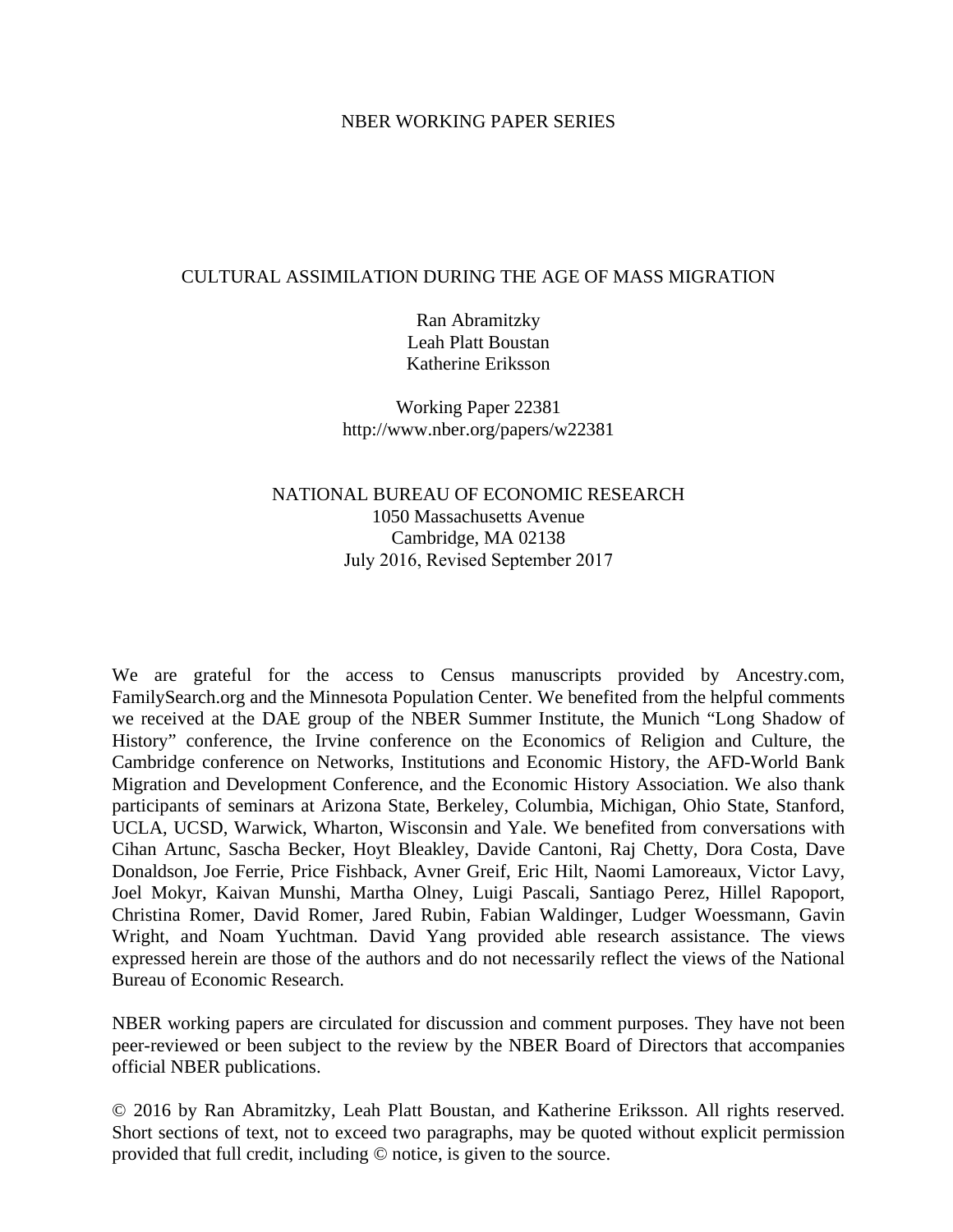Cultural Assimilation during the Age of Mass Migration Ran Abramitzky, Leah Platt Boustan, and Katherine Eriksson NBER Working Paper No. 22381 July 2016, Revised September 2017 JEL No. J15,N32

### **ABSTRACT**

Using two million census records, we document cultural assimilation during the Age of Mass Migration, a formative period in US history. Immigrants chose less foreign names for children as they spent more time in the US, eventually closing half of the gap with natives. Many immigrants also intermarried and learned English. Name-based assimilation was similar by literacy status, and faster for immigrants who were more culturally distant from natives. Cultural assimilation affected the next generation. Within households, brothers with more foreign names completed fewer years of schooling, faced higher unemployment, earned less and were more likely to marry foreign-born spouses.

Ran Abramitzky Department of Economics Stanford University 579 Serra Mall Stanford, CA 94305 and NBER ranabr@stanford.edu

Katherine Eriksson Department of Economics University of California, Davis One Shields Avenue Davis, CA 95616 and NBER kaeriksson@ucdavis.edu

Leah Platt Boustan Princeton University Industrial Relations Section Louis A. Simpson International Bldg. Princeton, NJ 08544 and NBER lboustan@princeton.edu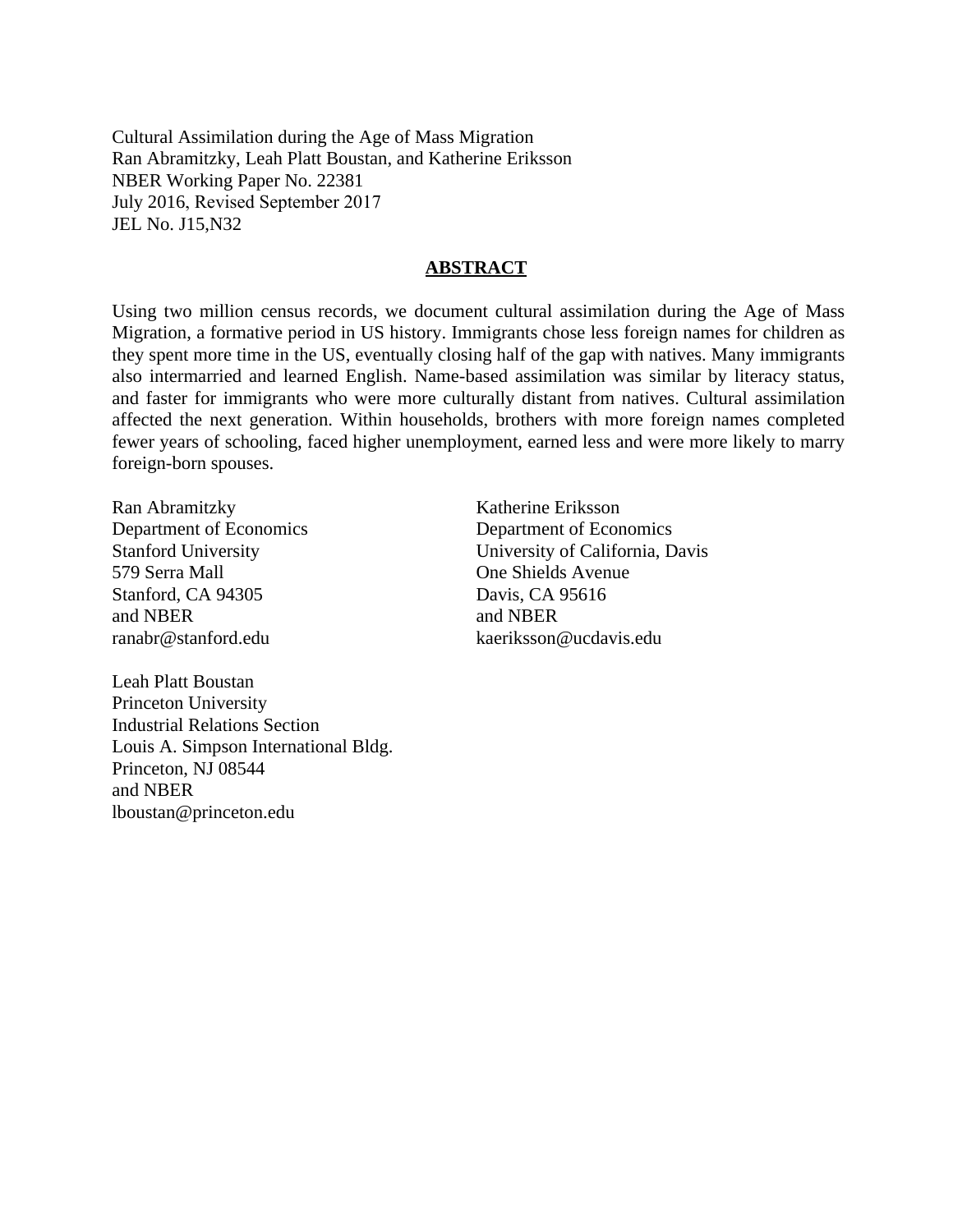### **I. Introduction**

Immigration has emerged as a sharply divisive issue in both the United States and the European Union. Skepticism about whether new arrivals can assimilate into American society was a key concern in the 2016 presidential election and remains an ongoing theme in the public debate on immigration policy.<sup>1</sup> This controversy is not new. American voters have expressed repeated waves of hostility toward immigrants and today's concerns echo alarms sounded often in the past. Consider the following statement: Immigration "is bringing to the country people whom it is very difficult to assimilate and who do not promise well for the standard of civilization in the United States." The speaker was not Donald Trump on the campaign trail but Massachusetts Sen. Henry Cabot Lodge in 1891. Congress eventually passed strict immigration quotas in the early 1920s, putting an end to the first Age of Mass Migration.<sup>2</sup>

One of the central issues in the political debate over immigration is cultural assimilation: Are immigrants able to successfully integrate into American society by adopting the economic, social, and cultural norms of native-born Americans? Or are they likely to remain an alien presence long after they settle? Many commentators express opinions on the subject, but relatively little empirical evidence is available on how fully and quickly immigrants assimilate into US culture.

Measuring cultural assimilation is a challenge because data on many cultural practices – things like food, dress, and accent – are not systematically collected. But information on one aspect of culture, the names that parents choose for their children, has been recorded in both the past and the present, offering a revealing window into the cultural assimilation process.

This paper studies the cultural assimilation of immigrants during two waves of mass migration to the United States, the first from Europe (1850-1913) and the second (1990-today) from Asia and Latin America. Using five million census records from 1920 and 1940, and nearly

<sup>&</sup>lt;sup>1</sup> Donald Trump first gained traction as the 2016 Republican presidential nominee by declaring that immigration has a detrimental effect on American culture. Trump proposed building a wall on the US-Mexico border, claiming that Mexican immigrants were prone to crime (Lind, 2015; Posner, 2015). After a series of attacks by Islamic extremists, first in Paris and then in Orlando, Trump called for a ban on immigration from Muslim countries. Likewise, the British vote to withdraw from the European Union and the rise of far-right candidate Marine Le Pen in France were driven, in part, by concerns about immigrant assimilation (Salam, 2016; Nossiter, 2017).

 $2$  Congress passed a literacy test for entry to the US in 1917 and a set of country-specific quotas that favored northern and western European countries in 1921 (modified in 1924). Goldin (1994) reviews the political economy of this legislation.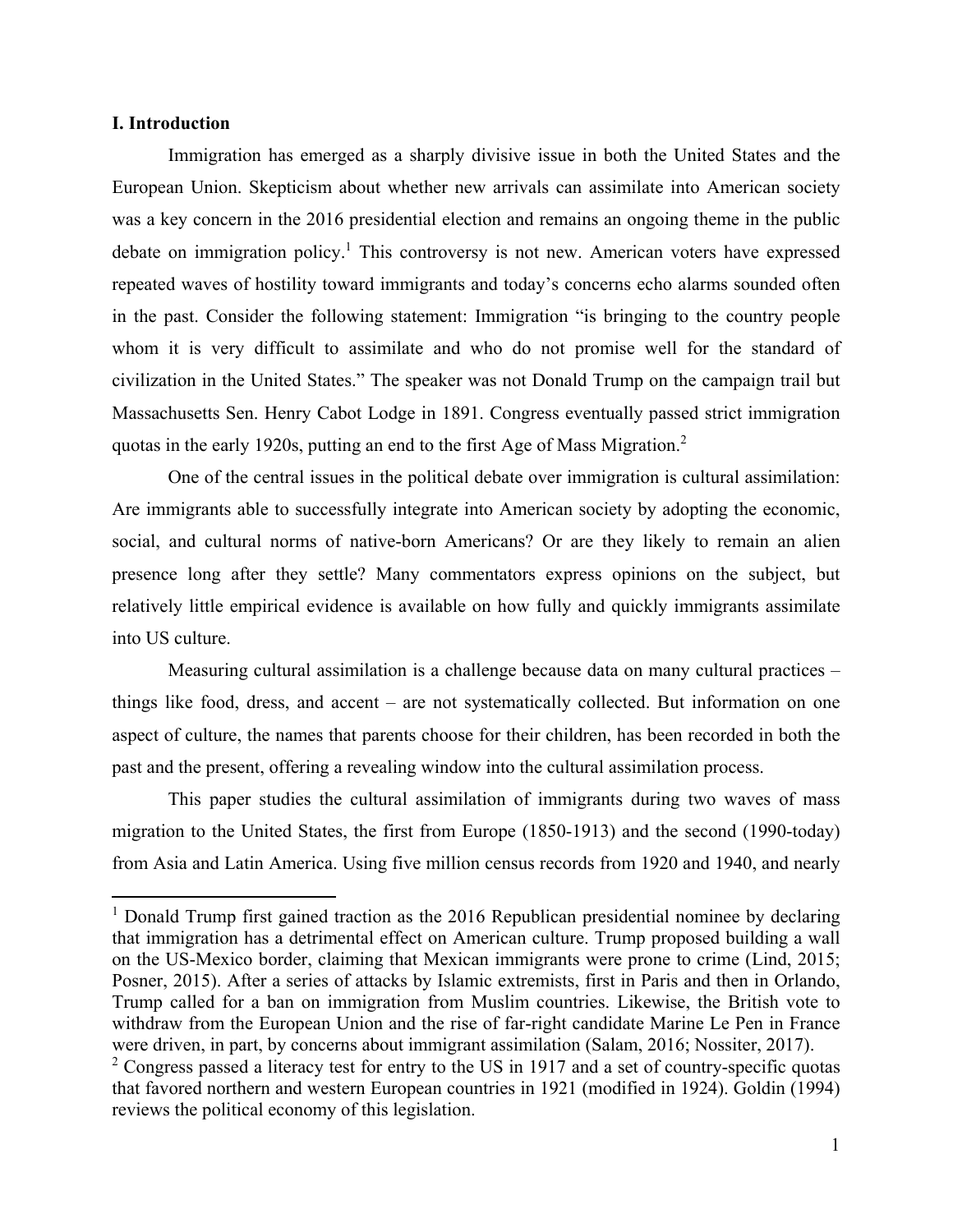ten million California birth certificate records between 1989 and 2015, we construct a foreignness index indicating the probability that a given name is held by a foreigner or a native at the time the name was given.<sup>3</sup> In the past, for example, people with names like Hyman or Vito were almost certain to be children of immigrants, while children with names like Clay or Lowell were likely to have native parents.

Names are signals of cultural identity. The premise of this paper is thus that we can trace the assimilation process by examining changes in the names immigrants gave their offspring as they spend more time in the US. Unlike inter-marriage, which requires finding a willing spouse in the native population, naming is a pure choice for immigrant parents, unconstrained by discrimination on the part of natives.<sup>4</sup> Furthermore, giving a child an American-sounding name is a way of identifying with US culture at little financial cost, which provides a tool for assimilation that may be equally available for the rich and poor. At the same time, immigrants may be inclined to give their children ethnic names in order to retain their original cultural identity. Our measure captures how the tradeoff between assimilating into American culture versus retaining original identity changes with time spent in the US; these changes may reflect learning about US culture, identifying more with US culture, or a decision to stay in the US rather than return home.

We find that, in the early twentieth century, immigrants were less likely to give their children foreign-sounding names as they spent more time in the US.<sup>5</sup> After 20 years in the US, immigrants erased half of the gap in name choice with the native born. The shift in name choices happened at a roughly equal pace for sons and daughters, and somewhat faster for families with an illiterate household head. The pace of cultural assimilation varied substantially by country of

 $3$  Lieberson (2000) is the classic reference in the sociology of naming and includes some discussion of the name choices of immigrant parents in the US. Naming patterns have been used as a measure of social distance in a number of contexts. Zelinsky (1970) and Lieberson and Bell (1992) study differences in name choices by region and by parental education, respectively. On African-American naming practices, see Lieberson and Mikelson (1995) and Fryer and Levitt (2004); on Hispanics, see Sue and Telles (2007); and on immigrants to Europe, see Algan, et al. (2013) and Gerhards and Hans (2009).

<sup>&</sup>lt;sup>4</sup> Moreover, unlike marriage, which typically happens only once, parents often had the opportunity to select names for many children born earlier or later in their immigration process.

<sup>&</sup>lt;sup>5</sup> Similar to today, the 1900s and 1910s was a period of rapid in-migration, during which around 15 percent of the population was foreign born. Rates of assimilation may have been faster (or slower) when rates of immigration dropped after the border closed.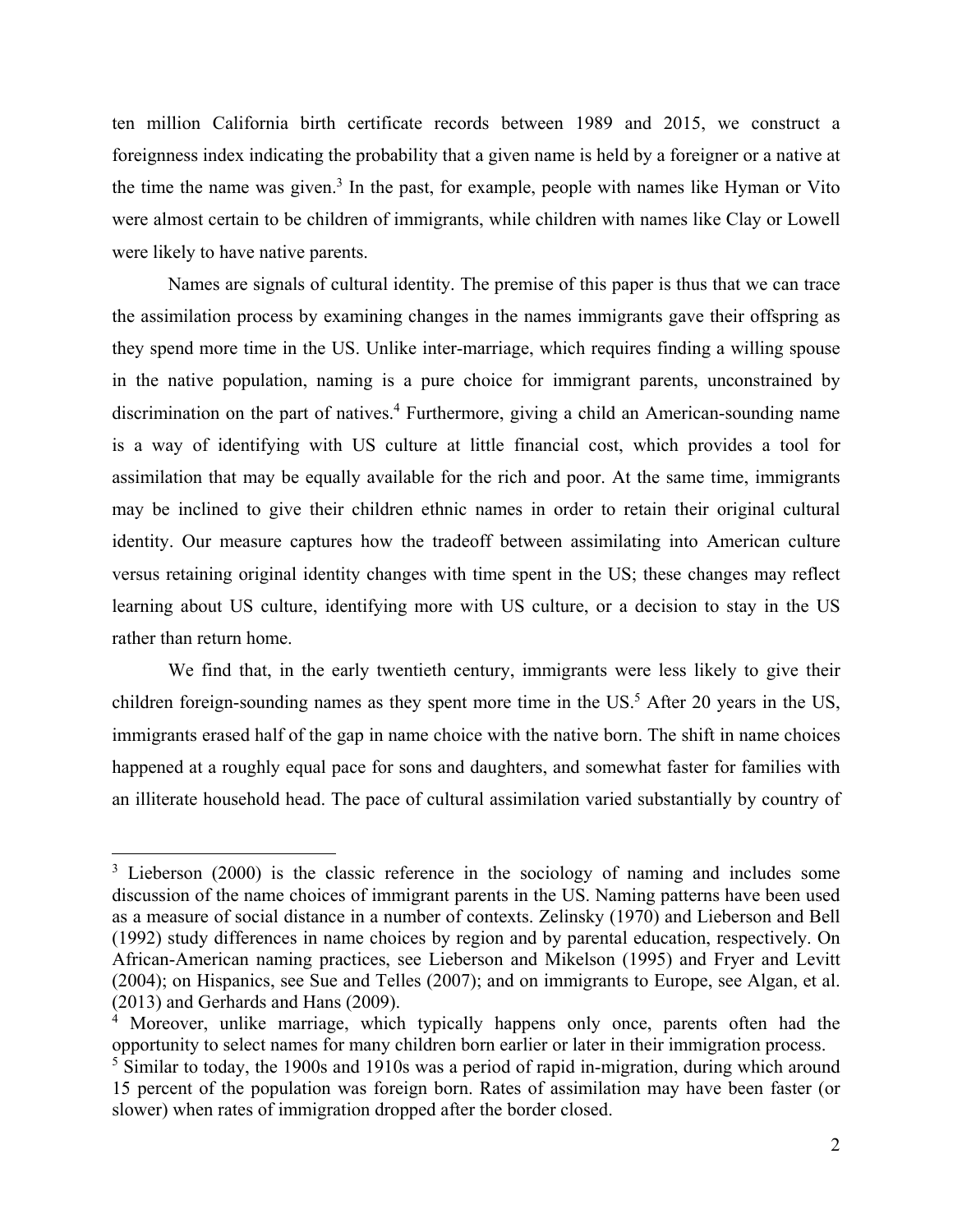origin. Italians and other Eastern and Southern Europeans, who were particularly criticized by politicians for not trying to assimilate, were actually among the fastest to adopt Americansounding names in the 1900s and 1910s. Immigrants from Scandinavian countries had slower rates of name-based assimilation. The fact that parents did not fully adopt native naming patterns within the first generation highlights the value that immigrants place on maintaining their cultural identity, a pattern consistent with Akerlof and Kranton's (2000) and Benabou and Tirole's (2011) theories of the economics of identity and Bisin and Verdier's (2000) model of cultural transmission within families.<sup>6</sup>

The observed shifts in naming choices with parental time in the US are not simply capturing cultural naming practices that vary by rank in the birth order. The relationship between names and parental years in the US is robust to controlling for birth order directly and to controlling for sharing a parent's name, which is a more common trait of the eldest child. Furthermore, we find no association between birth order and name foreignness in contexts where birth order is not correlated with parental years in the US, such as for children who were born abroad or for children of third-generation or higher parents.

 Having an American-sounding name was a marker of assimilation that may have conferred economic and social benefits. We examined the census records of over 800,000 children of immigrants, observed both in 1920, when they lived with their childhood families, and in 1940 as adults. Indeed, children with less-foreign-sounding names completed more years of schooling, earned more, and were less likely to be unemployed than their counterparts with more foreign-sounding names. In addition, children with less-foreign-sounding names were less likely to marry someone born abroad or with a foreign-sounding name.

However, the association between name foreignness and adult outcomes largely disappears when we compare brothers raised in the same household. This pattern suggests that the association between name foreignness and outcomes in the full population is driven by the selection of households that choose to use foreign names. Families that were quicker to assimilate, as proxied by choosing native-sounding names, raised sons with a different life trajectory. This finding is consistent with Fryer and Levitt (2004), who show that, after controlling for family background, having a highly black name is not associated with lower

<sup>&</sup>lt;sup>6</sup> Jia and Persson (2016) extend and apply these theories to the choice of child's ethnicity in mixed marriages in China.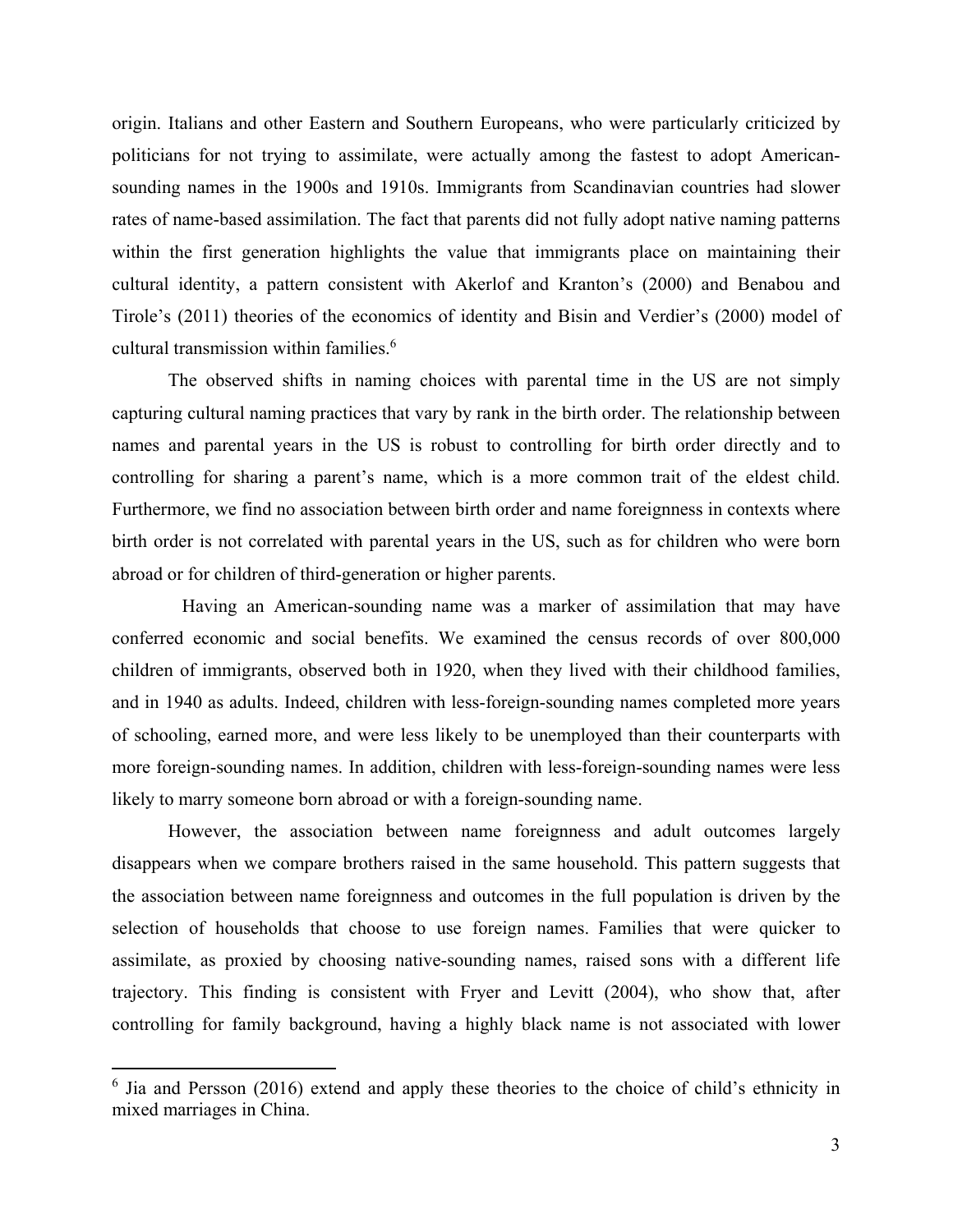levels of education or earlier childbearing in a sample of African-American women born in California.

Other measures reinforce the picture of early twentieth century immigrants gradually taking on American cultural markers. By 1930, more than two-thirds of immigrants had applied for citizenship and almost all reported they could speak some English. A third of first-generation immigrants who arrived unmarried and more than half of second-generation immigrants wed spouses from outside their own (or parental) country of origin.

We compare the rates of cultural assimilation in the past and the present by examining name-based assimilation in California during the past twenty five years. California is a large immigrant receiving state – in 1990, California housed one third of the foreign-born population living in the US – and provides researchers with individual birth records with information on the names of both mothers and children. Over the past three decades, the US has experienced a second wave of mass migration, drawing migrants primarily from Asia and Latin America. Unlike in the early twentieth century, the number and characteristics of legal immigrants is highly regulated today and is accompanied by a large inflow of undocumented immigrants. And yet, contrary to the conventional wisdom that immigrants are slower to converge to US cultural norms today, we find that immigrants in California in the 1990s and 2000s shift away from foreign names at a similar rate as European immigrants in the early twentieth century, erasing one-third of the naming gap with natives after twenty years in the US. As in the past, there are substantial differences in the pace of assimilation by country of origin. Mexican immigrants have the fastest rate of assimilation, followed by the Vietnamese. Among Mexican families, assimilation is somewhat faster for less educated families.

We emphasize that our paper has no normative implications. That is, we do not wish to imply that immigrants *should* assimilate culturally into the US society. In fact, arguably part of what makes a society flourish is its openness to cultural diversity. Our paper simply documents what immigrants do in practice, observing the choices that immigrants make about their integration into American culture based on the tradeoff between maintaining their cultural identity and assimilating into the dominant society. We also acknowledge that our estimates only capture assimilation into the general "average" (and often white) society and they do not capture the multi-dimensional nature of culture in the US.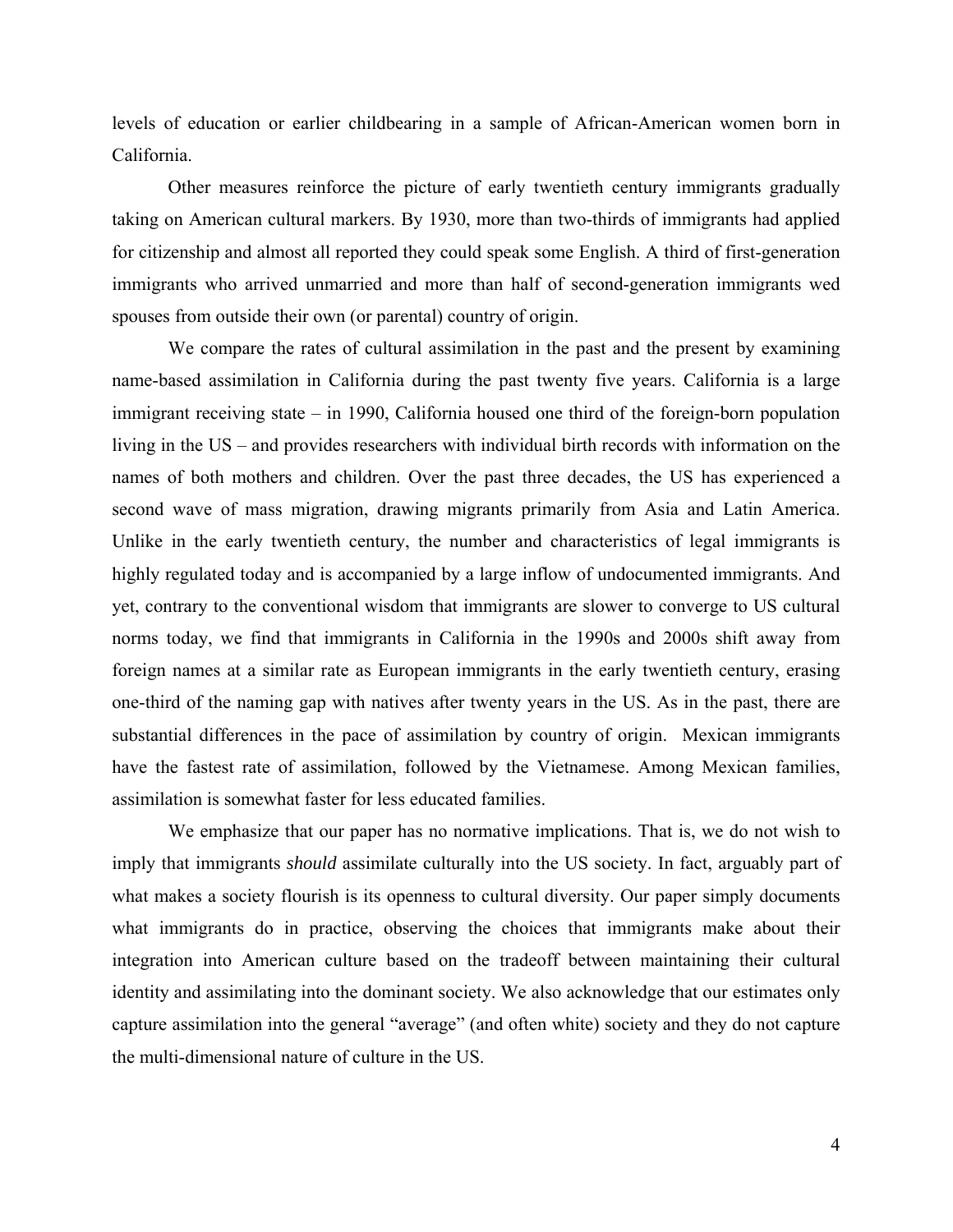### **II. Literature on immigrant assimilation and names as signals of identity**

Our paper contributes to growing literatures on immigrant assimilation, ethnic and racial discrimination in the labor market, and the inter-generational transmission of cultural traits.

Studies of immigrant assimilation in economics have mainly focused on labor market outcomes – in particular, whether immigrants' occupations and earnings converge to those of natives with time spent in the destination.<sup>7</sup> In a recent study, we show that, during the Age of Mass Migration, immigrants moved up the occupational ladder at the same rate as natives, preserving the initial gaps in economic status over time (Abramitzky, Boustan and Eriksson, 2014).<sup>8</sup> However, a lack of labor market assimilation need not foreclose cultural integration and so understanding the speed of cultural assimilation is an independent topic of interest.<sup>9</sup>

There is a long tradition of studying cultural assimilation in sociology, primarily by analyzing the rate of inter-marriage between immigrants and US natives (Gordon, 1964; Lieberson and Waters, 1988; see also Angrist, 2002 and Meng and Gregory, 2005 in economics). Pagnini and Morgan (1990) document high levels of in-group marriage for first-generation immigrants from southern and eastern Europe in 1910 that declined for second and higher generations (Alba and Golden, 1986). Existing work on inter-marriage in this period is hard to interpret because early Censuses do not allow researchers to screen out marriages that occurred in the home country. We improve these measures by using the age at first marriage question in the 1930 Census to focus on immigrants who arrived in the US before marriage.

European immigrants converged with natives in various social behaviors, including completed family size, political participation, and criminality, but this transition often took more than one generation (Watkins, 1994; Guinnane, Moehling and O'Grada, 2006; Foley and

<sup>&</sup>lt;sup>7</sup> See Chiswick (1978), Borjas (1985) and Lubotsky (2007) for discussions of labor market assimilation in the contemporary period and the associated methodological issues. Abramitzky and Boustan (forthcoming) survey the literature on immigration assimilation in US history.

<sup>&</sup>lt;sup>8</sup> Earlier work on labor market assimilation in the Age of Mass Migration found that immigrants held substantially lower-paid occupations than natives upon first arrival, but that they converged with natives after spending some time in the US (Hatton, 1997; Hatton and Williamson, 1998, chapter 7; Minns, 2000). Differences are primarily due to the use of cross-sectional versus panel datasets.

<sup>&</sup>lt;sup>9</sup> Indeed, there is only a weak correlation across countries of origin between measured cultural assimilation and the extent of economic assimilation documented in Abramitzky, Boustan and Eriksson (2014, Figure 3). In particular, the rank correlation between changes in occupationbased earnings and changes in name-based assimilation (in Figure 5) is 0.28.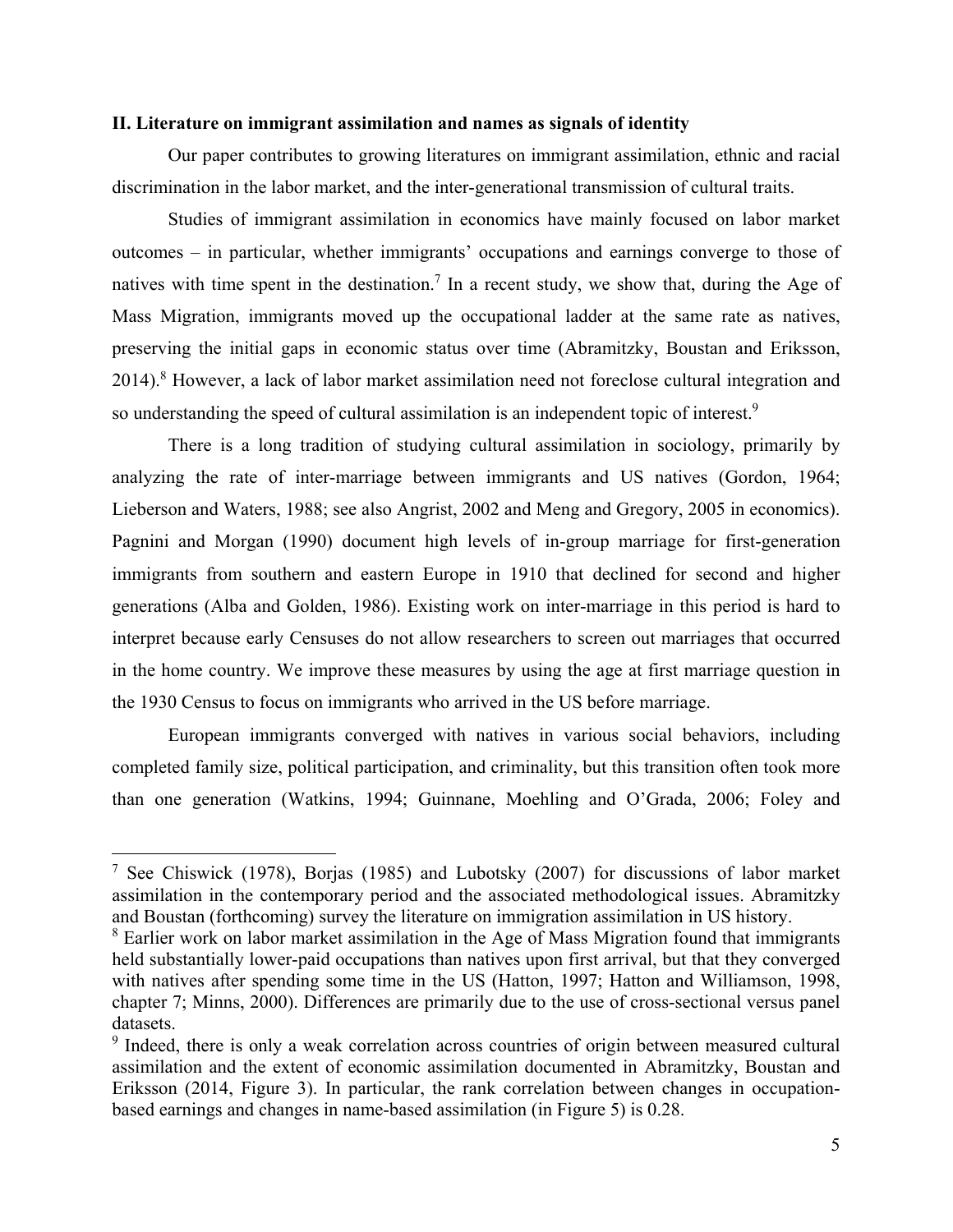Guinnane, 1999; Shertzer, 2013; Moehling and Piehl, 2009, 2014). A related contemporary literature finds that immigrants draw closer to natives in their political preferences and gender norms, but that some gap remains even in the second generation (Fernandez and Fogli, 2009; Alesina et al., 2011; Luttmer and Singhal, 2011; Blau, et al., 2013). Using parental name choice allows us to trace out the convergence of immigrants to a native norm by time spent in the US, rather than simply across generations.<sup>10</sup>

Our paper also contributes to a growing literature using names to document discrimination against ethnic and racial groups in the labor market. In some contexts, names appear to be used as signals of ethnic or racial identity. One related paper, Goldstein and Stecklov (2015), shows that, during the Age of Mass Migration, men with foreign names faced lower occupation-based earnings in 1930, even after controlling for a proxy for family background. We find that this relationship disappears when comparing brothers within the same family. Other work documents a positive economic return for immigrants who change their own first or last name (Arai and Thoursie, 2009; Biavaschi, Giulietti and Siddique, 2013; Carneiro, Lee and Reis, 2015); negative effects of having a distinctively African-American name in the labor market or the classroom (Bertrand and Mullainathan, 2004; Figlio, 2005); and lower earnings for individuals with identifiably ethnic surnames (Oreopoulos, 2011; Rubinstein and Brenner, 2014). Fryer and Levitt (2004) instead show that black names are not associated with adult outcomes after controlling for family background.

Much of the research on the consequences of distinctive names uses observational data on the names bestowed on children by parents or the names that individuals select for themselves; in this case, names could be correlated with other aspects of family background or with individual motivation. The existing experimental studies look at short-run outcomes, like interview call-back rates. Because race is highly observable, black workers with racially ambiguous names might be rejected by employers later in the hiring process. By comparing siblings born into the same families, we improve the source of identification without sacrificing the use of actual labor market outcomes.

<sup>&</sup>lt;sup>10</sup> Watkins and London (1994) document changes in naming practices for Italians and Jews during the Age of Mass Migration. In related historical work, Hacker (1999) uses name choice as a measure of secularization (primarily among the native born), documenting a decline in biblical names over the nineteenth century and a positive association between biblical naming and family size.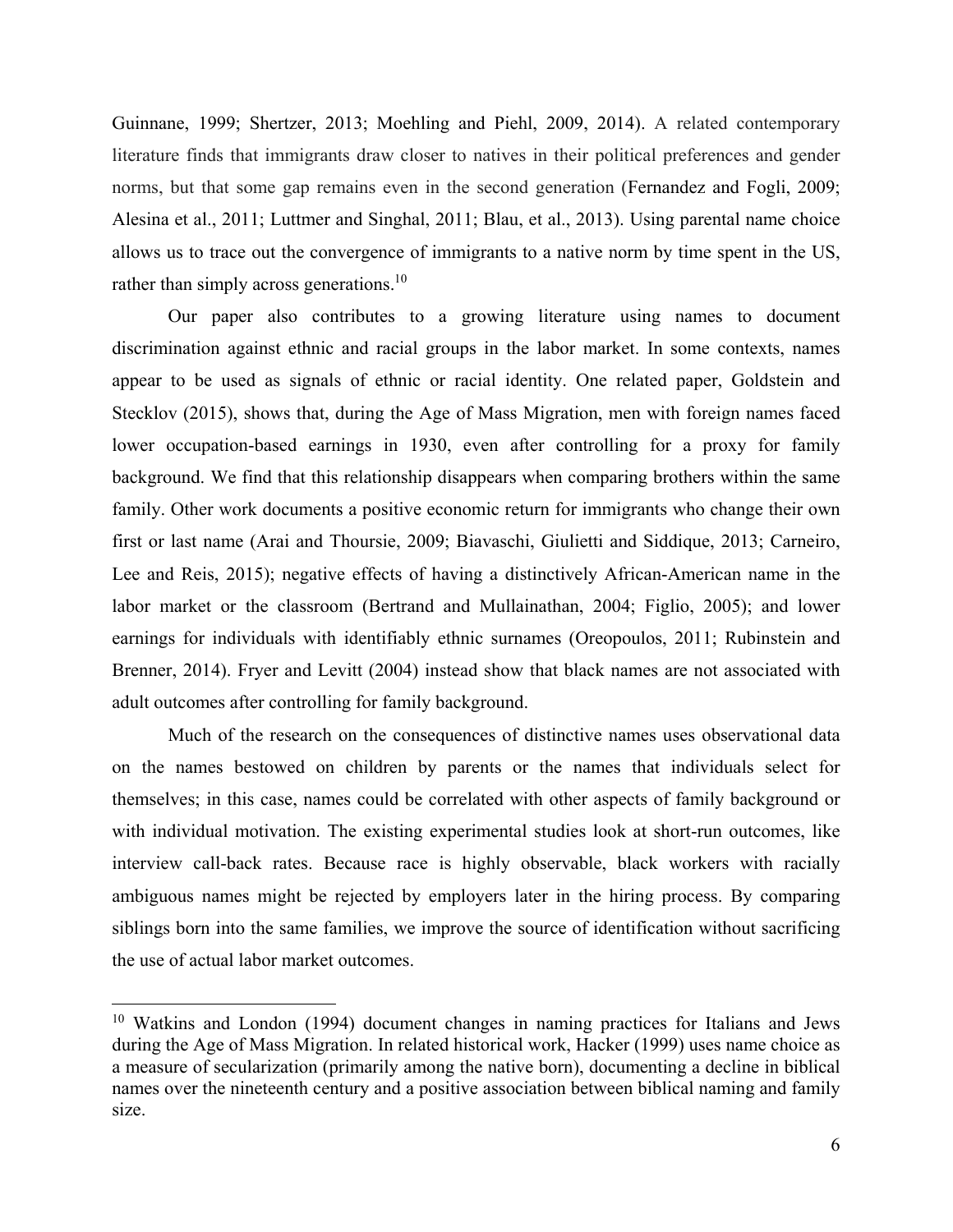#### **III. Data and definitions**

#### **A. Measuring the foreignness of given names**

Naming practices provide a useful measure of cultural assimilation. As immigrants spend more time in the US, they learn about US culture, including which names are currently popular among the native born. Immigrants who hope to assimilate into US society might then select more American or "native-sounding" names. Name choices are free from the financial constraint or the discriminatory barriers imposed by natives that might hamper other dimensions of assimilation (e.g., marriage or neighborhood location). High rates of name changing for first generation immigrants – Biavaschi, et al. (2013) show that 30 percent of immigrants in New York City who applied for naturalization by 1930 had Americanized their name – suggest that immigrants were aware of the potential value of native-sounding names.

Historical Census data contain individual records with details on first and last name and country of birth for the full population. The Census Bureau releases these complete manuscripts after 72 years. To develop a systematic measure of name foreignness, we use the newly-digitized complete-count 1920 and 1940 US census to calculate the relative probability (*R*) that a given name was held by a foreigner versus a native by birth cohort. This measure has a natural interpretation; a relative probability of two means that a name is twice as likely to be used in the immigrant population as in the native population, and a relative probability of 0.5 means the name is twice as likely to be found among natives as among immigrants.<sup>11</sup> The foreignness of a name can change over time with shifts in the naming practices of either natives or immigrants. Therefore, to capture the foreignness of a name for a child born in year *t*, we calculate the relative probability of the name among individuals in the previous twenty birth cohorts.

The relative probability that a name is given to a child of foreign born parents is sensitive to outliers, especially to names that are unpopular among natives, which results in small values of the denominator. Thus, we also calculate a normalized index used by Fryer and Levitt (2004) in the context of distinctly black names. In particular, the Foreignness Index is defined as:

<sup>&</sup>lt;sup>11</sup> The formula for *R* is given by:

<sup>#</sup> foreignersname  $R = \frac{Total*foreigname}{(1 + 1 + 1)}$  $#$  natives $name$ total # natives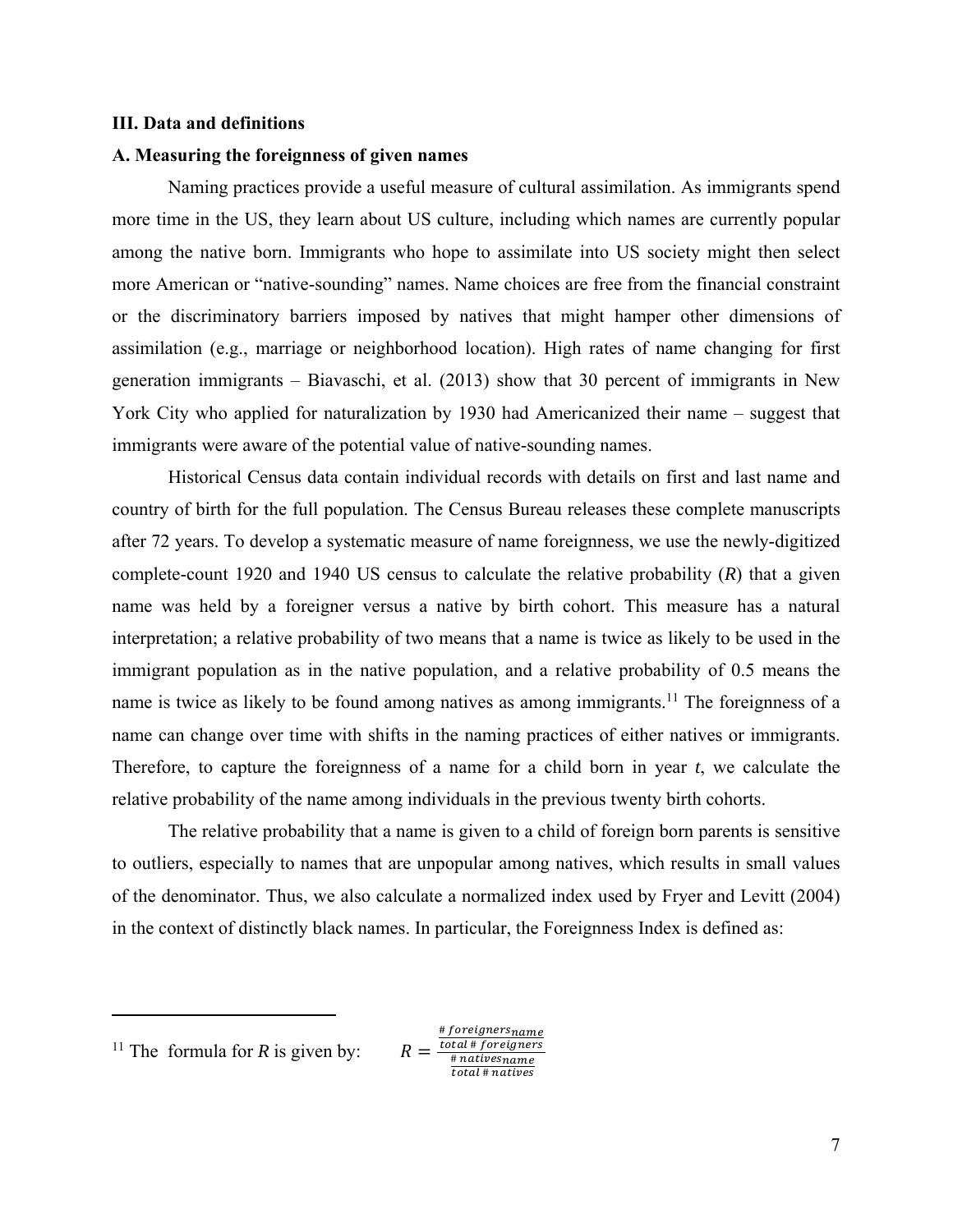|                                   | # foreigners <sub>name</sub><br>total # foreigners |                                                |
|-----------------------------------|----------------------------------------------------|------------------------------------------------|
| Foreignness Index $_{name}$ = 100 | # foreigners <sub>name</sub><br>total # foreigners | . # natives <sub>name</sub><br>total # natives |

and ranges from zero to 100, with a value of zero reflecting the fact that no men in the US with a given first name were foreign born (i.e., a distinctively native name) and a value of 100 assigned to a child whose first name is distinctively foreign. Note that the F-index is a simple function of *R*, equivalent to *R*/(1-*R*).

 Table 1 lists the most foreign, neutral and native names for boys and girls in the birth cohorts of 1900-20. The neutral names of this period like Murray and Herman were equally common among the children of foreign-born and native parents. The most foreign names include Italian names like Vito and Mario and Jewish names like Hyman and Isidor. Some of the very native names are surnames used as first names, like Clay and Lowell, which was a particularly American tradition.

 The first panel of Figure 1 graphs the Foreignness Index for all sons of immigrant fathers and native fathers born between  $1850$  and  $1920$ .<sup>12</sup> In the earliest birth cohorts, the sons of immigrants received names with an average F-index of 50, while the sons of natives received names with an average F-index of 40. Both series trend downward slightly from 1850 to 1900. Starting with the birth cohort of 1900 and coinciding with a shift in sending countries toward Southern and Eastern Europe, immigrant parents chose increasingly foreign-sounding names for their sons, leading the F-index for the sons of immigrants to increase from 46 in 1900 to 53 in 1915. The swing in immigrant naming practices after 1900 was large, around the same order of magnitude as the growth of distinctively black names among the African-American community between 1965 and 1980.<sup>13</sup> The gap in the F-index between the children of immigrant and native fathers reached 20 points by 1910.

<sup>&</sup>lt;sup>12</sup> We graph the F-index calculated from the 1920 (rather than the 1940) complete-count Census here so that we can extend the series back to the birth cohort of 1850. The F-index for the birth cohort of 1850 is calculated from individuals born between 1830 and 1849, who were already 71-90 years old in 1920. For younger birth cohorts, the series calculated from the 1920 and 1940 Censuses are nearly identical; any differences would be due to mortality, name changes, or in- or out-migration between 1920 and 1940.

 $13$  Fryer and Levitt (2004, Figure 3) show that the name of the average black child increased by 12 points on the Distinctively Black Index from 1965 to 1980.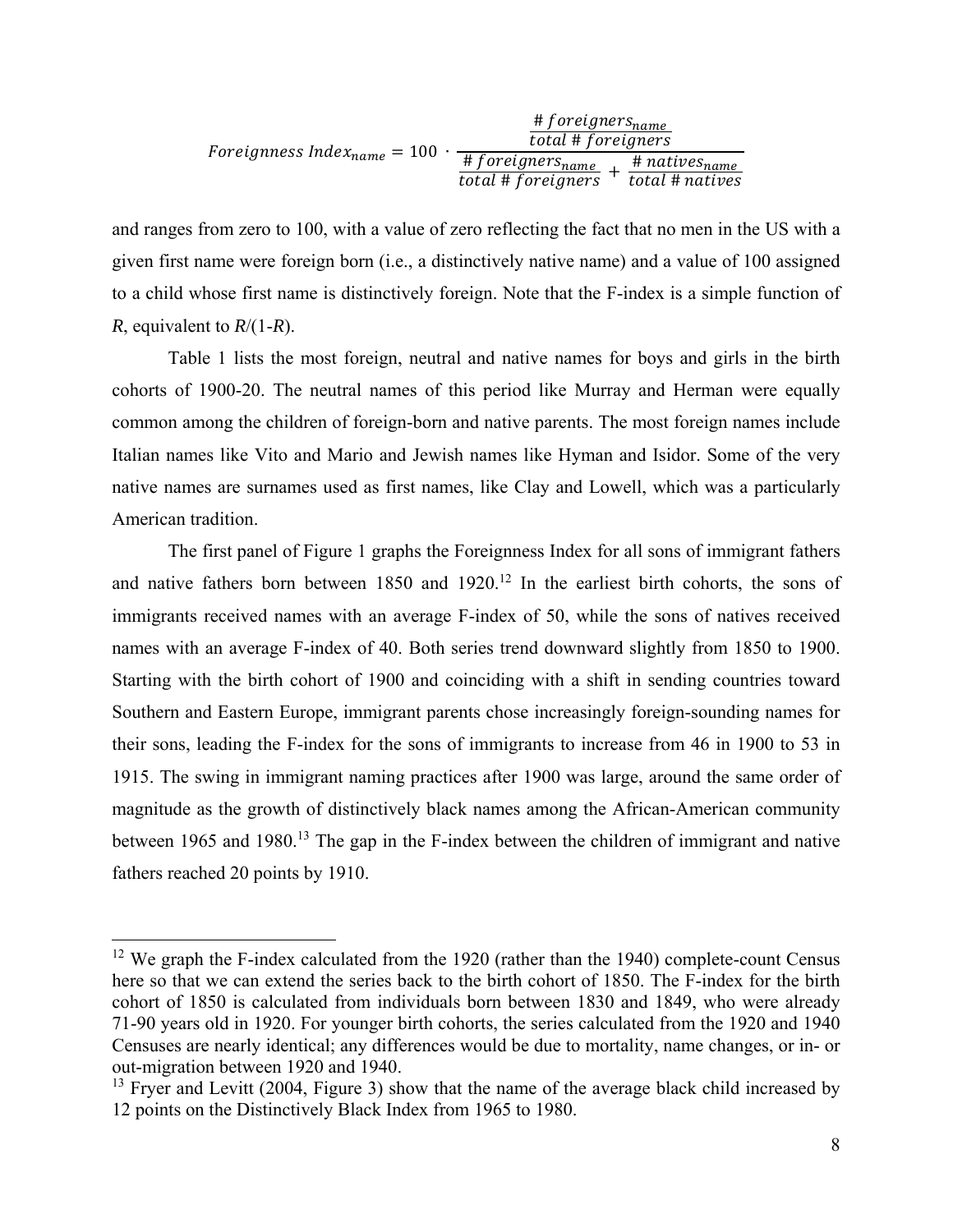The second panel of Figure 1 demonstrates that naming practices varied by cohort and country of origin. The earliest cohorts of sons born to fathers from Northern and Western Europe were given quite distinct names, but, by later cohorts, naming choices had converged to those of the native born (see the German case in Figure 1). In contrast, the sons of immigrants from Southern and Eastern Europe retained distinctive names in both early and later birth cohorts (see the Italian case in Figure 1). Sons of fathers from the United Kingdom were given names similar to the sons of the native born throughout this period (see the English case in Figure 1). We tested but did not find any evidence for breaks in the use of foreign names following World War I and other key political events in sending countries during the volatile decade of the 1910s.<sup>14</sup>

Figure 2 offers the first evidence of assimilation in naming patterns with time spent in the US. The graph shows the distribution of name foreignness for children living at home in the 1920 Census, either with native-born parents or with foreign-born parents who had been in the US less than (or more than) ten years. The distribution of names bestowed by native parents is shifted to the left, with a mean Foreignness score of 34, dropping off substantially after an index value of 60. For the children of foreign-born parents, the distribution of names given by recent immigrant arrivals (mean = 58) can be easily distinguished from the names given to more longstanding immigrants (mean  $= 50$ ). Recent immigrants are far more apt to give names with an index value above 60.

### **B. Creating a linked Census sample: 1920-40**

The second part of our paper compares the adult outcomes of children who received more/less foreign names. For this part of the analysis, we create a matched dataset that follows the native-born sons of immigrant fathers from their childhood household in 1920 to the 1940 Census. By creating this matched sample we are able to compare siblings in 1940 who shared the same household in 1920. We link men over time by first and last name, age, and state of birth; details on the main linking procedure are provided in the Data Appendix and we consider

<sup>&</sup>lt;sup>14</sup> For example, German-Americans faced increasing discrimination during World War I, and so German parents might have responded by giving their children less identifiably German names (Moser, 2012). Indeed, there is a trend break in the *Germaness* of names among German families following World War I but there is no trend break in overall foreignness index, suggesting that Germans shifted into names that were heavily used by other foreigners during WWI, rather than names that were commonly used by natives. Fouka (2015, 2017) studies the effect of the War on German naming practices in detail.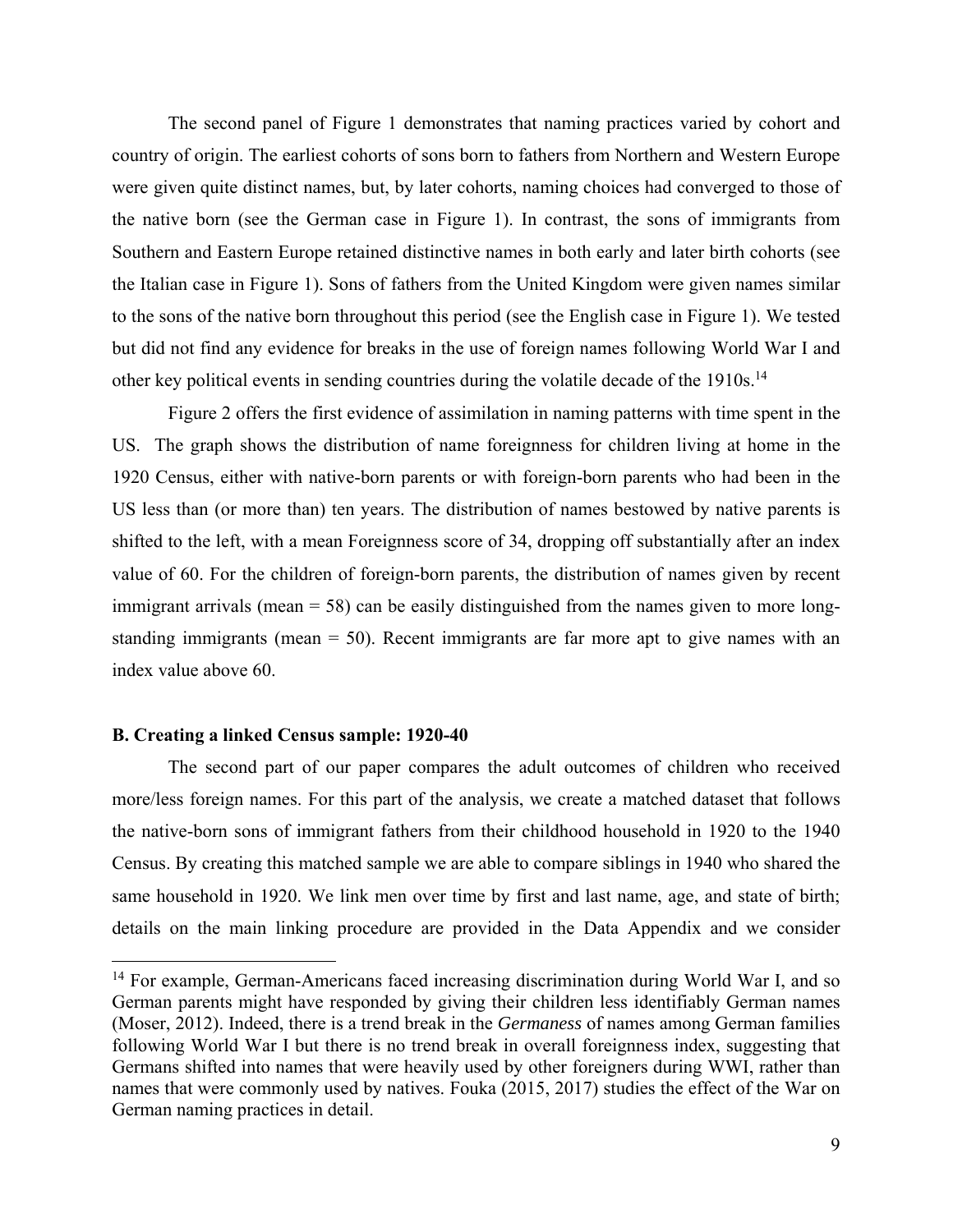alternative matching algorithms in an appendix table below. We restrict our attention to men between the ages of 3 and 15 in 1920, who would have been young enough to be living at home with their parents in 1920 and were of prime labor market age in 1940. Our primary linked sample contains more than 800,000 men, around 300,000 of whom are in sets of matched brothers. We achieve a match rate of 35 percent, which is slightly higher than the standard for historical matched samples (e.g., Ferrie, 1996; Abramitzky, Boustan and Eriksson, 2012).<sup>15</sup>

Men who received a foreign name at birth may have been more likely to change their name in adulthood or to have their name mis-transcribed on a Census form or in the digitization process, any of which would prevent the linking of their records over time. Table 2 compares the men in our matched sample to the full population on a number of baseline characteristics. Indeed, men in the matched sample have less foreign names than in the population, scoring 2.5 points less on the Foreignness Index, or 5 percent below the population mean. Men in the matched sample otherwise resemble the full population; the differences across samples, although sometimes statistically significant in our large sample, represent 2 percent (or less) of the population mean in age, number of siblings, rank in the birth order, and length of first name.

#### **IV. Parental name choice in the 1920 Census**

This section explores the naming choices of immigrant parents in the complete-count 1920 Census. We estimate assimilation profiles relating parental name choice to time spent in the US, running the following two regression specifications:

$$
FIndex_{ij} = \alpha_j + \beta_1 YearsUS_{ij} + \beta_2 X_{ij} + \gamma_{ij} + \varepsilon_{ij}
$$
\n(1)

$$
FIndex_{ij} = \alpha_j + \beta_1 BirthOrder_{ij} + \beta_2 X_{ij} + \gamma_{ij} + \varepsilon_{ij}
$$
\n(2)

where the F-index is the Foreignness Index of the name of child *i* in household *j* measured at birth. Equation (1) is estimated for children (age 3-15) living in households with a foreign-born household head. The main right-hand side variable is parental years in the US at the date of child *i*'s birth (*YearsUS<sub>ij</sub>*). The regression also includes family fixed effects ( $\alpha$ <sub>i</sub>), which ensures that the

<sup>&</sup>lt;sup>15</sup> Factors that contribute to higher match rates in the 1940 Census include better transcription, a more literate and numerate population able to report their name and age more accurately over time, and improvements in life expectancy. Furthermore, we match a younger sample that would have lower mortality rates than adult samples.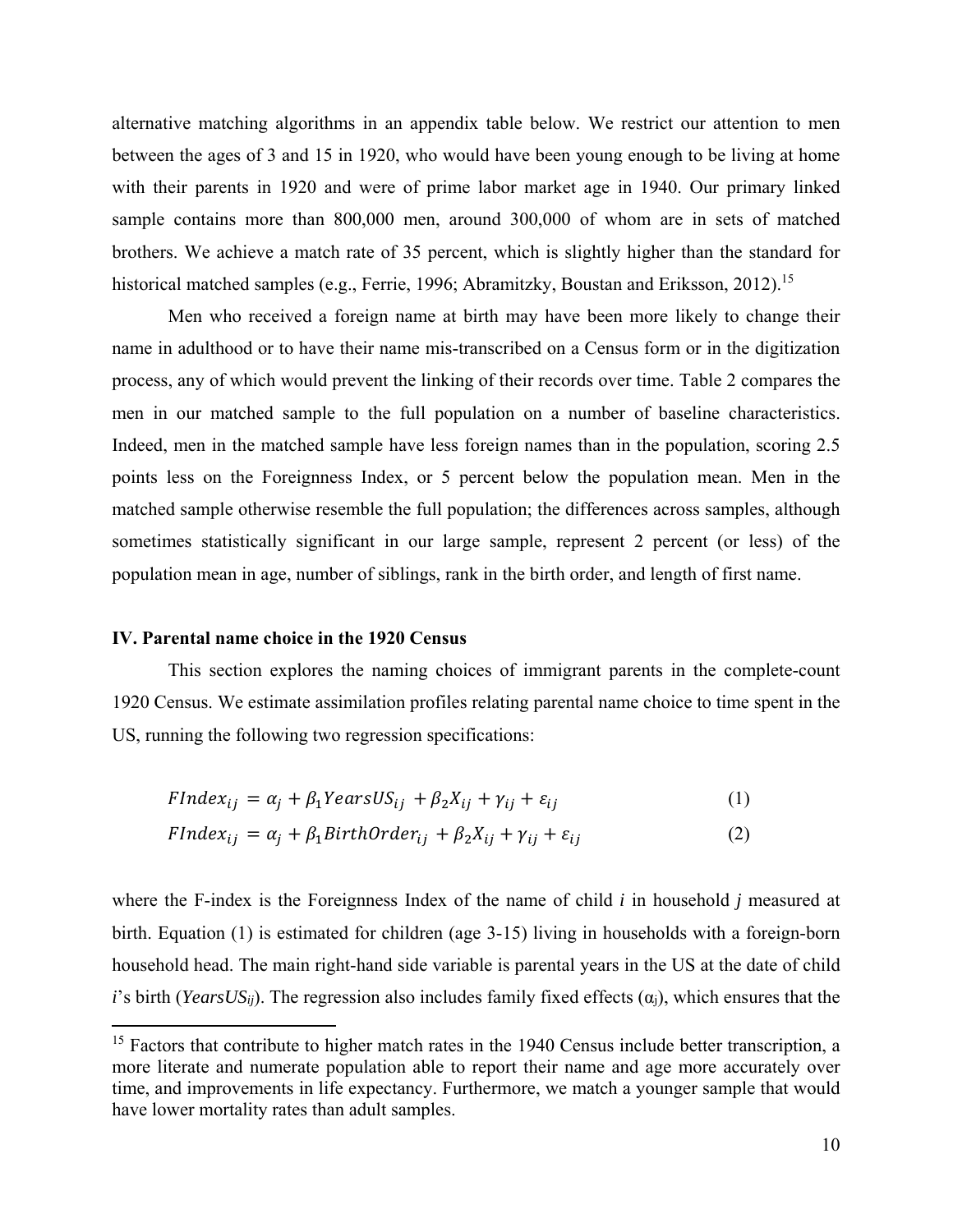effect of parental time in the US is identified by differences between siblings born after their parents spent more/less time in the US.16 We control for a set of dummies for child *i*'s birth year (γ*ij*) in five-year age bands to absorb secular trends in naming, and, in some specifications, we also include characteristics in a vector of controls (*Xij*), including child's rank in the birth order, an indicator for whether he has the same name as his father, a measure of name frequency/commonness, and indicators for whether the name is a saint or biblical name.<sup>17</sup>

 Equation (2) replaces parental years in the US with a child's place in the birth order rank among sons (or daughters) observed in the household. Birth order is correlated with parental time in the US in the immigrant sample but is also defined for native households and for immigrant households observed before their move to the US (via children born abroad), allowing us to compare naming patterns across household types. For comparability, we limit our attention to non-black children who were born outside the South because few immigrants lived in the South in 1920. To minimize inaccurate measures of birth order due to the departures of older sibling from the childhood home, we further restrict the sample to children whose mother is less than 43 years old.18

Figure 3 illustrates our research design with the example of the Breitenbach family observed in the 1920 Census manuscript. The household head, August, was born in Germany and came to the US in 1904 at the age of 21. In 1920, August and his wife Emma had three sons, Emil (15) and Richard (14) and Edwin (9). Emil (F-index = 62) and Richard (F-index = 42) were born in 1905 and 1906, one and two years, respectively, after their parents arrived in the US, while Edwin (F-index  $= 19$ ) was born six years later. For the Breitenbach family, six additional years in the US was associated with a 23 point drop in the F-index.

<sup>&</sup>lt;sup>16</sup> There is no variation in parental years in the US across children born at different times in households with a native-born household head. Thus, we cannot include native households in specifications with 'parental years in the US' as our variable of interest. We instead estimate changes in name choice for households with foreign-born heads and compare the magnitude of this change to the size of the immigrant-native name gap in Figure 1.

<sup>&</sup>lt;sup>17</sup> For an example of ethnic naming traditions that vary by birth order, see http://homepages.rootsweb.ancestry.com/~cregan/patterns.htm.

<sup>&</sup>lt;sup>18</sup> More than 85 percent of 18 year old sons of immigrant are observed living at home with their parents in 1920. Of married foreign-born women who have at least one child, 88 percent have their first child by age 24. With a mother's age restriction of less than 43, we observe the oldest children living at home (and, thus, an accurate birth order) in at least 75 percent of the cases.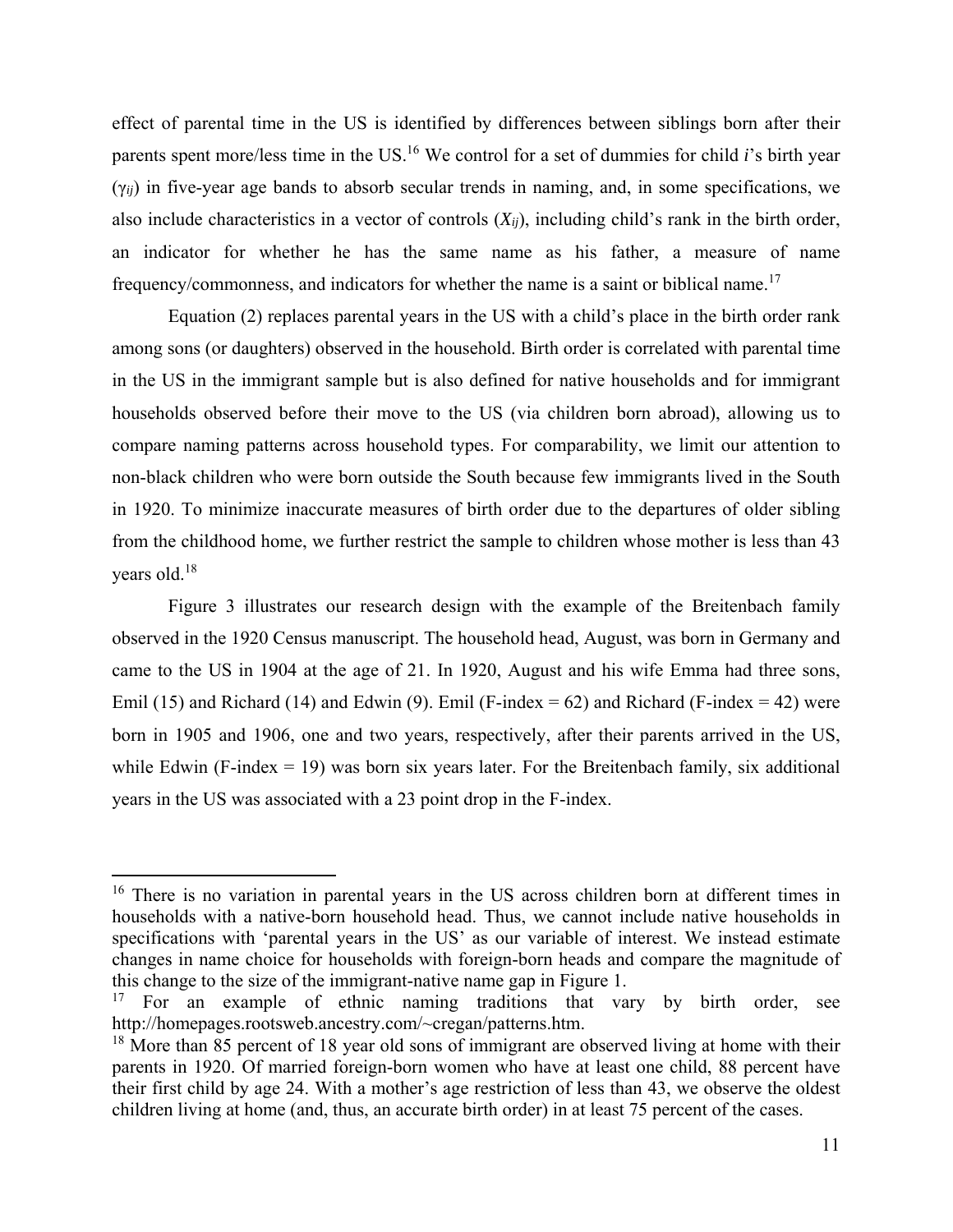Figure 4 reproduces the relationship between a set of dummy variables for parental years in the US and name foreignness, as observed in the Breitenbach family, for all households in the 1920 Census with a foreign-born household head. Consistent with a process of cultural assimilation, we observe that immigrant parents gave both their sons and daughters less foreign names as they spent more time in US, in a linear fashion for the first twenty years and slowing down thereafter. Children born after their parents had spent over 20 years in the US scored 8-10 points lower on the Foreignness Index relative to their siblings born upon their parents' first arrival. The mean gap in the F-Index for the children of immigrants and natives in the 1920 Census was around 20 points, implying that immigrants closed half of this "cultural gap" with natives after spending some time in the US.

It is notable that parents shift their naming behavior with time spent in the US at a roughly equal pace for sons and for daughters. Sociologists have documented that parents are more open to new or creative names for girls, while boys tend to receive a more traditional set of names (Rossi, 1965; Sue and Telles, 2007). In this case, we may have expected a larger shift in daughter's names for a given underlying change in cultural assimilation. However, the cost of having a foreign name may have been larger for sons at the time, due to the potential for labor market discrimination by ethnicity and the historical gender gap in labor force participation.

Table 3 documents that the relationship between parental years in the US and name foreignness is robust to controlling for son's birth order and other features of names; Appendix Table 1 presents similar results for daughters. The first column reproduces the pattern in Figure 4 using a linear specification, wherein each year that a parent spent in the US reduces a child's name foreignness by 0.4 points. Column 2 controls for a son's rank in the birth order. Elder sons were, indeed, given more foreign names and thus including a birth order control reduces the coefficient on parental years in the US by 30 percent but the relationship remains highly significant. Column 3 adds controls for whether the son shared his father's name, as well as the popularity and religious content of the name.<sup>19</sup> Religious names and father's names were more foreign; commonly used names were less foreign. Yet, controlling for these features of names preserves the relationship between parental time in the US and name choice. The last column in

<sup>&</sup>lt;sup>19</sup> We added these controls because we were concerned that some aspects of names are mechanically correlated with the foreignness index in a way that is unrelated to assimilation. However, name controls are themselves outcomes, and so we show specifications with and without these controls.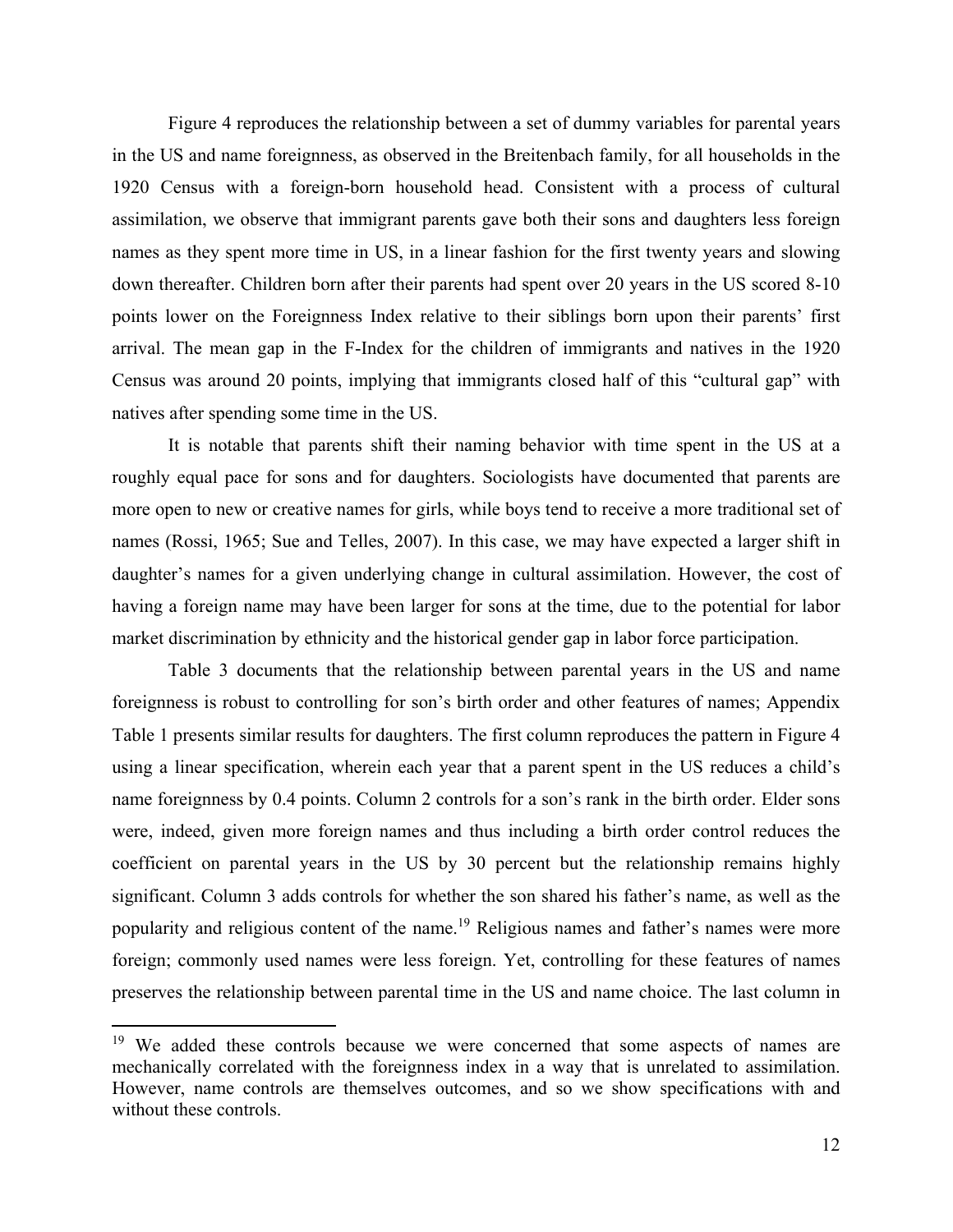Table 3 uses the relative probability of the name (the ratio of the probability that a name is given to a foreigner versus a native) as the dependent variable, rather than the F-index. . Each year spent in the US lowers the relative probability of a name by 0.09 points. In 1920, the average child of immigrants had a relative probability measure of 2.3, while the average child of native parents had a relative probability measure of 0.8 (a gap of 1.5 points). By this measure, the naming gap between immigrants and natives would have completely closed after 20 years in the US.

The pace of name-based assimilation was somewhat faster for the poor than the rich. Table 4 shows that illiterate household heads shifted away from foreign names at a faster rate than literate heads, at 0.6 points rather than 0.4 points on the Foreignness index for each year in the US. Immigrants who rented their housing unit engaged in name-based assimilation at the same rate as immigrant homeowners.

Immigrants from sending countries that were culturally distant from the US or that faced high levels of discrimination may have had the largest benefit from name-based assimilation, but they also may have experienced the highest costs of assimilation, in terms of foregoing aspects of their cultural identity. Figure 5 documents that the speed of name-based assimilation differed by country of origin. Immigrants from Southern and Eastern Europe (Portugal, Italy and Russia) exhibited the fastest rates of cultural assimilation. Reassuringly, immigrants from Englishspeaking countries (England, Scotland, Wales) exhibit no changes in name choice with time spent in the US. There is a strong correlation between average F-index and changes in F-index with years spent in the US; immigrant groups that start out with names that differ the most from natives also undergo the greatest amount of name-based assimilation.<sup>20</sup>

 Table 5 considers the speed of assimilation by two proxies for cultural distance from US natives. In each case, we find that immigrants that differ more from the native norm are fastest to engage in cultural assimilation. Our first proxy is an F-index of surnames (analogous to the Findex for given names described in Section III), which can vary both within and between sending countries.21 Thus, the surname index captures the greater cultural distance of US natives from

<sup>&</sup>lt;sup>20</sup> Wales and Italy, the countries with the lowest and highest initial F-indices, are separated by 25 index points. A 25 point difference in the initial F-index is associated with a change of 15 additional points on the F-index for 20 years spent in the US.

<sup>&</sup>lt;sup>21</sup> We calculate the F-index of surnames using the  $1940$  complete-count Census. The sample in Table 5 is smaller than in other tables because only a subset of surnames in the 1920 Census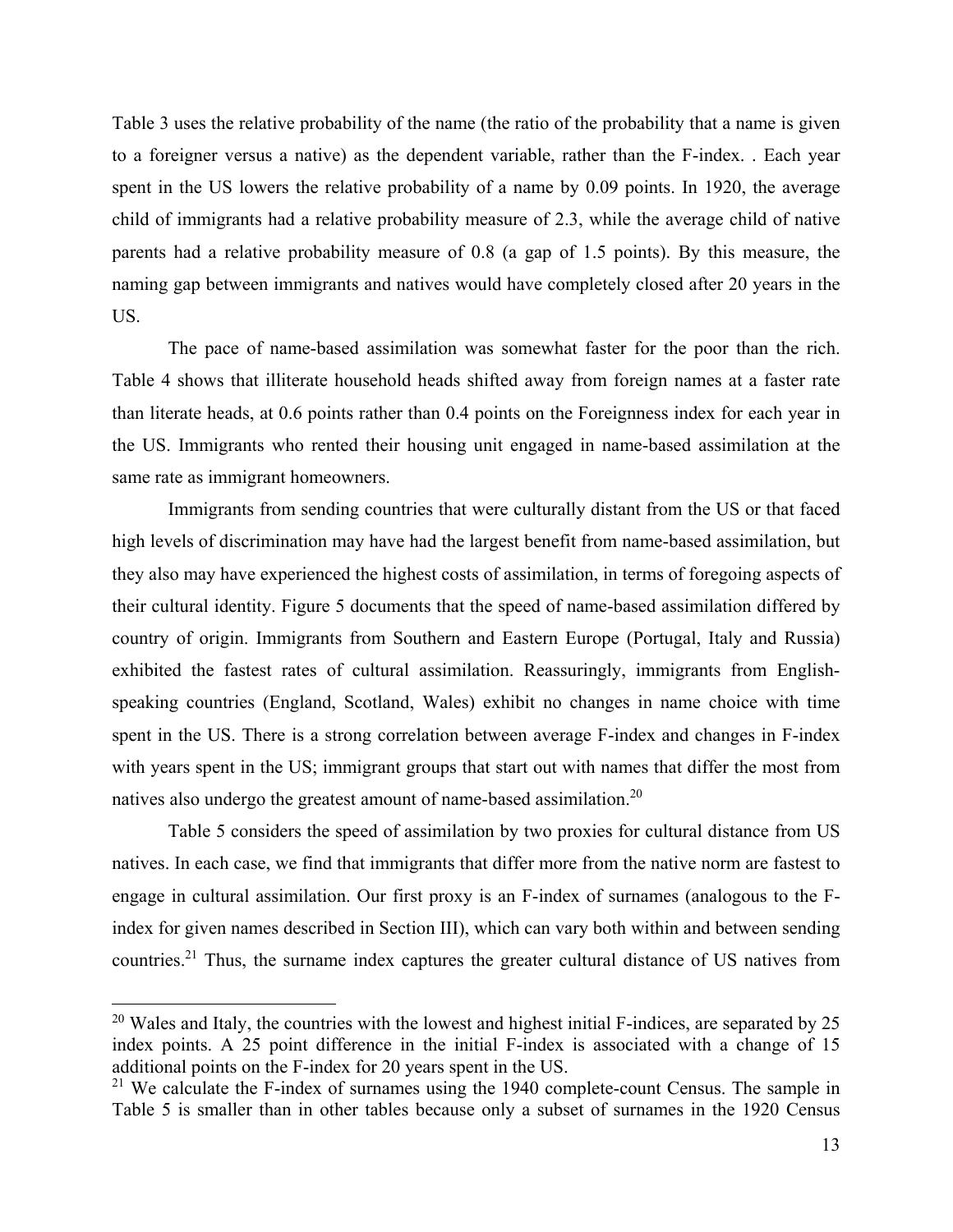Slavic countries, say, than from countries with Romance languages, but may also pick up differences in religion or ethnicity within some sending countries (e.g., Protestants and Catholics in Germany). We interact parental years in the US with the surname index and find that households with more foreign last names shift toward native-sounding names more rapidly. Immigrants with very native surnames lose 0.32 points on the F-index for given names per year in the US, whereas immigrants with very foreign surnames instead shift at a rate of 0.48 points per year  $(= .32 + .16)$ .

 Our second proxy for cultural distance is residence in an immigrant enclave, as measured by the share of residents in the enumeration district that were born in the family's own country of origin. Again, we find that immigrants living in neighborhoods with their own fellow countrymen (rather than with natives) are faster to assimilate. Immigrants living in areas with no others from their country of origin drop 0.33 points on the F-index per year in the US, whereas immigrants living in an immigrant-dense district instead shift at a rate of 0.40 points per year  $(= .32 + .69*.12$ , where 0.12 is one standard deviation in own-country share). However, we note that the association between living in an enclave and speed of assimilation primarily arises because immigrants from countries that assimilated faster were more likely to live in immigrantdense areas. Of the 16 sending countries in the data, only three show a significant within-country association between residence in an enclave and assimilation.

Appendix Table 2 demonstrates that the effect of parental years in the US on name foreignness is invariant to alternative measures of the F-index. Results are not sensitive to adjusting the F-index for phonetically-equivalent names, rather than using raw names (for example, treating Roberto and Robert as the same name); fixing the F-Index in 1900, rather than assigning birth-cohort specific indices; calculating the F-index using the 1920 (rather than the 1940) complete-count Census; or using state-specific F-indices to allow for differential name trends by region.<sup>22</sup> Including southern residents in the analysis also leaves results unchanged.

<u> 1989 - Johann Stein, marwolaethau a gweledydd a ganlad y ganlad y ganlad y ganlad y ganlad y ganlad y ganlad</u>

match to a surname in 1940. The sample in Table 5 will under-represent families with rare surnames.

 $22$  Fixing the F-index at a point in time ensures that the results are not driven by a mechanical relationship between birth order and trends in the F-index over time. Any differences in the Findex calculated in 1920 and 1940 would be due to mortality, name changes, or net-migration by birth cohort.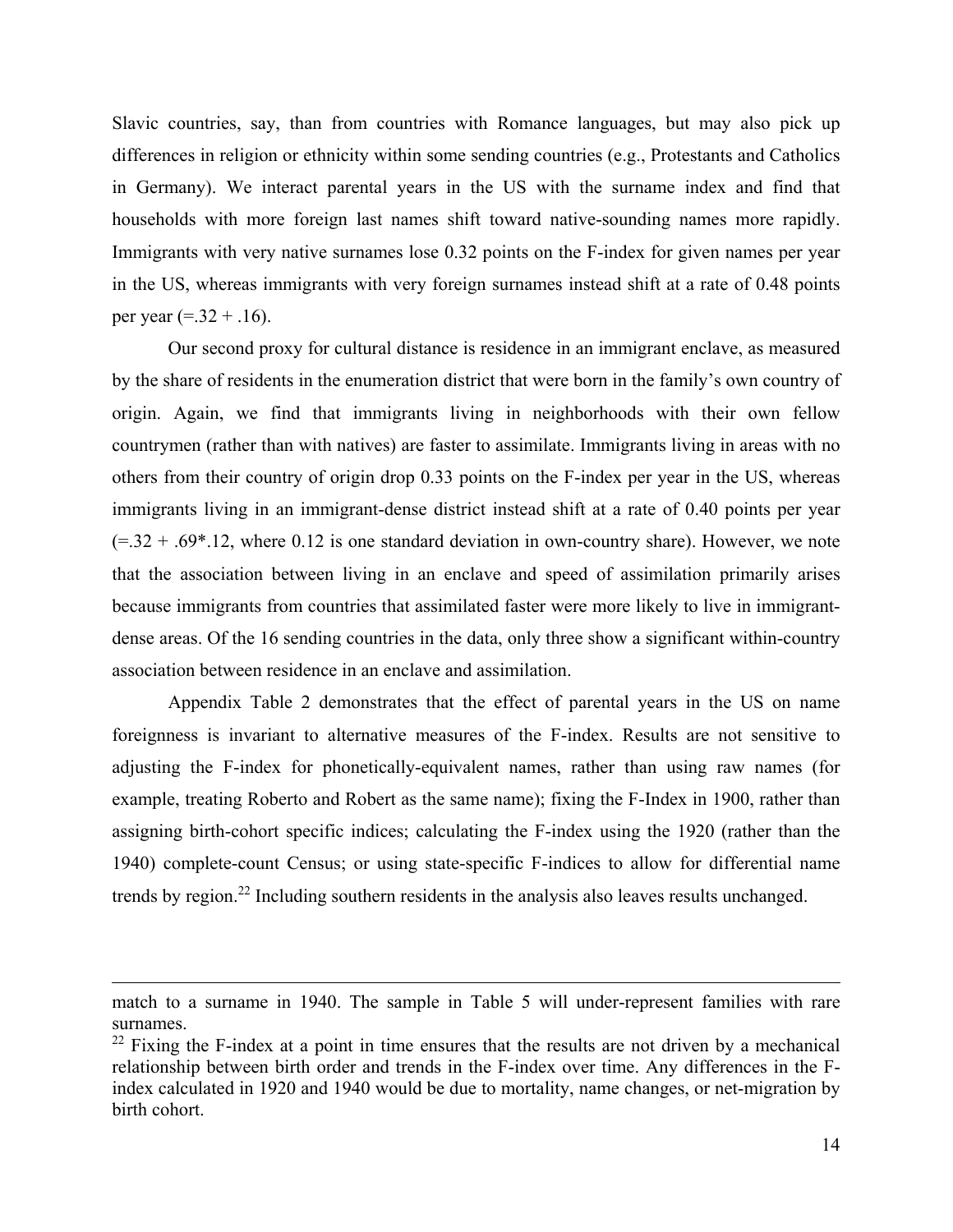The standard F-index compares the names of all foreigners and all natives, a group that includes the native-born children of immigrant parents. We refine the F-index in two ways, first by creating a country-specific index and then by classifying the children of immigrant parents as "foreign" rather than "native." Estimated name-based assimilation is 50 percent larger when using a country-specific F-index, which compares the names of immigrants from a particular sending country to the names used by all other US residents. Yet, name-based assimilation with time spent in the US is cut in half if we instead classify names given to second-generation immigrants as "foreign," leaving only the names of third-generation immigrants (or higher) in the native category. It appears that, with time spent in the US, immigrants shifted away from names commonly used in their own culture but were not particularly drawn to names given by families many generations removed from Europe.

If naming patterns are evidence of cultural assimilation, we should find shifts in name choices for immigrant parents but not for native-born parents or for children who are born before their parents moved to the US. While the parental years in the US measure is only defined for the native-born children of immigrants, birth order rank is a correlated measure that allows us to compare across household types. Figure 6 reports the implied difference in name foreignness between the first and fourth child in the birth order for the children of immigrants and the native born. Relative to their oldest son, immigrant parents gave their fourth-born sons names that were around 4 points lower on the F-index. The estimated change is smaller than in Figure 4, presumably because birth order is correlated with but not a perfect proxy for time spent in the US.

We find a much smaller effect of birth order on name foreignness for the sons and daughters of immigrants who were themselves born abroad, suggesting that the observed pattern is not due to naming traditions imported from the home country. Similarly, the relationship between birth order and name foreignness is an order of magnitude smaller and positive for third-or-higher generation Americans, whose first and fourth-born sons are separated by only 0.4 points on the F-index.

We do find a sizeable effect of birth order on name foreignness for the children of second-generation immigrants. It seems unlikely that second-generation immigrants, who themselves were born in the US, would become more aware of US culture between births. However, second-generation immigrants may continue to adhere to cultural naming traditions by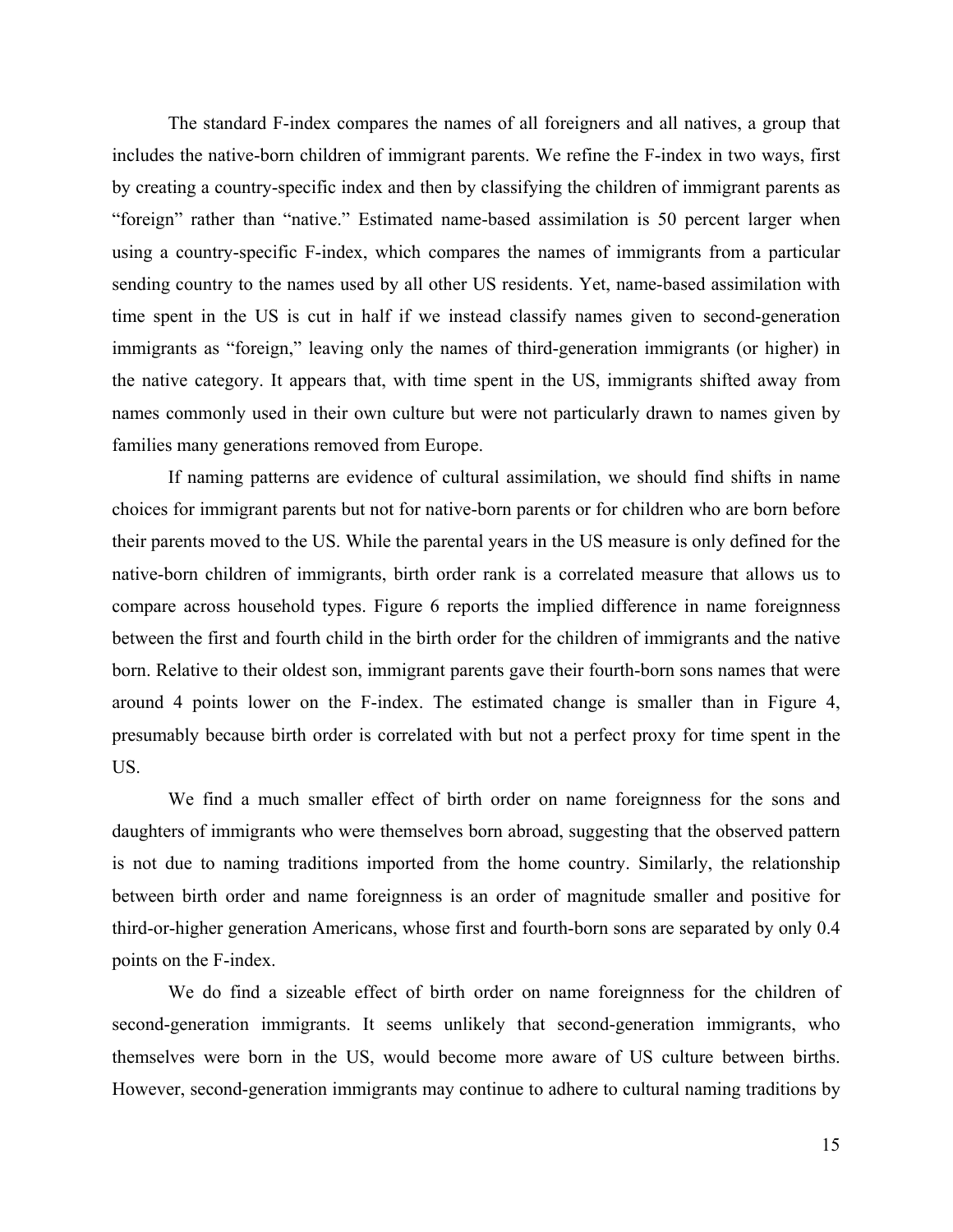giving classic "ethnic" names to their first born children, or may be particularly influenced by their own parents in selecting the names of their oldest kids. In this case, we would expect second-generation immigrants to give foreign names to their first-born son but to exhibit no relationship between birth order and name foreignness for higher-order births. In contrast, we expect a more linear effect of birth order on name foreignness for first-generation immigrant arrivals, consistent with the pace of learning about or adapting to US culture.

Appendix Table 3 estimates separate dummy variables for each step in the birth order separately for households with two, three, or four or more sons. For households with two foreign-born parents, each step along the birth order is associated with at least a one point decline in the F-index. In contrast, for households with second- (and third-plus) generation parents, the linear birth order effect is driven by oldest sons. First-born sons score up to 0.7 points higher on the F-index than their younger brothers, but there is no systematic differences between second, third or fourth sons.<sup>23</sup> A similar pattern is observed for children born abroad. We suspect that oldest sons are particularly likely to be named for grandfathers or other family members, even in families that have lived in the US for many generations, and receive more culturally-specific names. Progressive declines in name foreignness down the birth order – as we see for the children of immigrant parents – is instead consistent with a gradual process of cultural assimilation.

Appendix Table 4 subdivides households with foreign-born heads and/or spouses into categories based on age at arrival in the US, inter- vs. intra-marriage, and gender of foreign-born parent (mother vs. father). Name-based assimilation in immigrant households in which at least one parent arrived in the US as a child was not noticeably different than in households in which both parents arrived as adults. Households with immigrant parents from two different countries of origin shift name choices at the same rate as immigrant parents in endogamous marriages. Among households with only one foreign-born parent, having a foreign-born father is associated with faster name-based assimilation than having only a foreign-born mother.

 $23$  In percentage terms, a 0.7 point shift in the F-index is larger for the children of second- and third-generation immigrants, whose mean F-index value is around 35 (compare to 55 for the children of first-generation immigrants). However, it is not clear that a 1 point shift in the Findex is equally meaningful at all spots along the unit interval. Above and below certain thresholds, it may have already been obvious to employers that workers were native- or foreignborn. Thus, we prefer to interpret level shifts, rather than percentage changes in the F-index.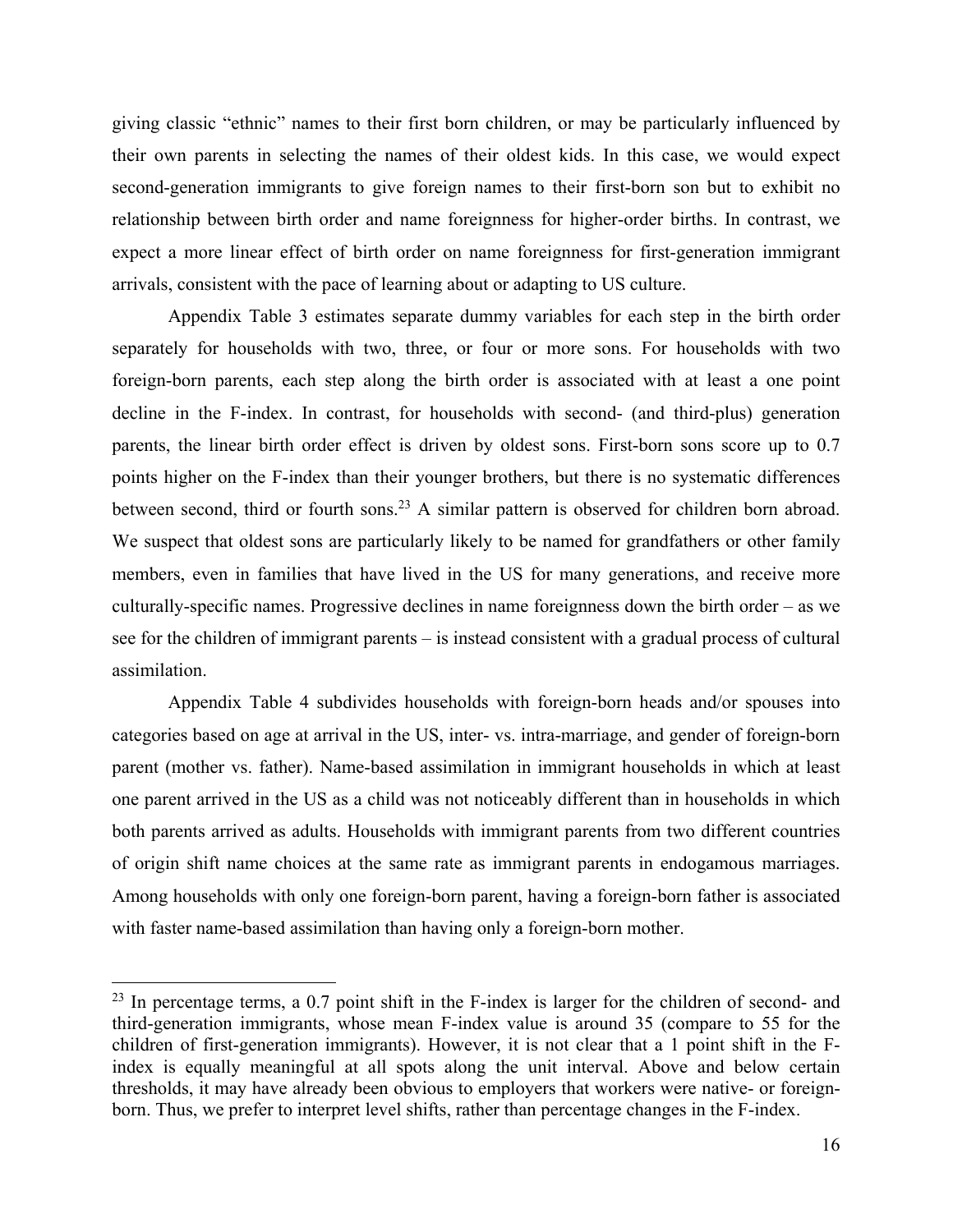#### **V. Foreign names and outcomes in the labor and marriage markets: 1940 Census**

Immigrant households took steps to assimilate into US culture as they spent more time in the US. In this section, we study whether immigrant children who received a more foreign sounding name had different outcomes in school and/or in labor and marriage markets. We then explore how much of this association is driven by differences within a household and how much by the selection of families that choose to give foreign names to their children.

Foreign names could have negative effects on both schooling and labor market outcomes, even for brothers within the same family, for a number of reasons. First, it could be that children with foreign names were reminded of their ethnic identity and thus perceived lower returns to their education and exerted less effort in school. Second, the negative effect of having a foreign name could be the result of discrimination by teachers or employers who used names as a signal of ethnicity. A similar dynamic may have been at play in the marriage market: men who identified more strongly with their ethnic group may have preferred to find a spouse within their own ethnic community. At the same time, men with more ethnic names may have been overlooked or rejected by native-born spouses from other backgrounds.

In our main specification, we regress the adult outcome of son *i* from family *j* (*yij*) on the foreignness of the son's name at birth (*FIndexij*), controlling for a vector of dummies for the son's birth year (γ*ij*):

$$
y_{ij} = \alpha_j + \beta_1 FIndex_{ij} + \beta_2 BirthOrder_{ij} + \beta_3 YearsUS_{ij} + \beta_4 \gamma_{ij} + \beta_5 X_{ij} + \varepsilon_{ij}
$$
 (3)

In some specifications, we control for parental years in the US and child's place in the birth order and/or include family fixed effects  $(\alpha_i)$  in order to compare brothers who were given names with a different foreignness index. The vector of controls *X* can also include the F-index of an individual's name in adulthood, which is separately identified by changes in the relative popularity of names over time. Our sample contains sons of foreign-born parents who were between the ages of 3-15 in the 1920 Census, were not born in the South, and can be successfully matched to the 1940 Census. The overall matched sample contains more than 800,000 men, around 300,000 of which are matched brothers.

The Breitenbach family in Figure 3 illustrates the within-household component of this research design. We were able to follow Emil and Richard Breitenbach forward to 1940, at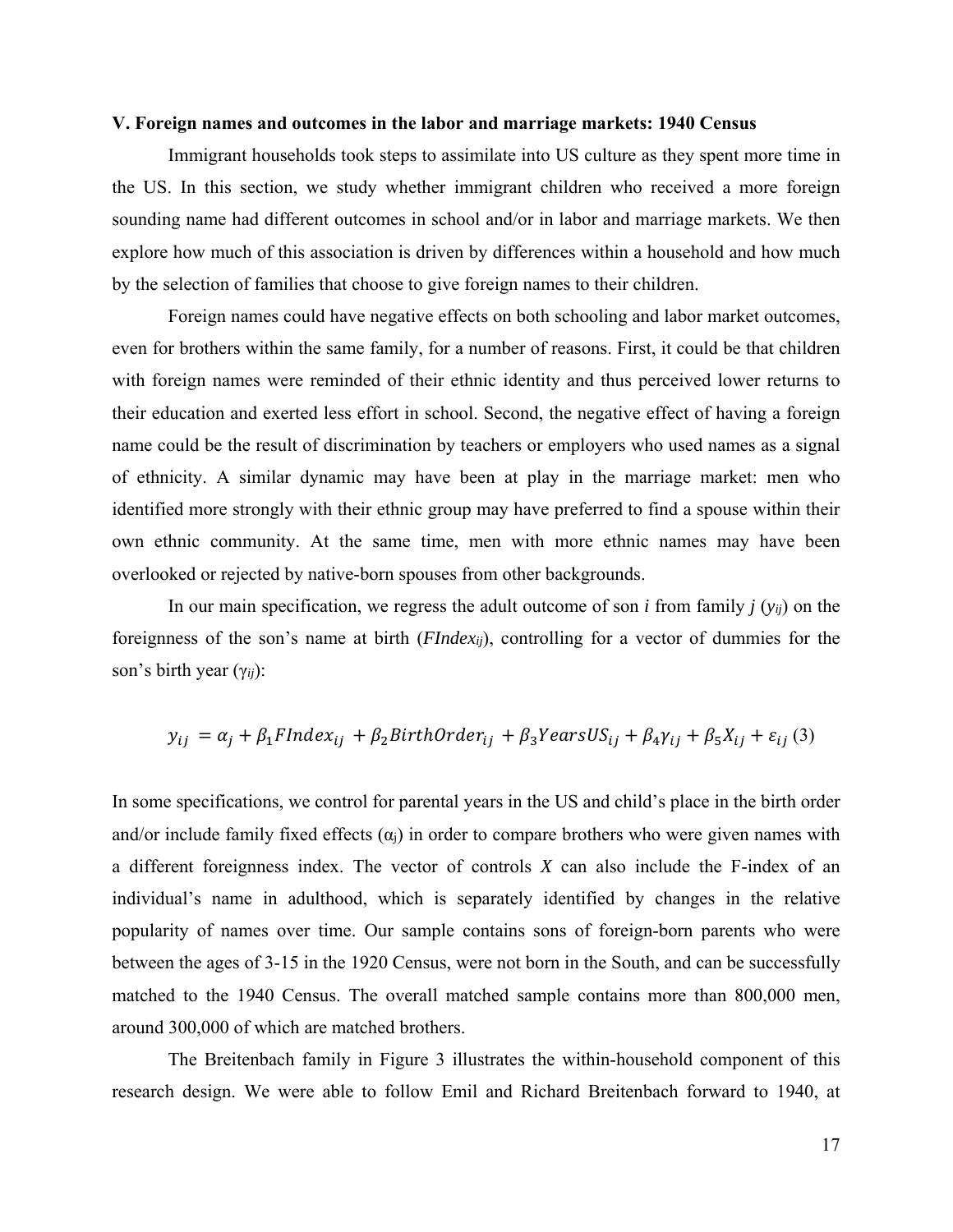which point Emil was a machinist with eight years of education earning \$1,600 and Richard was a photo-engraver with nine years of education earning \$2,500.

 Figure 7 presents estimates of the relationship between name foreignness and a series of economic and marriage market outcomes. The coefficients underlying the figure are presented in Appendix Tables 5 and 6. Name foreignness is negatively related to educational attainment and employment. A 20 point shift in the F-index (the typical gap between the children of immigrants and natives) is associated with around two months fewer years of schooling and a 0.5 point increase in the probability of unemployment. Yet, the estimated effects of name foreignness on adult outcomes nearly disappear after including family fixed effects.<sup>24</sup> This specification compares brothers who were given names with different ethnic content. Foreign names had a very small effect on educational attainment within brother pairs (20 points of F-index associated with two weeks less schooling) and no effect on unemployment. The population-based estimates in the black bars are picking up other differences between immigrant families that chose foreign or native name for their children, rather than the effect of names themselves.<sup>25</sup>

 The ethnic signal of names that parents select for their children at birth can be attenuated (or augmented) as the name becomes more/less popular among certain groups. For example, Nick, one of the most foreign names in the data in 1920, is commonly given by native parents today. More relevant to an employer's perception of a worker's ethnic identity might be the Foreignness Index of his name at the time of labor market entry. In Appendix Table 5, we consider a specification that includes two F-indices on the right-hand side – one calculated at birth and the other at labor market entry (see column 3). By controlling for the F-index at birth,

 $24$  In an earlier version of this paper, we found a persistent association between name foreignness and adult outcomes, even within pairs of brothers (Abramitzky, Boustan and Eriksson, 2016). These results were driven by a few households with co-resident children who were likely not related and could not be easily identified with Census data provided by Family Search (e.g., two or more families living within a single household, or borders or lodgers living with a family). The updated results in this draft are instead based on Census data from the Minnesota Population Center housed at the NBER which provides detailed information on families, even within households, as coded by the variable "serial number." With more accurate measures, we find little association between name and adult outcomes within brother pairs.

<sup>&</sup>lt;sup>25</sup> Results are robust to clustering by father's country of origin interacted with state of residence, the level at which one might expect information about names is transmitted. Estimates are little changed by weighting the linked sample so that the distribution of father's country-of-origin matches the full population in 1940. Weighting adjusts for potential variation in match rates by ethnic group.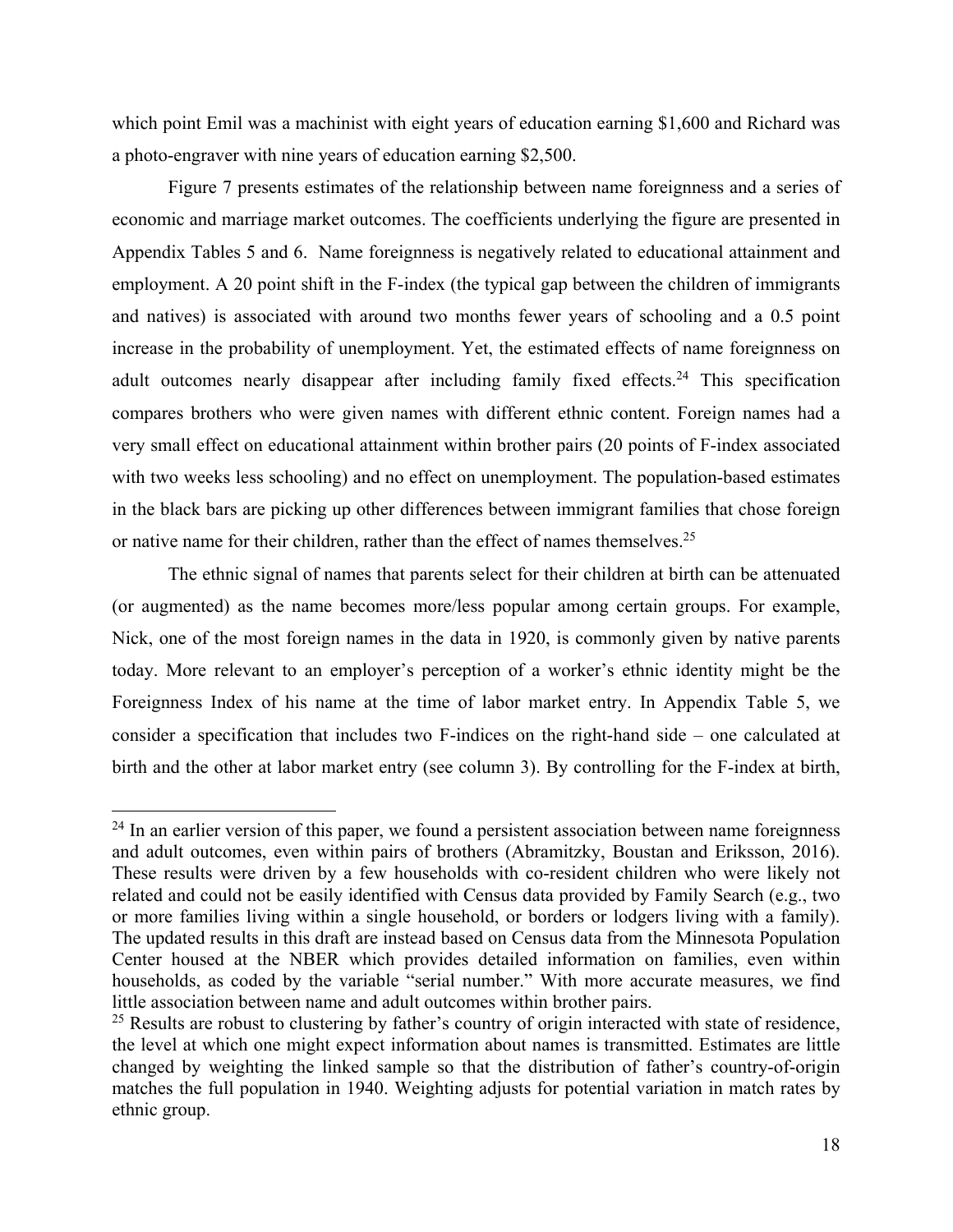we can identify the effect of name foreignness based on trends in name popularity over time, which are hard to predict and therefore likely exogenous to family background. We find that Findex at labor market entry is more quantitatively important than the F-index at birth in predicting unemployment, which is suggestive evidence that employers hired or promoted workers differently based on the ethnic content of their name.<sup>26</sup>

Beyond the labor market, having a foreign name may have influenced men's success in the marriage market. Men with foreign names may more closely identify with their own ethnic group and therefore seek out a spouse within their own ethnic community. Alternatively, nativeborn spouses may discriminate against men who they perceive to be "too foreign." Figure 7 considers two measures of the foreignness of a man's spouse: whether the spouse, herself, was born abroad and the Foreignness Index of spouse's first name, an indicator of either being born abroad or being raised in a less culturally assimilated family in the US.<sup>27</sup> In both cases, we find that men with foreign names are more likely to marry women with a stronger ethnic identity. A 20 point difference in a man's F-index is associated with a 0.2 percentage point increase in the probability of having a foreign-born spouse (on a base of 5.4 percent) and a 1 point increase the F-index of his spouse's name.<sup>28</sup> Yet, as with the labor market outcomes, adding family fixed effects reduces the effect of foreign names considerably and neither relationship remains statistically significant.

 Appendix Table 7 considers a series of additional labor market outcomes, including annual earnings and its subcomponents (hourly wages, weeks worked during the year, and hours

 $26$  A conceptually superior specification would also include household fixed effects, in which case identification would come from households with two or more matched brothers whose names follow different trends over a twenty year period. We do not find significant effects of Findex at 20 in this case, likely reflecting the high demands that this specification requires of the data.

 $27$  Until 1930, the Census asked all respondents about parents' birthplace, which would allow us to classify whether spouses were also second-generation immigrants. However, in the 1940 Census, the question about parental birthplace became a 'sample-line characteristic' asked of only five percent of the population.

<sup>&</sup>lt;sup>28</sup> Results on spouse characteristics are restricted to the subsample of men who were 25 years or older in 1940 and who were married in that year. Men with a more foreign name are less likely to be married by 1940, but this effect is economically small. 20 points on the F-index is associated with a 1 percentage point decline in the probability of being married (on a base of 68 percent).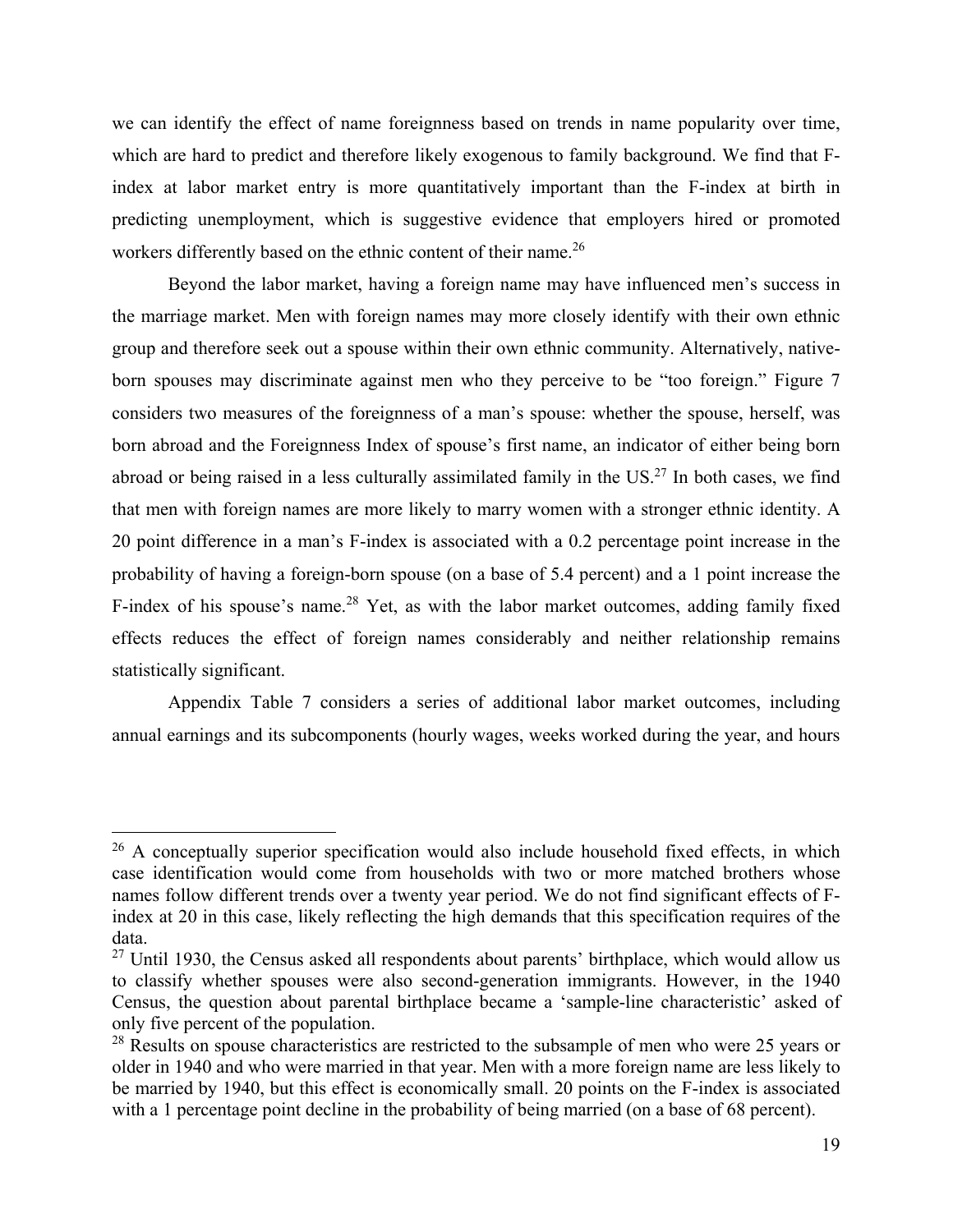worked during the week) and various forms of employment.<sup>29</sup> Consistent with the association between name foreignness and unemployment at the time of the Census, men with more foreign names work less time during the year in both hours and weeks but, conditional on being employed, they do not receive a lower wage. The correlation with employment is equal and opposite to the relationship with unemployment, implying no effect of names on the probability of being out of the labor force in this prime-age sample (the omitted category). Men with foreign names were also more likely to hold a public works job through the New Deal, an indication of under-employment. In all cases, the relationship between name foreignness and economic outcomes disappears when comparing brothers within households. These results are robust to six alternative linking algorithms that increasingly introduce more conservative requirements on what is considered a successful match.<sup>30</sup>

### **VI. Additional measures: Inter-marriage, citizenship and facility with English**

Our name-based measure reveals that immigrants achieved a substantial amount of cultural assimilation in the Age of Mass Migration, which contradicts the view of politicians and contemporary observers that new immigrants were unwilling or unable to assimilate into American culture. We confirm our findings by considering a broader set of measures, including rates of inter-marriage, application for US citizenship and facility with English.

Inter-marriage has been used extensively in sociology as a marker of cultural assimilation. Inter-marriage is a relatively stringent measure of cultural assimilation because it requires not only that immigrants want to integrate into their new society, but also that natives (or members of other immigrant groups) are willing to interact with them (Kalmijn, 1998). Rates of inter-marriage reflect direct preferences over potential spouses as well as the degree of cultural segregation between groups. That is, immigrants may be more likely to marry each other simply because they interact more regularly in segregated neighborhoods or schools.

 $29$  The 1940 Census only contains information on wage and salary income. As a result, results on annual earnings exclude the self-employed. Appendix Table 7 shows that shifts in the F-index have no effect on the probability of self-employment.

<sup>&</sup>lt;sup>30</sup> See Appendix Table 8. For brevity, we focus on highest grade completed, the one outcome that appears to be significantly related to name foreignness even within households but the patterns presented here are similar for other outcomes. See Abramitzky, et al. (2017) for a detailed description of alternative matching approaches.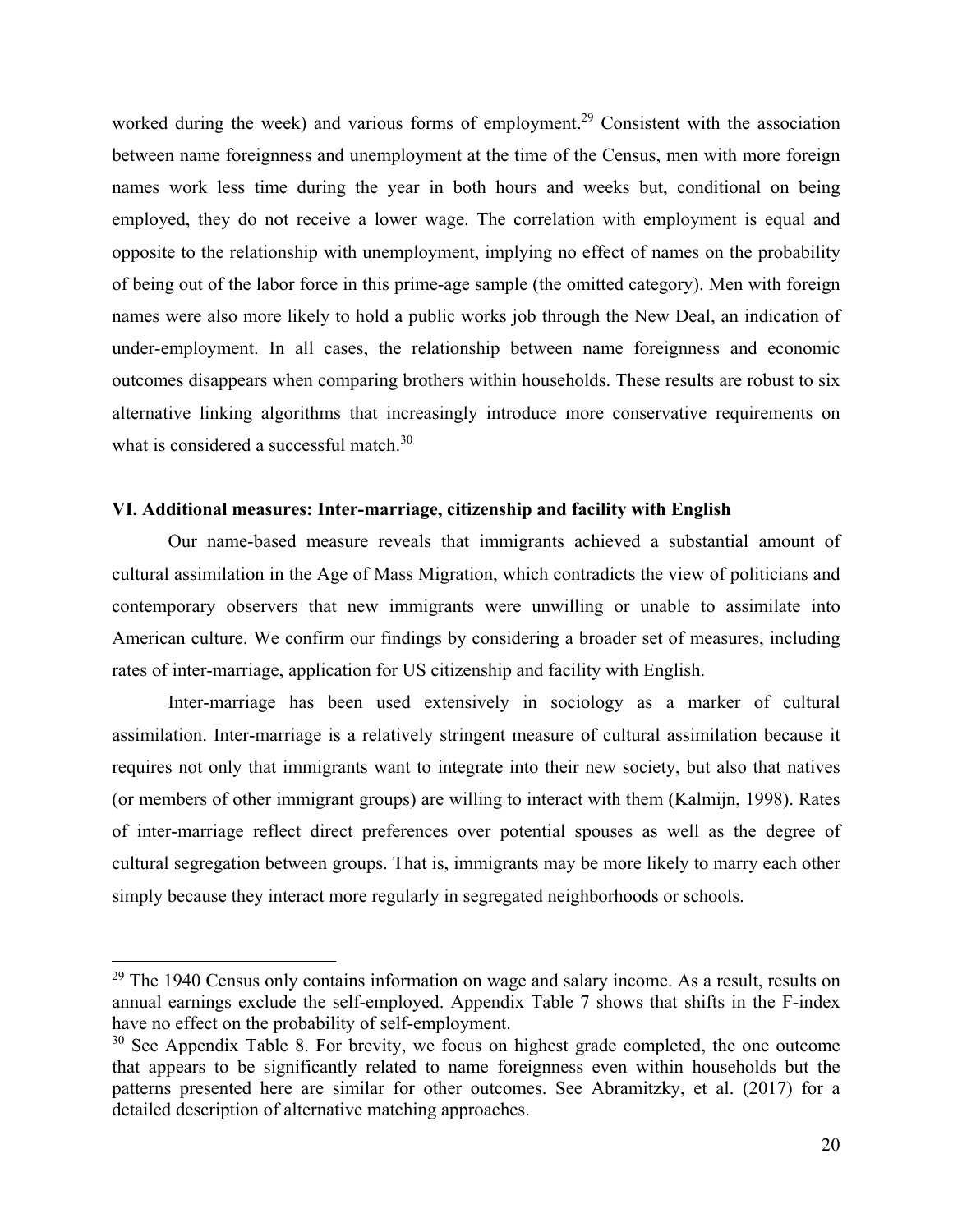We construct the proportion of out of ethnic group marriages for first- and secondgeneration immigrants by country of origin in 1930, excluding immigrants who were likely married abroad (based on reported immigration year and age at first marriage). In particular, we calculated the share of married immigrants whose spouse was either a first- or second-generation immigrant from the same country of origin; here, we report patterns from the 1930 5 percent IPUMS sample. $31$ 

Figure 8 presents rates of marriage outside of one's ethnic group for immigrants from 16 sending countries. Panel A reports means from the raw data and Panel B controls for the size and sex ratio within each immigrant group by state (a proxy for the scope of the marriage marriage). These controls address mechanical differences in the likelihood of meeting a potential spouse from one's own group. The mean probability of out-group marriage rises from 39 percent for the first generation to 68 percent for the second generation (endogamy rates were slightly higher for women; see Appendix Figure 1). The out-group marriage of immigrants who arrived as children (which we term the 1.5 generation) fits between these two values. We also find sizeable variation in the out-group marriage rate across countries of origin. For example, only 11 percent of firstgeneration immigrants from Italy were married to a non-Italian, compared with 72 percent of first generation immigrants from Scotland. The Finns, Portuguese and Russians also exhibit a strong tendency toward endogamy, while the French and the English are unlikely to marry fellow countrymen. There is considerable persistence in the out-group marriage rate across generations; the within-country correlation between the out-group marriage rates of first and secondgeneration immigrants is 0.90.

Appendix Figure 2 considers two additional aspects of cultural assimilation: the decision to apply for US citizenship (Panel A) and facility with English (Panel B). Each panel plots the average likelihood of the given activity for first-generation immigrants by gender and country of

<sup>&</sup>lt;sup>31</sup> We focus on 1930 because it was the first Census to add the "age at first marriage" variable. Previous work on inter-marriage in this period (e.g., Pagnini and Morgan, 1990; Angrist, 2002) analyze earlier Censuses and so they cannot separate marriages that occurred in the US from those that occurred prior to migration. If the endogamy rate for the first generation is biased upward by marriages that occurred abroad, the rate of marital assimilation by the second generation will also be overstated. Including marriages that occurred abroad will differentially bias the endogamy rate for country-of-origin groups that tended to migrate in families, rather than as single individuals.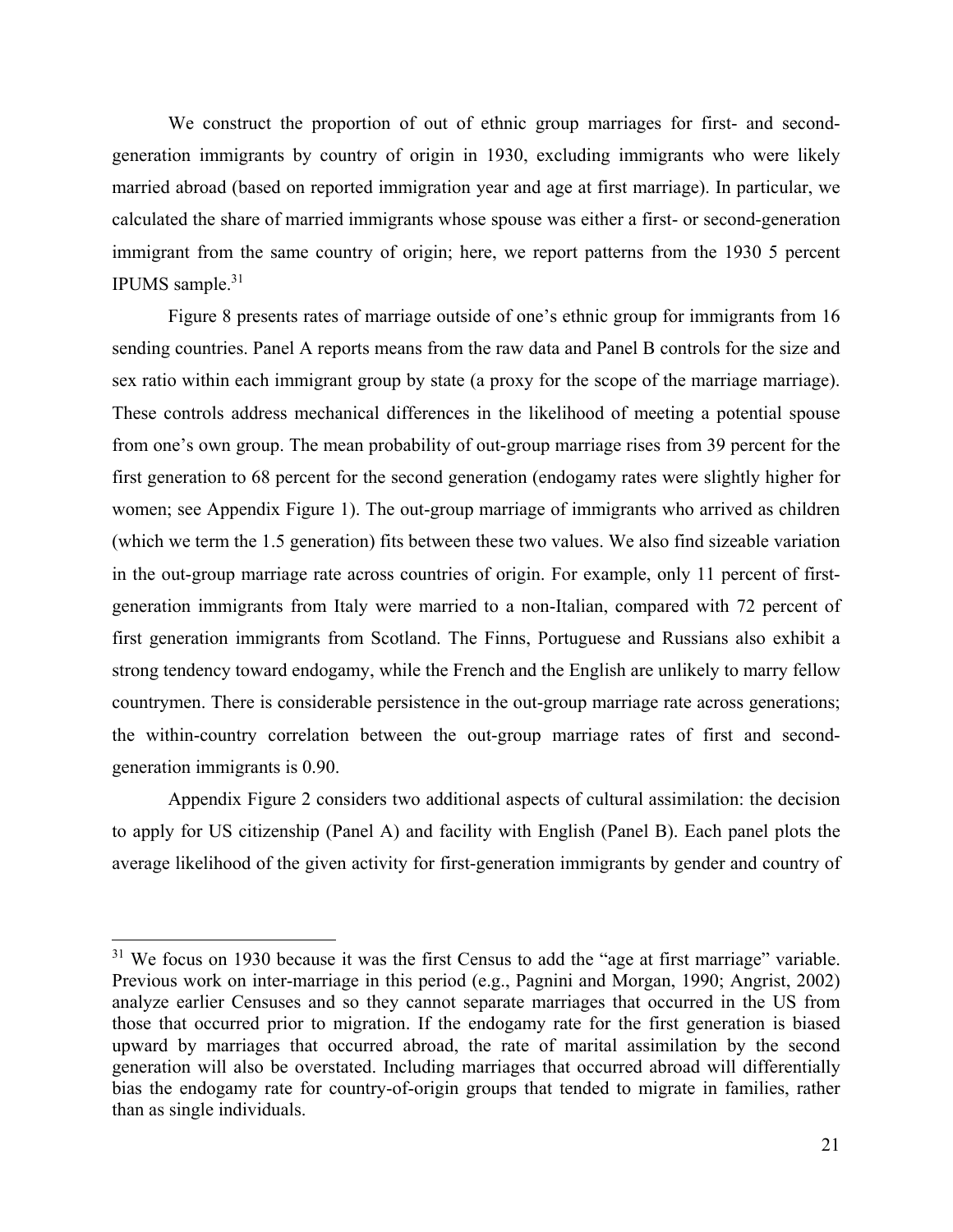origin, controlling for group size and sex ratio at the state level.<sup>32</sup> Over 75 percent of immigrants from most sending countries had either received citizenship or started the application process by 1930 (at which point, the average immigrant had been in the US for 24.5 years). As with the rates of inter-marriage, applications for US citizenship were lower among Russians and among Portuguese, Italians and Finns, three groups with high rates of return migration to Europe (Gould, 1980). Across all sending countries, women exhibited lower rate of citizenship application than men. This pattern is consistent with the fact that foreign-born women were more likely to marry spouses from their country of origin and were thus ineligible for citizenship via marriage to a US citizen. Immigrants from most sending countries reported near-universal facility with English, although the ability to speak English was somewhat lower for the Portuguese, Italians, and Finns, and for women relative to men. Note that the historical Census measure simply indicates the ability to speak *some* English; unlike today, this question did not ask about language spoken at home or distinguish between levels of English-speaking ability.

Appendix Table 9 presents the pairwise correlation between the various measures of cultural assimilation at the country-of-origin and individual level. The average foreignness of names given to sons born in the US is coded to be negatively correlated with cultural assimilation, while the other measures (out-group marriage, applications for US citizenship and the ability to speak English) are positively correlated with cultural assimilation. These measures are all related with each other in the expected way (e.g., immigrants in an out-group marriage are more likely to be able to speak English and to have applied for US citizenship, and are less likely to select a foreign name for their children). The correlations are all highly significant at the individual level, providing strong validation for using name choice as a measure of cultural assimilation.

#### **VII. Parental name choice in the CA birth certificate records: 1989-2015**

A name-based measure of cultural assimilation allows us to compare the speed of assimilation in the past and the present across two waves of mass migration. We use California birth records to observe the names given to children born to foreign and native mothers in the

 $32$  Results look qualitatively similar without these controls. We add controls for the size of the marriage market because citizenship is often achieved through marriage. Furthermore, the return to learning English may be a function of the size of one's ethnic community.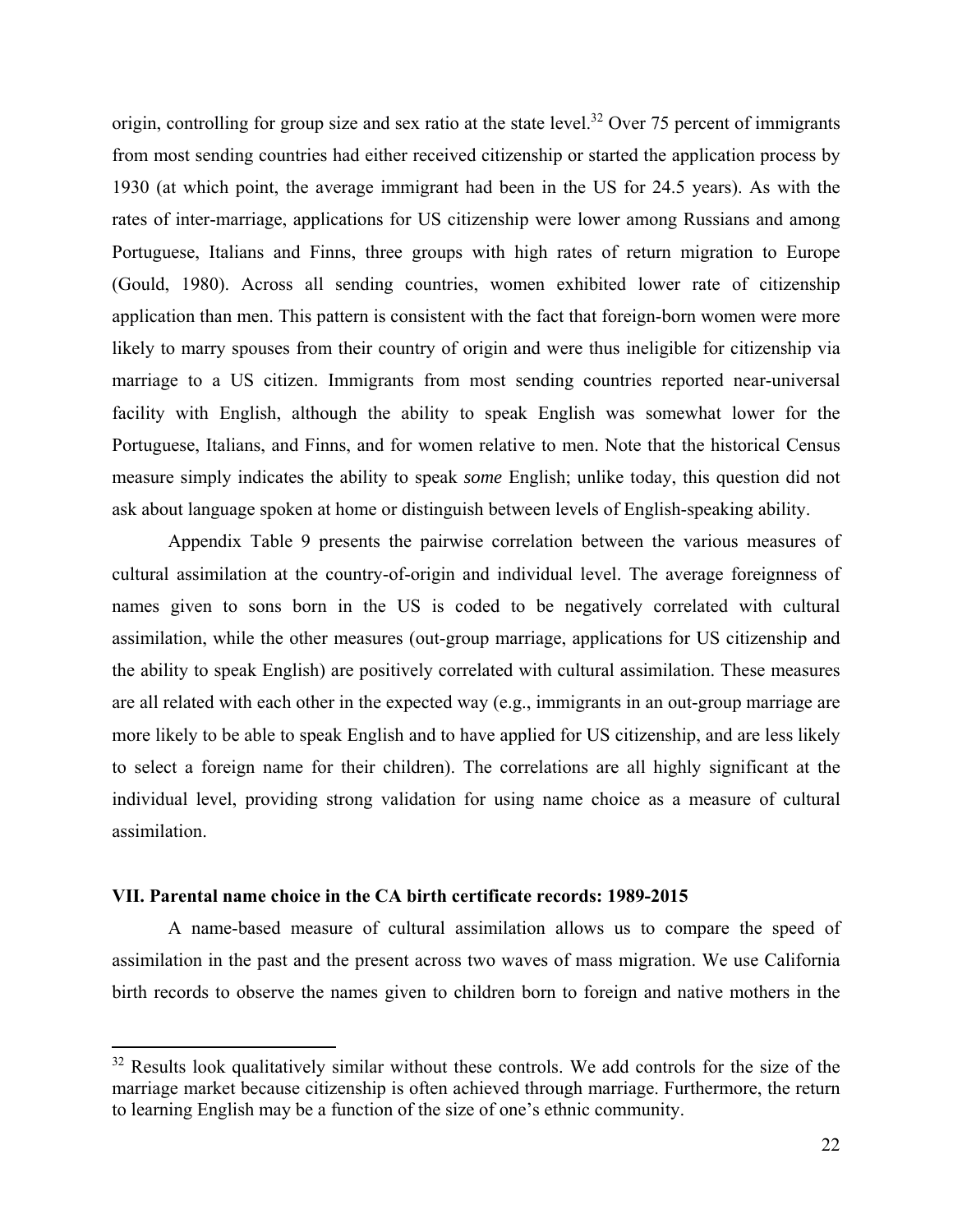1990s and 2000s. By our metric, we find that the speed of assimilation is nearly the same today as in the past. Immigrants from Mexico and Vietnam exhibit the fastest rates of assimilation, followed by immigrants from China and the Philippines. Within the subset of Mexican migrants, who make up two-thirds of the foreign sample, assimilation is somewhat faster among mothers with less than a college degree.

Politicians and cultural commentators often claim that assimilation is slower today than in the past, asserting that immigrants today– especially low-skilled arrivals from Mexico – are more likely to live in enclaves, avoid learning English and to engage in circular migration between their home country and the US.<sup>33</sup> Our approach is the first (that we know of) to allow for a rigorous comparison of past and present, free from the nostalgia that might distort memories of how quickly ancestors were able to assimilate in the past. Indeed, we find that name assimilation today is remarkably similar to that in the past, with immigrants halving the gap with natives after spending twenty years in the US.

We use the universe of births occurring in the state of California between 1989 and 2015 (excluding 2011, which has incomplete information), a total of more than 10 million records. Nearly five million of these births are to mothers who are born abroad and around 2 million of these are to mothers born in Mexico. Like the historical census records, modern birth certificates record the mother's birth place. Unlike the historical census records, however, the birth certificates record do not record the mother's year of arrival to the US. By linking mothers across their births, we make use of the fact that within a mother (i.e. after including mother fixed effect), mother's age at the time of birth is perfectly correlated with years in the US for foreign born mothers. The birth certificates also do not record the birth place of a mother's own parents and so we cannot classify native-born mothers into second or third generation immigrants, as in the historical data. Instead, we create a foreignness index of last names and classify native born mothers into those with the most and least foreign last names. We report results for native born mothers with  $1<sup>st</sup>$  quartile and  $4<sup>th</sup>$  quartile last names, as proxies for native born mothers with native born parents or native born mothers with immigrant parents, respectively.

Our historical data is organized at the household level, allowing us to observe the names of all children residing in the household in 1920. We create 'households' in the birth certificate

 $33$  Saletan (2016) summarizes the views of Trump and other politicians on immigrant assimilation. Douthat (2013) is an example of cultural criticism.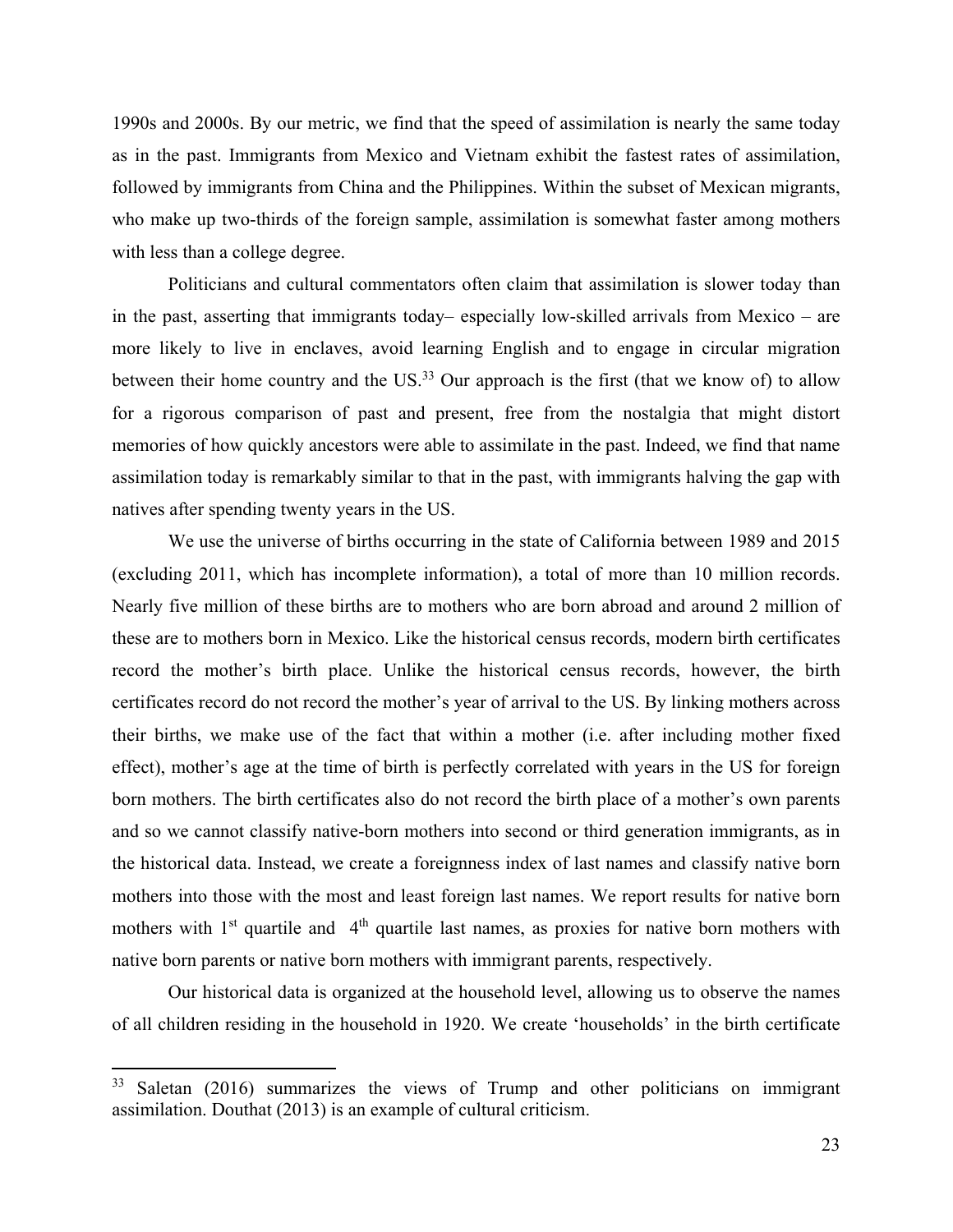data by linking mothers over multiple births; we link mothers using mother's first name, maiden name, place of birth, and exact birth date. Although we are only able to observe births that take place in California between 1989 and 2015, we create an accurate measure of birth order by using mother's report of "total children ever born." That is, the first birth observed in our dataset is recorded as a first birth if the mother reports having only one child and is instead recorded as a second birth if the mother reports having two children ever born by that date.

For mothers born abroad, we use two proxies of years in the US at the time of a child's birth: (1) mother's age at time of birth, and (2) child's place in the birth order. By including mother fixed effects in our analysis, we absorb a mother's calendar year of arrival and age at arrival in the US. Within mother, then, years since arrival in the US at time of birth is perfectly correlated with mother's age at time of birth. We assess the validity of this method in the historical data, for which we have both years in the US at time of birth and mother's age at time of birth. Patterns for mother's age at time of birth look nearly identical to Figure 4 (results available upon request).

Figure 9 presents our main analysis of changes in the foreignness index of child's name with mother's age at birth (our proxy for mother's time in the US) in the contemporary data.<sup>34</sup> The figure presents coefficients from a version of equation 1, in which we regress name foreignness on single-year dummy variables for mother's age at birth, indicators for child's year of birth in five year bands, and mother fixed effects. We find that immigrant mothers give children born at older ages (i.e., born after spending more time in US) less foreign-sounding names. After 20 years, mothers eliminate 12 points on the name foreignness index. Likely second generation immigrants (that is, native white mothers in the fourth quartile of the last name index) also eliminate 8 points of the F-index over 20 years. In contrast, we see no such relationship between mother age and the foreignness index for native white mothers who likely have native born parents (first quartile on last name index) or for native black mothers. The average F-index for foreign mothers in the sample is 67 and the average F-index for native-born mothers is 33. Immigrant mothers erase one-third of this 34 point gap after 20 years in the US.

 $34$  As in the historical data, we find similar adjustment speed for the names of sons and daughters with our proxies for time in the US in the modern data and thus report here combined results for all children.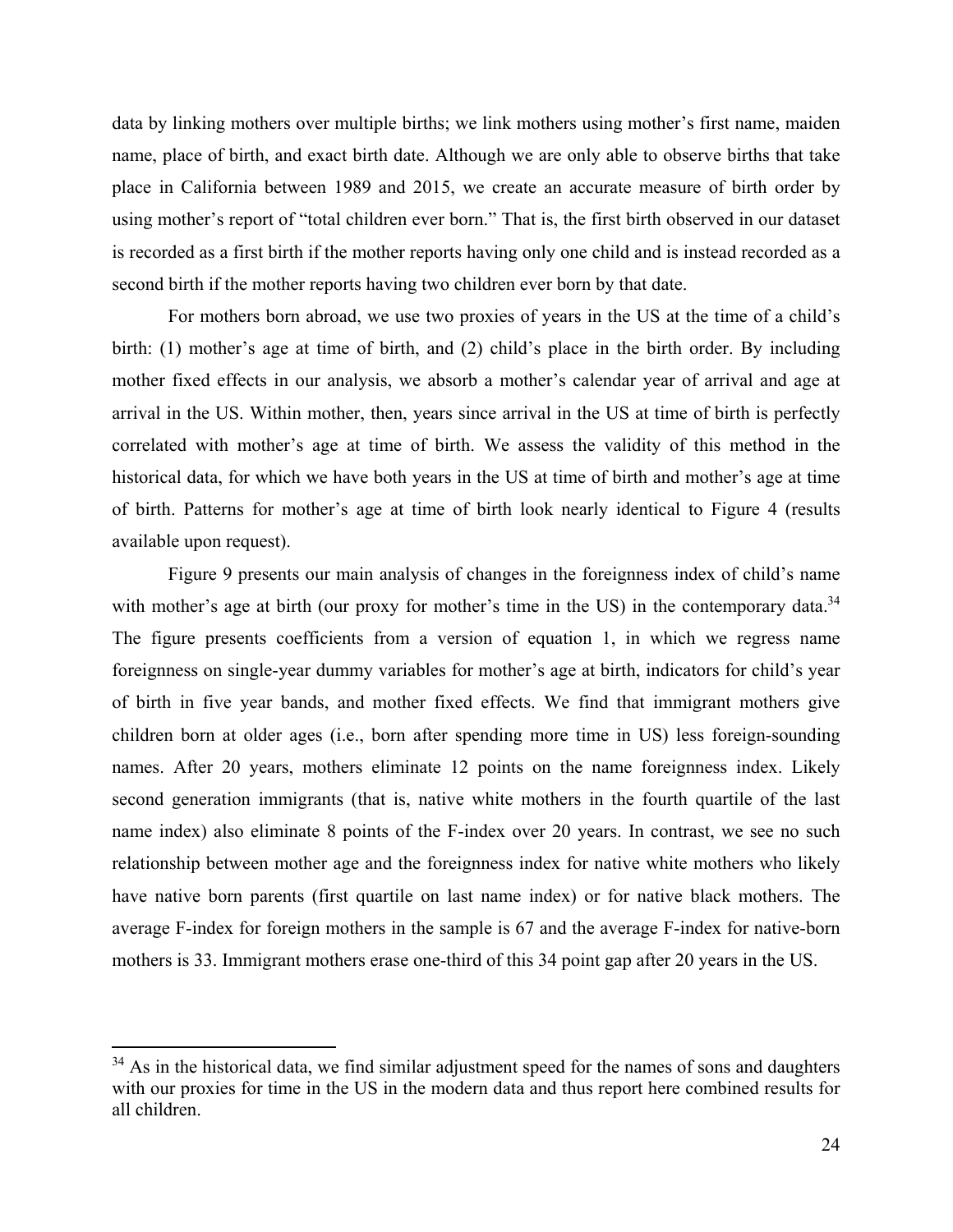Table 6 instead reports estimated changes in the F-index by child's place in the birth order. Following equation 2, we regress F-index on birth order either linearly or as a series of indicators for place in the birth order. Regressions also include indicators for child's year of birth in five year bands and mother fixed effects. For sons, each place in the birth order reduces the Findex by nearly 0.5 points in immigrant households, resulting in a change of 1.4 points moving from first to fourth in birth order. In contrast, moving one place in the birth order is associated with a small *increase* (less than 0.1 points) for children in households with native-born mothers of likely native parentage. The shift in names with place in the birth order is somewhat smaller for the daughters of foreign-born mothers (0.35 points) and, as above, is not present for the daughters of native-born mothers of likely native parentage.

Table 7 uses the birth order specification to explore heterogeneity in the speed of cultural assimilation by country of origin and education level. We start by considering name assimilation by country of origin for child's first names (Panel A) and middle names (Panel B); anecdotally, immigrants from Asian countries may give their children one foreign-sounding name and a one native-sounding name to aid with the assimilation process.<sup>35</sup> We find that Mexican immigrants are fastest to assimilate, reducing the F-index by more than 0.5 points for each spot in the birth order. This finding is consistent with the cross-country evidence from the past that immigrants from newer sending countries (such as Italy, Russia, Portugal) who tended to be poorer and to have less cultural connection to US natives were fastest to undergo cultural assimilation. We note that our measure of shifts in F-index with time spent in the US may underestimate the assimilation of Asian migrants, who appear to give all of their children native-sounding names (names with low F-index values) regardless of years spent in the US. Asian immigrants may select native-sounding names on the birth certificate for the purpose of social interaction in the US while maintaining an Asian name for household use.<sup>36</sup>

Our results do not support the frequent claims that Mexican migrants avoid assimilation because they live in immigrant enclaves or plan to return to Mexico. We tried a specification that

 $35$  As expected, Chinese and Filipino immigrants are more likely to shift toward native-sounding middle names – rather than first names – with time spent in the US, although this shift is not statistically significant.

 $36$  Our approach could also underestimate the assimilation of immigrants in the opposite case in which immigrants choose a foreign name on the birth certificate but end up using a nativesounding name in daily life.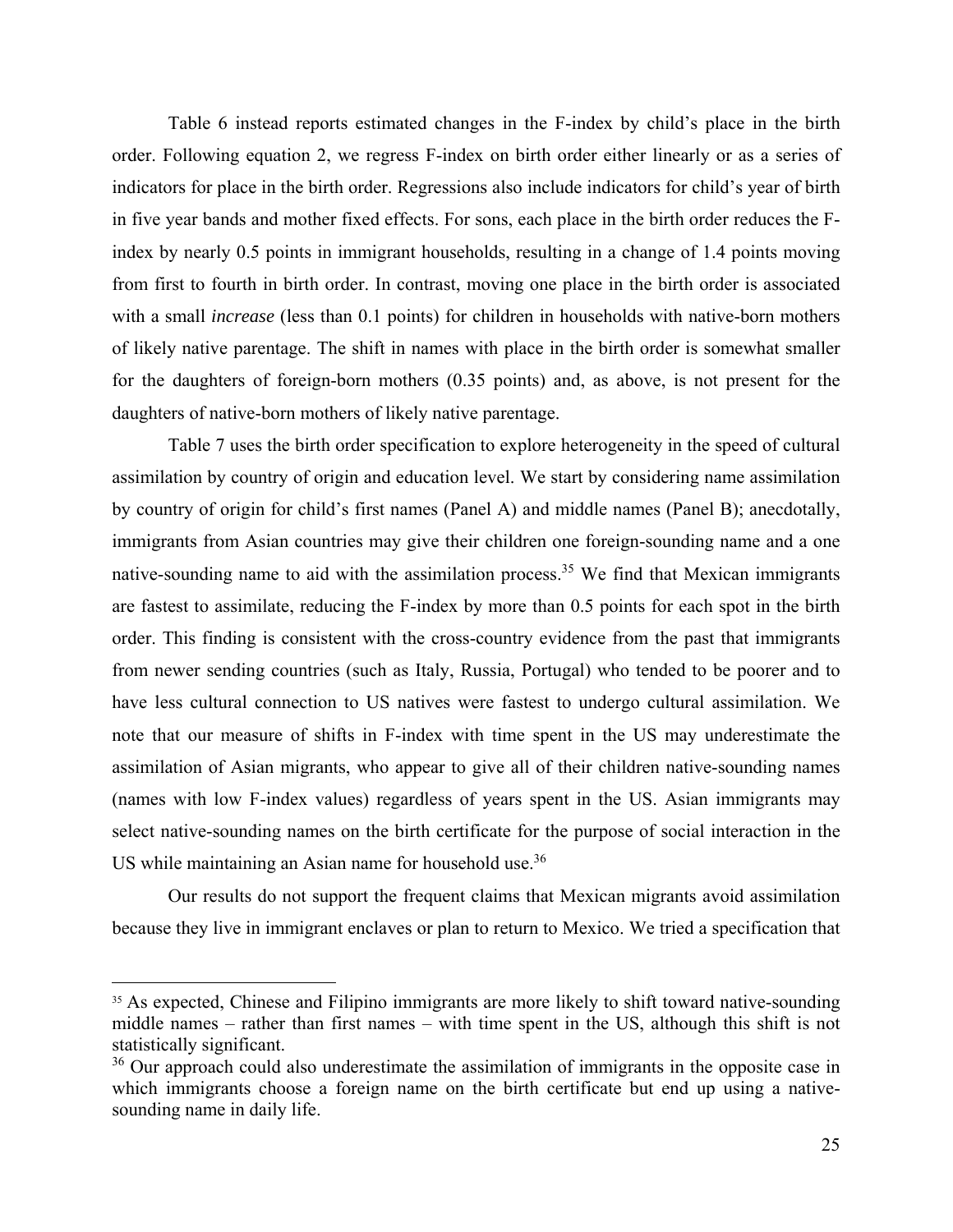interacts birth order and residence in an immigrant enclave, as measured by share of residents in mother's zip code who are foreign born. As in the historical data (reported in Table 5), we find that immigrants living in an immigrant enclave assimilate somewhat faster than immigrants living in more integrated neighborhoods. However, in the California data, this pattern is driven entirely by the country-of-origin mix living in immigrant enclaves. Mexican migrants exhibit the fastest speeds of assimilation and are most likely to live in an enclave. We find no association between speed of assimilation and neighborhood residence within country-of-origin groups.

Panel B of Table 7 subdivides Mexican mothers by highest degree obtained in the data. We find no differences in speed of assimilation by education level, with identical changes in Findex for high school dropouts, high school graduates and mothers with some college, and slightly lower changes for college graduates.

### **VIII. Conclusion**

We study the cultural assimilation of immigrants during two Ages of Mass Migration drawing on historical census data for the early twentieth century and California birth certificate records for today. Both then and now, immigrants chose less foreign names for their sons and daughters as they spent more time in the US, reducing the difference in name choice with natives by one-half in the past and by one-third today after 20 years in the US. There are substantial differences in the pace of name-based assimilation by country of origin, with the immigrant groups most often accused of a lack of assimilation actually assimilating most rapidly. In the past, Italians and Portuguese were among the fastest to assimilate, and today Mexican immigrants have the fastest rate of name assimilation. In both periods, cultural assimilation is somewhat faster for immigrants from lower socio-economic status. The rapid pace of cultural assimilation observed in our names-based measure is consistent with other indicators, including learning to speak English, applying for US citizenship, and marrying spouses from different origins. In the early twentieth century, receiving a "native sounding" name was associated with a series of positive outcomes for the children of immigrants; yet, we find that brothers with more and less foreign names enjoyed similar levels of schooling, earnings, and employment.

Our findings suggest that immigrants' identification with US culture grows stronger with time spent in the country. The gradual adoption of American-sounding names appears to have been part of a process of assimilation through which newcomers learned US culture, made a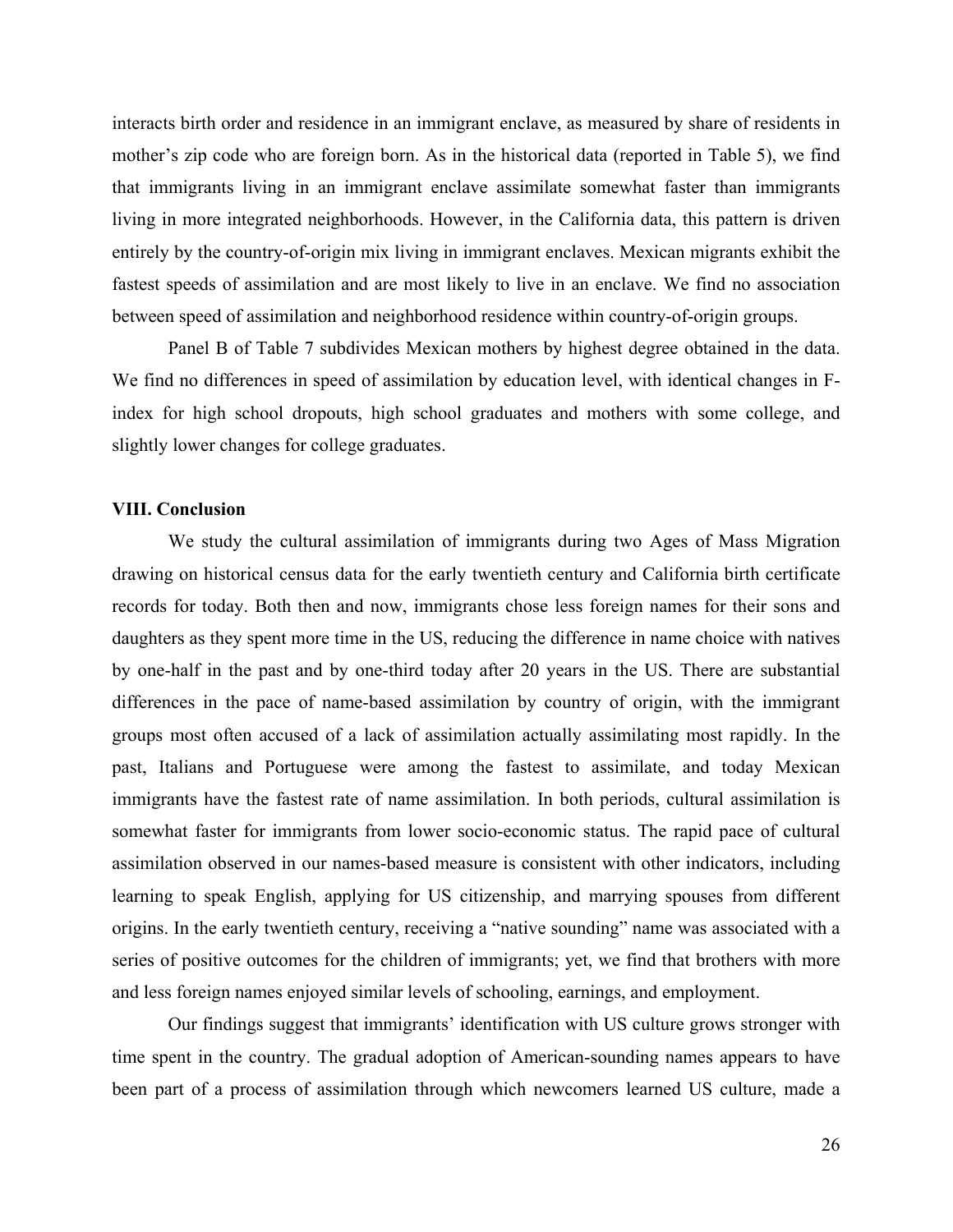commitment to build roots in their adoptive country, and came to identify as Americans. Some immigrants may have arrived with a strong desire to assimilate, but little knowledge of American customs, including popular names preferred by natives. Other immigrants may not have cared about integrating into American society at first, but eventually felt the urge to blend in. Perhaps for both reasons, immigrants appear to navigate the dominant culture with greater ease as time goes by. The naming patterns also highlight the tradeoff that immigrant families face between maintaining their cultural identity and assimilation into society at large. Giving an ethnicsounding name can enhance self-identification with an ethnic group but, at the same time, this signal of ethnic identity might generate discrimination from teachers and employers. This tradeoff is still salient for immigrants in the US and ethnic minorities around the world today.<sup>37</sup>

Overall though, lessons from the Age of Mass Migration suggest that fears that immigrants cannot or will not fit into American society are misplaced. It would be a mistake to determine immigration policy based on the belief that immigrants will remain foreigners, preserving their old ways of life and keeping themselves at arm's length from the dominant culture. The evidence suggests that over time immigrant populations come to resemble natives, and that new generations form distinct identities as Americans.

 $37$  See, for example, recent articles about the complicated decision of naming children in Asian American and Muslim American communities today (Ramakrishnan, 2015; Ali, 2015).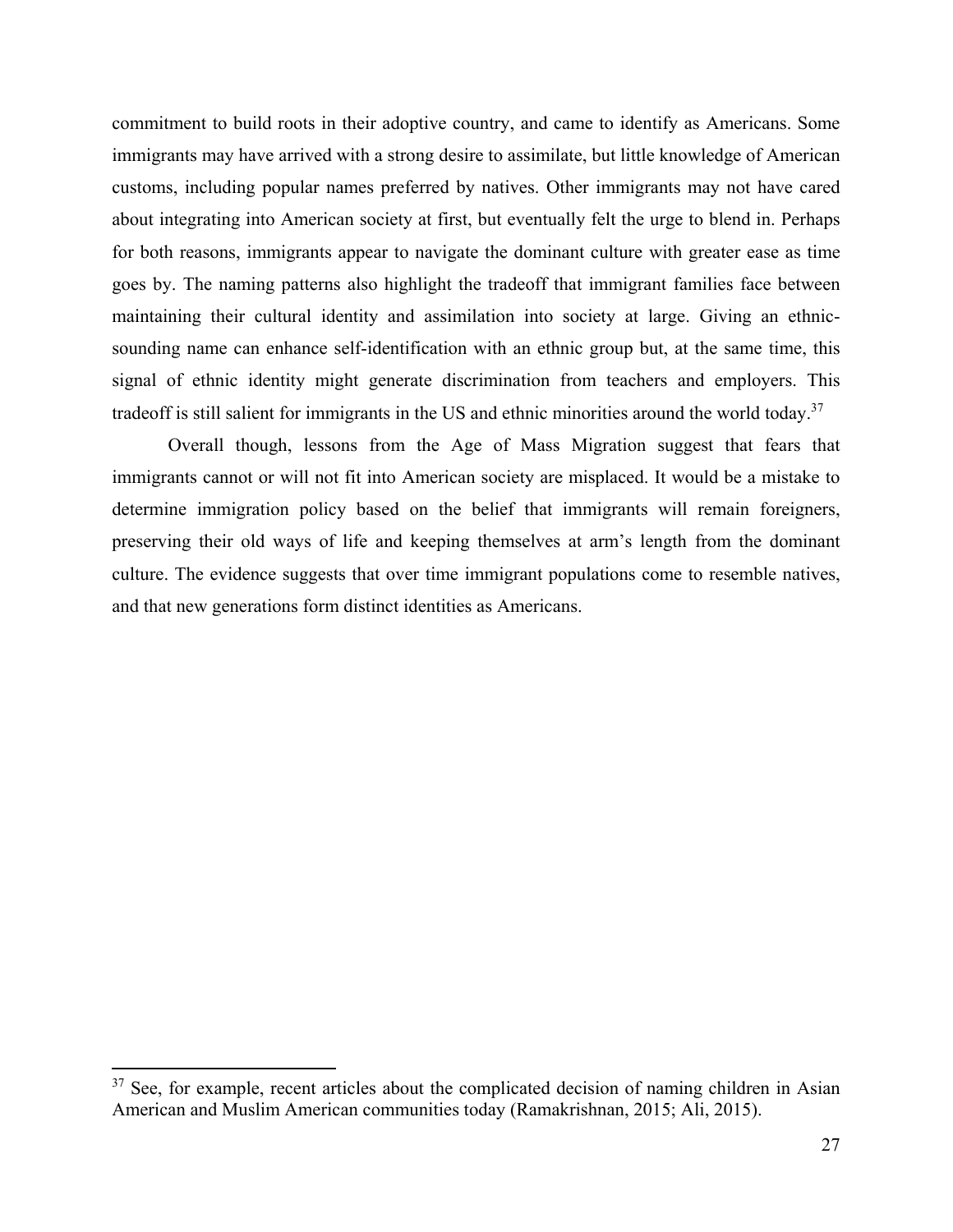### **References**

Abramitzky, Ran, Leah Platt Boustan, and Katherine Eriksson. "Europe's Tired, Poor, Huddled Masses: Self-Selection and Economic Outcomes in the Age of Mass Migration." *American Economic Review* 102, no. 5 (2012): 1832-1856.

Abramitzky, Ran, Leah Platt Boustan, and Katherine Eriksson. "A Nation of Immigrants: Assimilation and Economic Outcomes in the Age of Mass Migration." *Journal of Political Economy* 122, no. 3 (2014).

Abramitzky, Ran and Leah Platt Boustan. "Immigration in American Economic History." *Journal of Economic Literature*, forthcoming.

Abramitzky, Ran, Leah Platt Boustan, and Katherine Eriksson. "Cultural Assimilation during the Age of Mass Migration." NBER Working Paper 22381, July 2016.

Abramitzky, Ran, Leah Platt Boustan, Katherine Eriksson, James Feigenbaum, Santiago Perez and Tom Zohar. "Best Practices for Automated Linking Methods using Historical Data." Manuscript 2017.

Akerlof, George A. and Rachel E. Kranton. "Economics and Identity." *Quarterly Journal of Economics* (2000): 715-53.

Alba, Richard D. and Reid M. Golden. "Patterns of Ethnic Marriage in the United States." *Social Forces* 65, no. 1 (1986).

Alesina, Alberto and Paola Giuliano. 2011. "Preferences for Redistribution." In *Handbook of Social Economics*, edited by Alberto Bisin and Jess Benhabib, p. 93-131. Amsterdam: Elsevier.

Algan, Yann, Thierry Mayer, and Mathias Thoenig. "The Economic Incentives of Cultural Transmission: Spatial Evidence from Naming Patterns across France." Manuscript, 2013.

Ali, Wajahat. "For Muslim Americans: Baby Aiden or Baby Mohammed?" *New York Times* October 3, 2015.

Arai, Mahmood, and Peter Skogman Thoursie. "Renouncing Personal Names: An Empirical Examination of Surname Change and Earnings." *Journal of Labor Economics* 27, no. 1 (2009): 127-147.

Benabou, Roland and Jean Tirole. "Identity, Morals and Taboos: Beliefs as Assets." *Quarterly Journal of Economics* 126 (2011): 805-855.

Bertrand, Marianne, and Sendhil Mullainathan. "Are Emily and Greg More Employable Than Lakisha and Jamal? A Field Experiment on Labor Market Discrimination." *American Economic Review* 94, no. 4 (2004): 991-1013.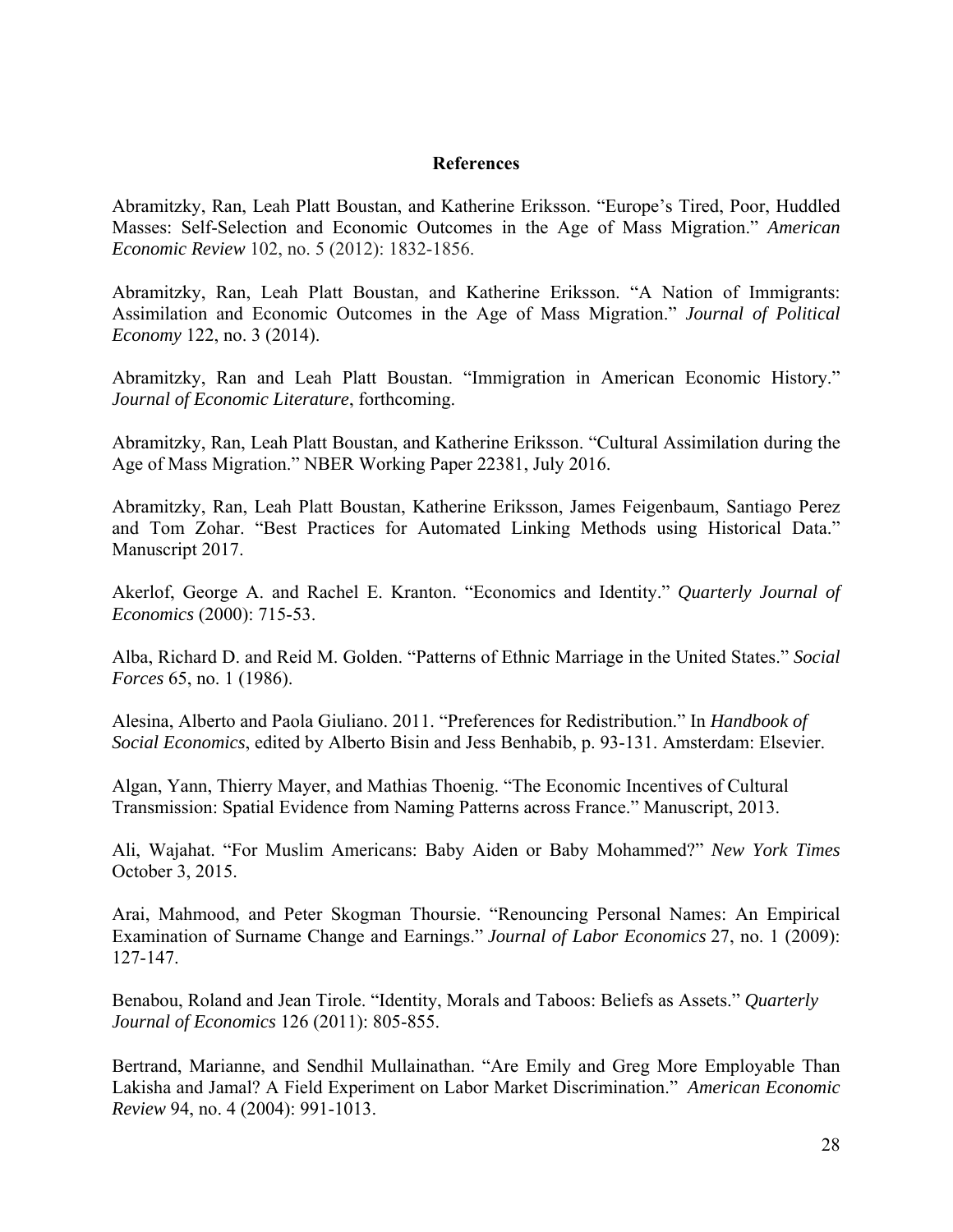Biavaschi, Costanza, Corrado Giulietti, and Zahra Siddique. "The Economic Payoff of Name Americanization." IZA Discussion Paper No. 7725, 2013.

Bisin, Alberto and Thierry Verdier. "Beyond the Melting Pot: Cultural Transmission, Marriage, and the Evolution of Ethnic and Religious Traits." *Quarterly Journal of Economics* (2000): 955- 988.

Blau, Francine D., Lawrence M. Kahn, Albert Yung-Hsu Liu, and Kerry L. Papps. 2013. "The Transmission of Women's Fertility, Human Capital, and Work Orientation Across Immigrant Generations." *Journal of Population Economics* 26 (2): 405-35.

Borjas, George J. "Assimilation, Changes in Cohort Quality, and the Earnings of Immigrants." *Journal of Labor Economics* (1985): 463-489.

Carneiro, Pedro, Sokbae Lee and Hugo Reis. 2015. "Please Call me John: Name Choice and the Assimilation of Immigrants in the United States, 1900-30." Institute for Fiscal Studies Working Paper.

Chiswick, Barry R. "The Effect of Americanization on the Earnings of Foreign-born Men." *Journal of Political Economy* (1978): 897-921.

Citrin, Jack, Donald P. Green, Christopher Muste, and Cara Wong. "Public Opinion Toward Immigration Reform: The Role of Economic Motivations." *Journal of Politics* 59, no. 03 (1997): 858-881.

Douthat, Ross. "When Assimilation Stalls." *New York Times*. April 27, 2013.

Fernández, Raquel, and Alessandra Fogli. 2009. "Culture: An Empirical Investigation of Beliefs, Work, and Fertility." *American Economic Journal: Macroeconomics* 1(1): 146-77.

Fetzer, Joel S. Public *Attitudes toward Immigation in the United States, France, and Germany*. New York: Cambridge University Press, 2000.

Foley, Mark C., and Timothy W. Guinnane. "Did Irish Marriage Patterns Survive the Emigrant Voyage? Irish-American Nuptiality, 1880-1920." *Irish Economic and Social History* 26 (1999): 15-34.

Fouka, Vasiliki. 2015. "Backlash: The Unintended Effects of Language Prohibition in US Schools after World War I." Manuscript.

Fouka, Vasiliki. 2017. "How do Immigrants Respond to Discrimination? The Case of Germans in the US during World War I." Manuscript.

Figlio, David N. "Names, Expectations and the Black-white Test Score Gap." National Bureau of Economic Research Working Paper No. w11195, 2005.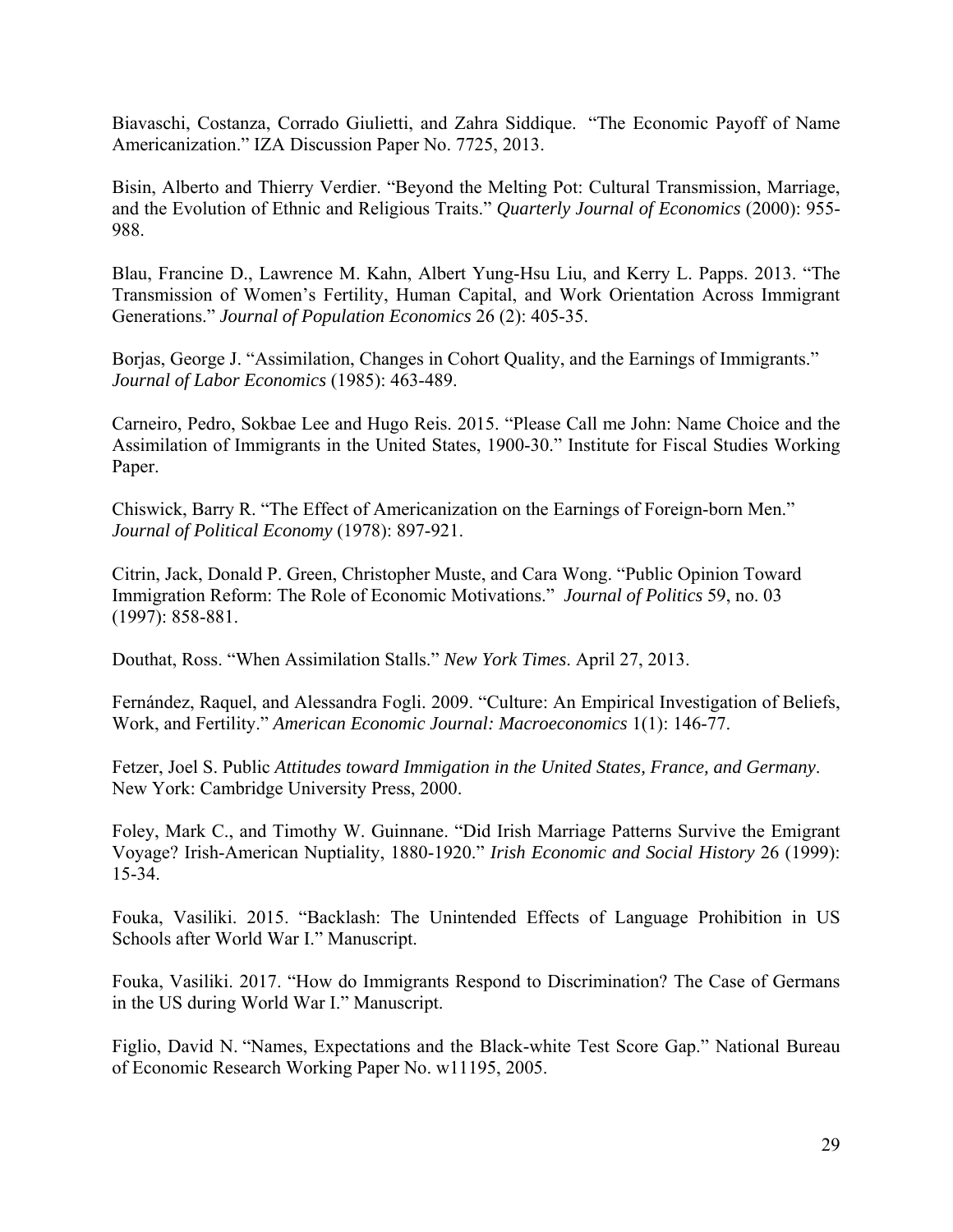Fryer, Roland G., and Steven Levitt. "The Causes and Consequences of Distinctively Black Names." *Quarterly Journal of Economics* 119, no. 3 (2004): 767-805.

Gerhards, Jürgen, and Silke Hans. "From Hasan to Herbert: Name‐Giving Patterns of Immigrant Parents between Acculturation and Ethnic Maintenance." *American Journal of Sociology* 114, no. 4 (2009): 1102-1128.

Goldin, Claudia. "The Political Economy of Immigration Restriction in the United States, 1890 to 1921." In *The Regulated Economy: A Historical Approach to Political Economy*, pp. 223-258. University of Chicago Press, 1994.

Goldstein, Joshua R. and Guy Stecklov. 2015. "From Patrick to John F.: Ethnic Names and Occupational Success in the Last Era of Mass Migration." *American Sociological Review*.

Gordon, Milton M. *Assimilation in American Life: The Role of Race, Religion, and National Origins*. New York: Oxford University Press, 1964.

Gould, John D. 1980. "European Inter-Continental Emigration. The Road Home: Return Migration from the USA." *Journal of European Economic History* 9 (1): 41-112.

Guinnane, Timothy W., Carolyn M. Moehling, and Cormac Ó Gráda. "The Fertility of the Irish in the United States in 1910." *Explorations in Economic History* 43, no. 3 (2006): 465-485.

Hacker, J. David. "Child Naming, Religion, and the Decline of Marital Fertility in Nineteenthcentury America." *History of the Family* 4, no. 3 (1999): 339-365.

Hainmueller, Jens, and Michael J. Hiscox. "Attitudes toward Highly Skilled and Low-skilled Immigration: Evidence from a Survey Experiment." *American Political Science Review* 104, no. 01 (2010): 61-84.

Hatton, Timothy J. "The Immigrant Assimilation Puzzle in Late Nineteenth-Century America." *Journal of Economic History* 57, no. 01 (1997): 34-62.

Hatton, Timothy J. and Jeffrey G. Williamson. *The Age of Mass Migration: Causes and Economic Impact*. New York: Oxford University Press, 1998.

Higham, John. *Strangers in the Land: Patterns of American Nativism, 1860-1925*. Rutgers University Press, 1955.

Jia, Ruixue and Torsten Persson. "Individual vs. Social Motives in Identity Choice: Theory and Evidence from China. Manuscript 2016.

Jones, Maldwyn Allen. *American Immigration: Second Edition*. Chicago, University of Chicago Press, 1992.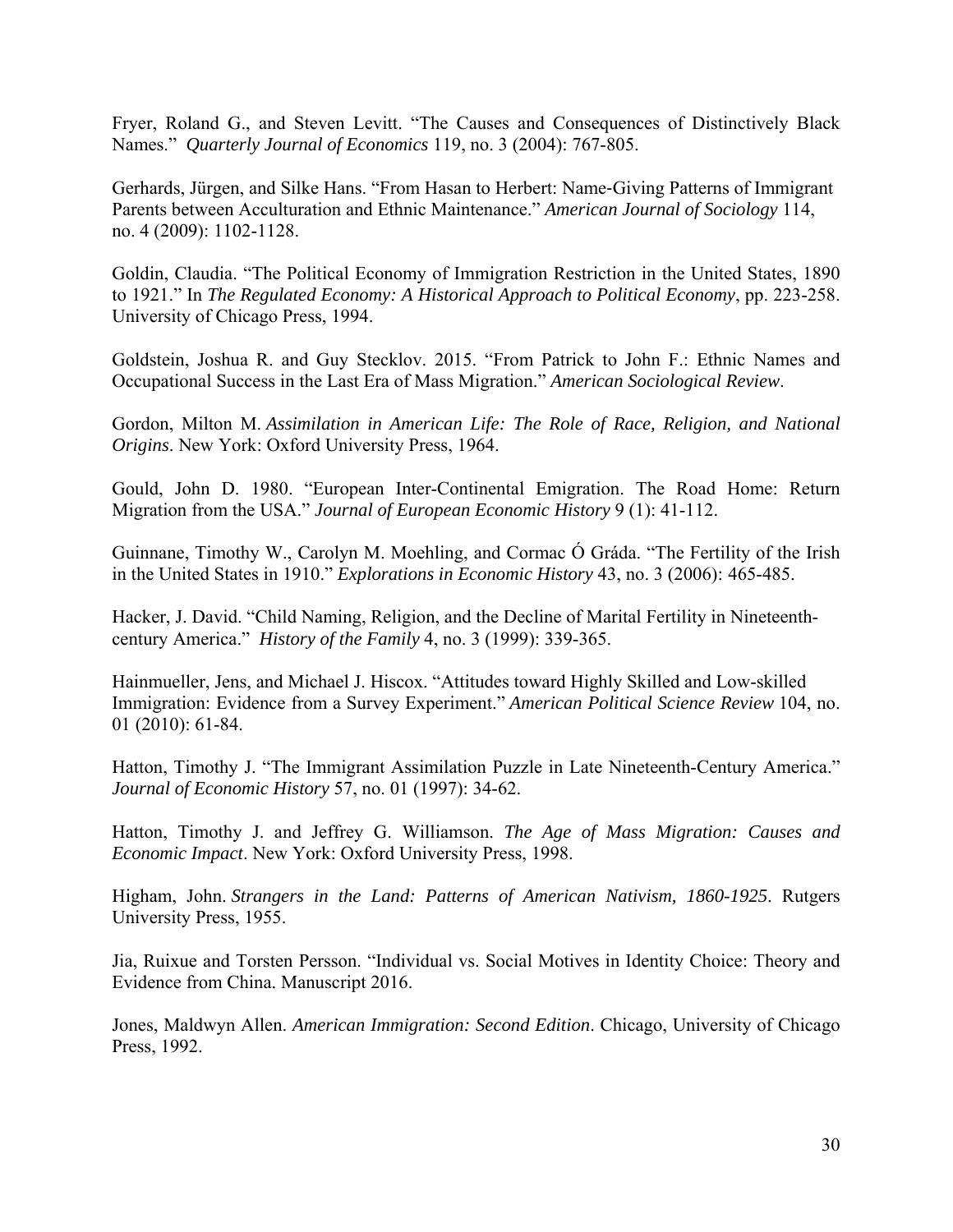Kalmijn, Matthijs. "Intermarriage and Homogamy: Causes, Patterns, Trends." *Annual Review of Sociology* (1998): 395-421.

King, Desmond. *Making Americans: Immigration, Race, and the Origins of the Diverse Democracy*. Harvard University Press, 2009.

Lieberson, Stanley. *A Matter of Taste: How Names, Fashion, and Culture Change*. New Haven: Yale University Press, 2000.

Lieberson, Stanley, and Mary C. Waters. *From Many Strands: Ethnic and Racial Groups in Contemporary America*. Russell Sage Foundation, 1988.

Lieberson, Stanley, and Eleanor O. Bell. "Children's First Names: An Empirical Study of Social Taste." *American Journal of Sociology* (1992): 511-554.

Lieberson, Stanley, and Kelly S. Mikelson. "Distinctive African American Names: An Experimental, Historical, and Linguistic Analysis of Innovation." *American Sociological Review* (1995): 928-946.

Lind, Dara. "Donald Trump's Anti-immigrant Demagoguery Works Because It's Not About Jobs. It's About Fear." Vox.com. July 29, 2015.

Lubotsky, Darren. "Chutes or Ladders? A Longitudinal Analysis of Immigrant Earnings." *Journal of Political Economy* 115, no. 5 (2007): 820-867.

Luttmer, Erzo F. P., and Monica Singhal. 2011. "Culture, Context, and the Taste for Redistribution." *American Economic Journal: Economic Policy*, 3 (1): 157-79.

Meng, Xin, and Robert G. Gregory. "Intermarriage and the Economic Assimilation of Immigrants." *Journal of Labor Economics* 23, no. 1 (2005): 135-174.

Minns, Chris. "Income, Cohort Effects, and Occupational Mobility: A New Look at Immigration to the United States at the Turn of the 20th Century." *Explorations in Economic History* 37, no. 4 (2000): 326-350.

Moehling, Carolyn, and Anne Morrison Piehl. "Immigration, Crime, and Incarceration in Early Twentieth-Century America." *Demography* 46, no. 4 (2009): 739-763.

Moehling, Carolyn M., and Anne Morrison Piehl. "Immigrant Assimilation into US Prisons, 1900–1930." *Journal of Population Economics* 27, no. 1 (2014): 173-200.

Moser, Petra. "Taste-Based Discrimination Evidence from a Shift in Ethnic Preferences after WWI." *Explorations in Economic History* 49, no. 2 (2012): 167-88.

Nossiter, Adam. "Marine Le Pen Leads Far-Right Fight to Make France 'More French.'" *New York Times*, April 20, 2017.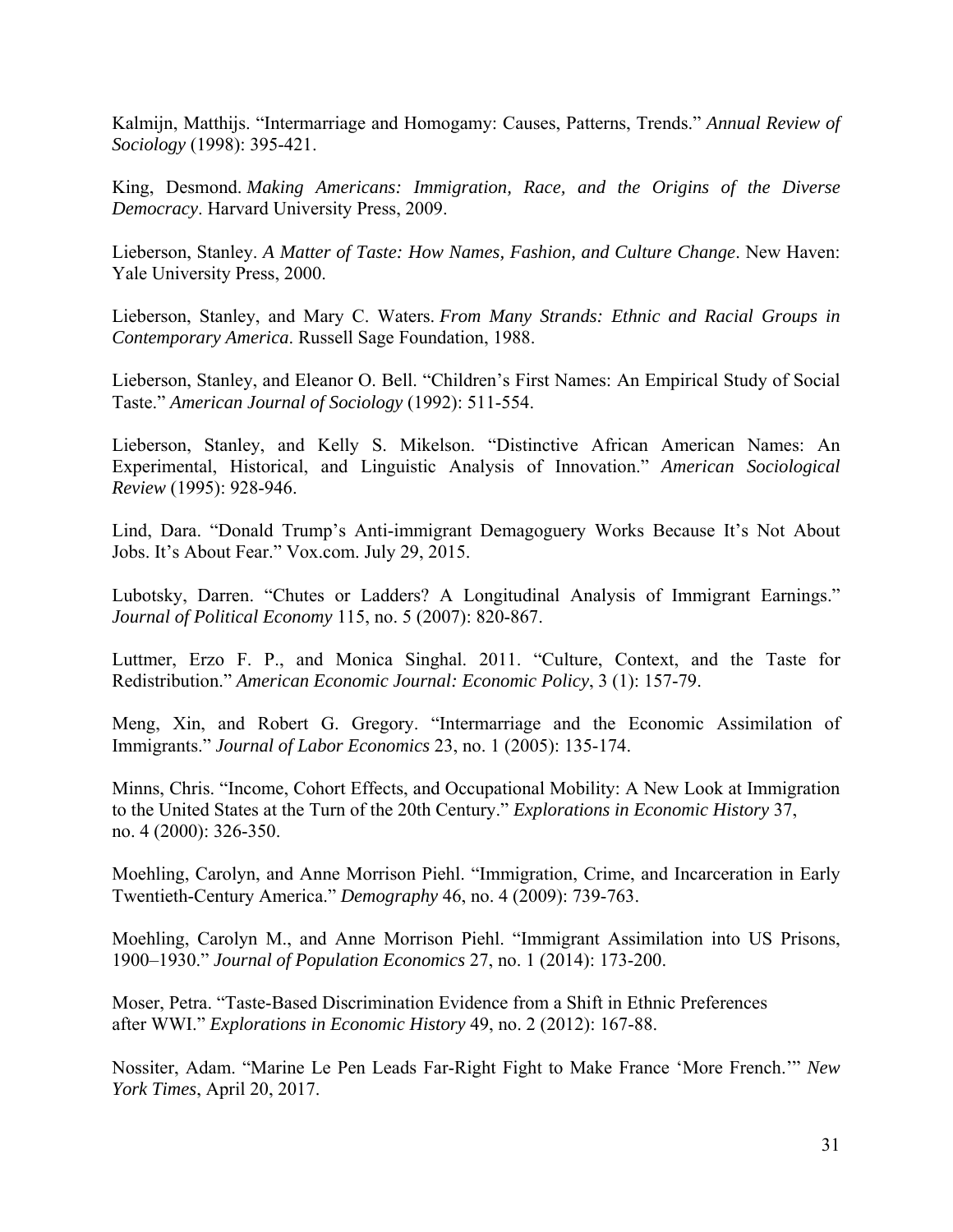Oreopoulos, Philip. "Why Do Skilled Immigrants Struggle in the Labor Market? A Field Experiment with Thirteen Thousand Resumes." *American Economic Journal: Economic Policy* 3, no. 4 (2011): 148-171.

Pagnini, Deanna L., and S. Philip Morgan. "Intermarriage and Social Distance among US Immigrants at the Turn of the Century." *American Journal of Sociology* (1990): 405-432.

Posner, Eric. "Trump Is the Only Candidate Talking About a Taboo Subject." *Slate.com*. August 25, 2015.

Ramakrishnan, Karthick. "'Strange' vs. 'Simple Old American' Names." *Los Angeles Times*. May 28, 2015.

Rossi, Alice S. "Naming Children in Middle-Class Families." *American Sociological Review* (1965): 499-513.

Rubinstein, Yona, and Dror Brenner. "Pride and Prejudice: Using Ethnic-Sounding Names and Inter-Ethnic Marriages to Identify Labour Market Discrimination." *Review of Economic Studies* 81, no. 1 (2014): 389-425.

Ruggles, Steven, J. Trent Alexander, Katie Genadek, Ronald Goeken, Matthew B. Schroeder, and Matthew Sobek. Integrated Public Use Microdata Series: Version 5.0 [Machine-readable database]. Minneapolis: University of Minnesota, 2010.

Salam, Reihan. "Why Immigration Pushed Britons to Brexit." *Slate.com*. June 24, 2016.

Saletan, William. "Donald Trump's Next-Generation Bigotry." *Slate.com*. June 23, 2016.

Shertzer, Allison. "Immigrant Group Size and Political Mobilization: Evidence from European Migration to the United States." NBER Working Paper 18827, February 2013.

Sue, Christina A., and Edward E. Telles. "Assimilation and Gender in Naming." *American Journal of Sociology* 112, no. 5 (2007): 1383-1415.

Watkins, Susan Cotts, ed. *After Ellis Island: Newcomers and Natives in the 1910 Census*. New York: Russell Sage Foundation, 1994.

Watkins, Susan Cotts, and Andrew S. London. "Personal Names and Cultural Change: A Study of the Naming Patterns of Italians and Jews in the United States in 1910." *Social Science History* (1994): 169-209.

Zelinsky, Wilbur. "Cultural Variation in Personal Name Patterns in the Eastern United States." *Annals of the Association of American Geographers* 60, no. 4 (1970): 743-769.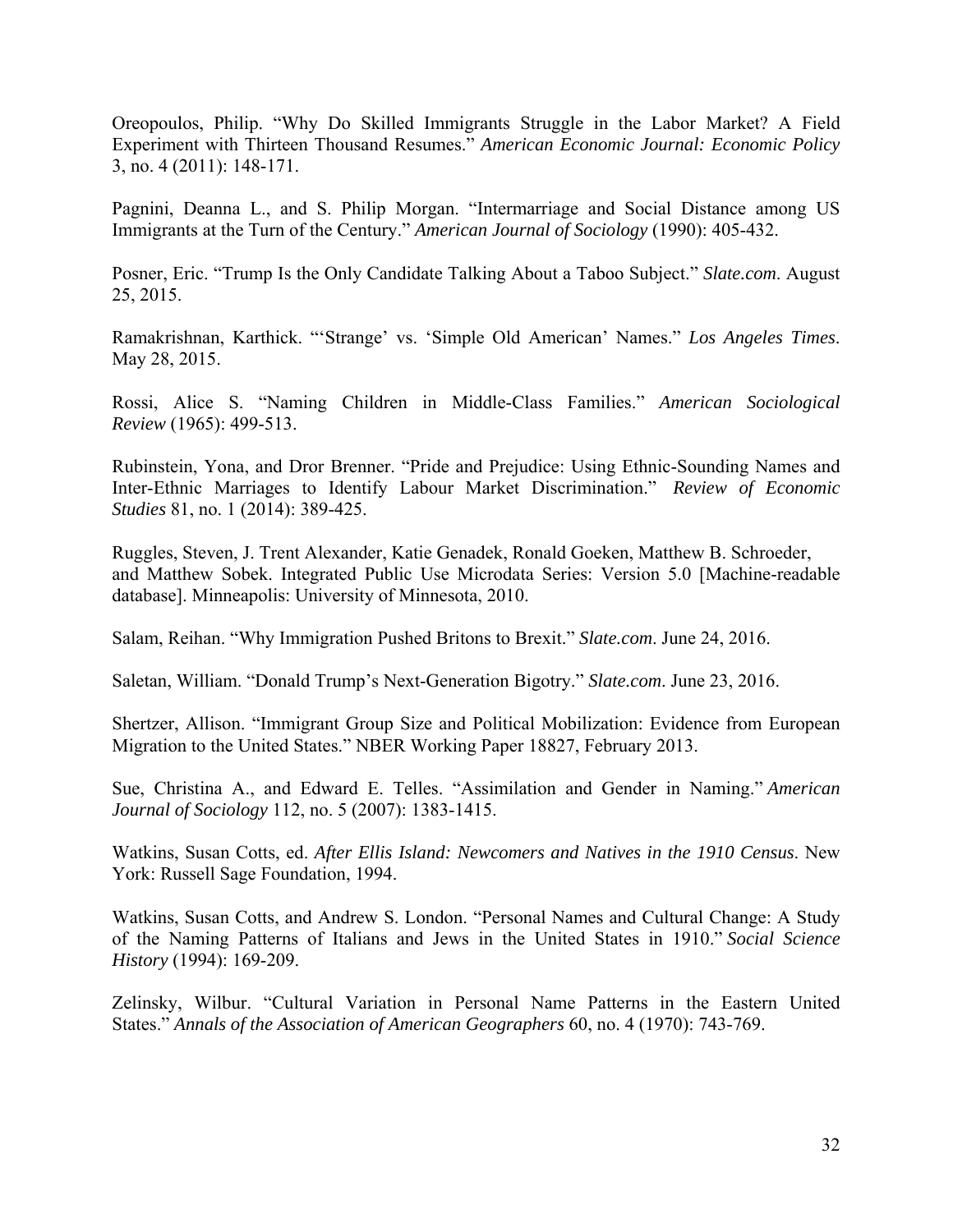

**A. Sons of immigrant and native-born fathers** 

**B. Examples of countries with large reduction in name foreignness (Germany), high name** 

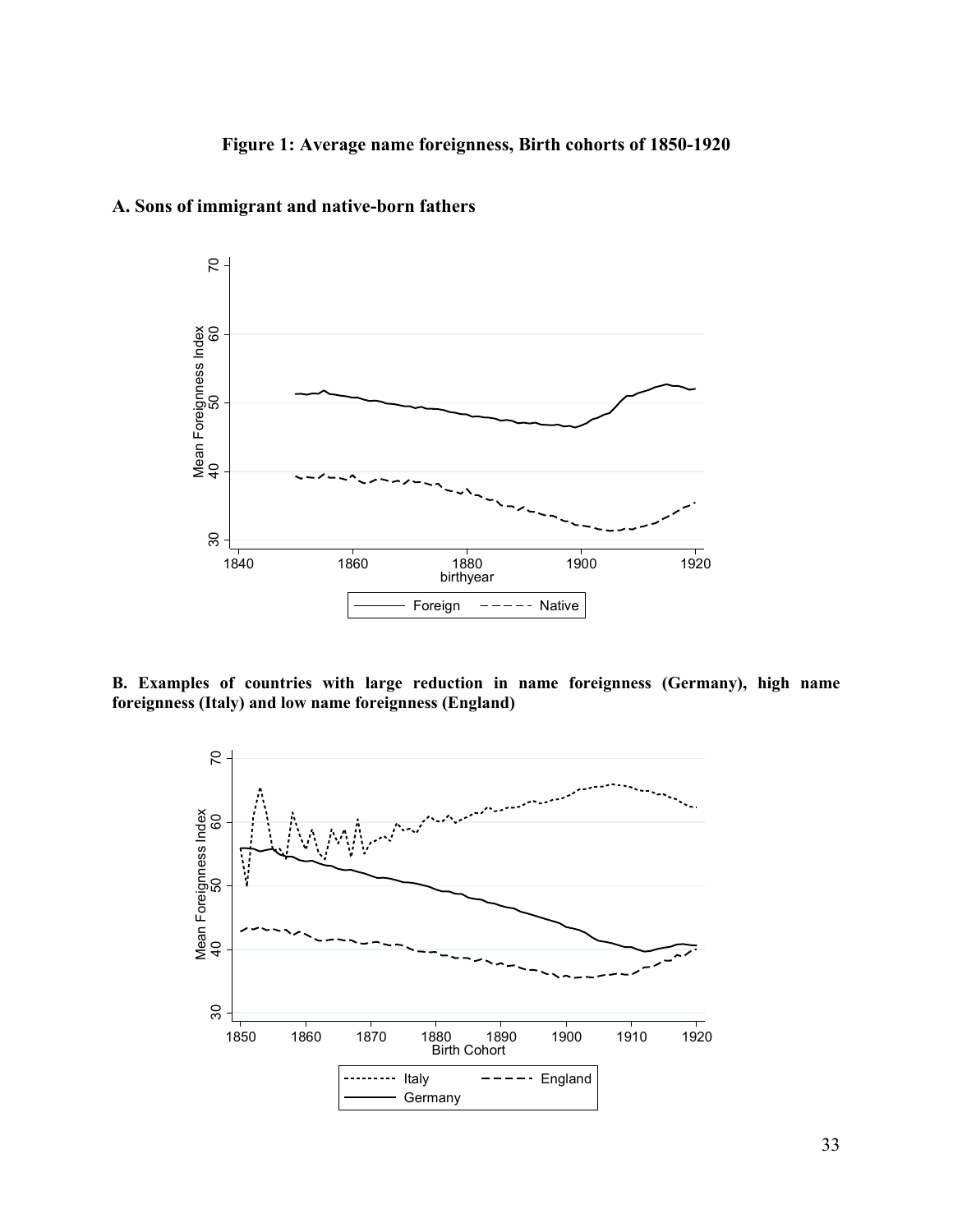Notes: Sample is restricted to men born in the US. Father's nativity is determined using the father's place of birth variable. The Foreignness Index is calculated for each name and birth cohort using the completecount (100 percent) sample of the 1920 census. The F-Index value for men in birth cohort *t* is based on men born in *t-1* through *t-20*.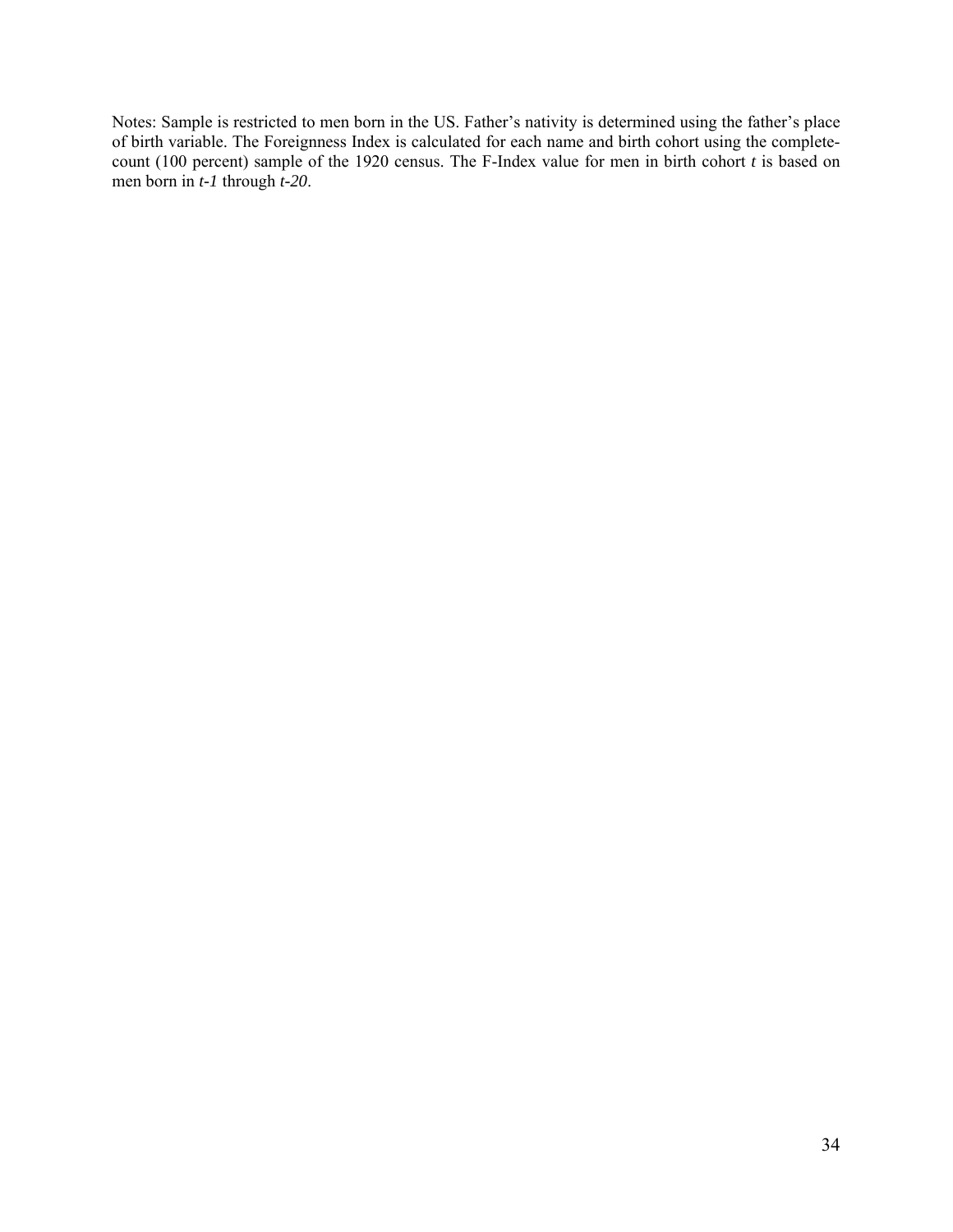**Figure 2: Kernel density estimates of name Foreignness Index in 1920, Children of native-born or foreign-born in the US more/less than 10 years** 



Notes: Sample includes non-black children born in the US (outside of the South), living with their parents, and between the ages of 3-15 in the 1920 Census. Households are classified as native- or foreignborn based on the place of birth of the household head. Foreign-born households are further divided by time spent in the US (more/less than 10 years).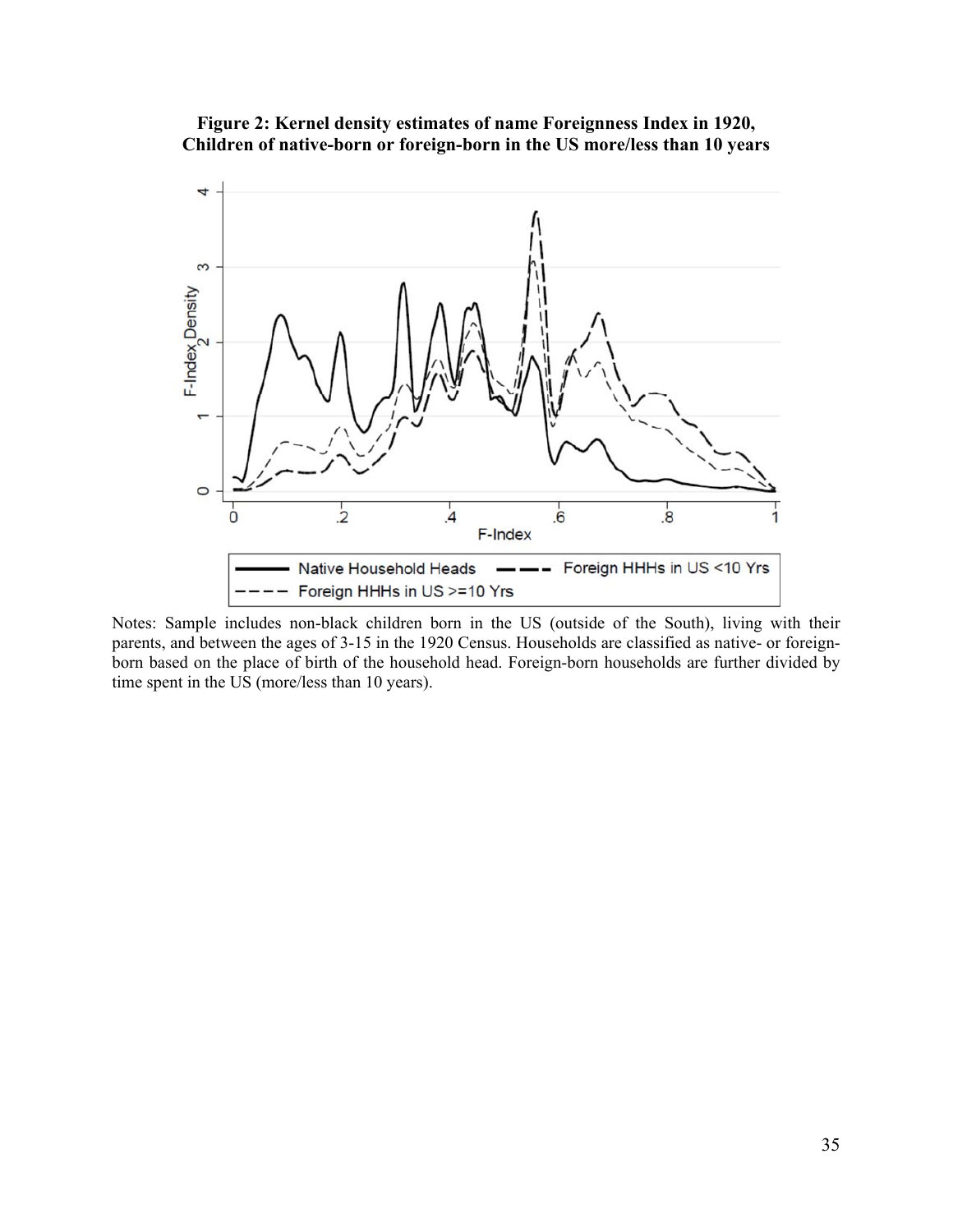# **Figure 3: Census manuscripts for the Breitenbach family**

#### **A. Childhood household in 1920**

|  |        | 14044         |                   |  |  |     |   |               |             |             | 61 L | numa       |               |  |
|--|--------|---------------|-------------------|--|--|-----|---|---------------|-------------|-------------|------|------------|---------------|--|
|  |        |               |                   |  |  |     |   |               |             |             |      |            | <b>Carlos</b> |  |
|  |        | ussuss        |                   |  |  |     |   |               | 64          |             |      |            |               |  |
|  |        | mma           | <u>ere</u>        |  |  |     |   |               | $1904 \, d$ |             |      |            |               |  |
|  |        | cmu           | um                |  |  |     |   |               |             |             |      |            | 24ARCAUSEE    |  |
|  |        | $\mathcal{A}$ |                   |  |  |     |   |               |             | и           |      |            |               |  |
|  |        | Edwin         |                   |  |  |     |   | $7912 - 21$   |             | The         |      |            |               |  |
|  |        |               | teannelle vouesta |  |  |     |   |               |             | <b>Elio</b> |      |            |               |  |
|  | yenare | usu           |                   |  |  |     |   |               |             |             |      | assichusch |               |  |
|  |        | nume          | na                |  |  | 132 | m | 1906 T/a 1909 |             |             |      | Congland   |               |  |
|  |        |               |                   |  |  |     |   |               |             |             |      |            |               |  |

#### **B. Emil Breitenbach in 1940**

|    | mate                                 | Wife                    |  |       | Cugand       | NA Scay Loved                | VO INO                      |                |                                        |                             |  |  |
|----|--------------------------------------|-------------------------|--|-------|--------------|------------------------------|-----------------------------|----------------|----------------------------------------|-----------------------------|--|--|
|    | --<br>$\mathcal{I} \cap \mathcal{L}$ | sow                     |  | $W_0$ | Massachunet  | asus anse                    |                             |                |                                        |                             |  |  |
|    | VAC<br>---                           | $\sim$ m                |  |       | Massachusett | Nauer Room                   | $N \circ (C)$               |                | Credit Clerk                           | Credit Horse P.             |  |  |
|    |                                      | $\alpha$                |  |       | resorchusett | aus Anne                     |                             | H <sub>0</sub> | Hadward                                |                             |  |  |
|    | isu                                  |                         |  |       | Massach with | Dame House                   | パン エンショーハム                  |                |                                        |                             |  |  |
|    |                                      |                         |  |       | 1201110101   | <b><i>NH NOUL MOISS</i></b>  |                             | <b>TURNER</b>  | <b>LOUTLE</b>                          | <b>MALLAN MARY CLOUM !!</b> |  |  |
| 30 | Thazmanian                           | ⊸<br>$rac{1}{\sqrt{2}}$ |  |       | armenia      | $\mathcal{N}$ NNA Naun Heure | $\mathcal{Q}$ $\mathcal{W}$ |                | <b>CONFERRE</b><br>$\sim$<br>Galeannan | $\sim$                      |  |  |
|    | armenound                            |                         |  |       |              | <i>Irmenica</i> Millan House |                             |                |                                        |                             |  |  |

# **C. Richard Breitenbach in 1940**

|         |  |                             |              |                |                    |               |                                       |                              |  |                    |               |    |                                          |                |   |         | Albert President          | --- |  |  |  |
|---------|--|-----------------------------|--------------|----------------|--------------------|---------------|---------------------------------------|------------------------------|--|--------------------|---------------|----|------------------------------------------|----------------|---|---------|---------------------------|-----|--|--|--|
|         |  |                             |              | A <sub>1</sub> | $10$ 11 19 18 14 3 |               |                                       |                              |  |                    |               | 21 | $122$ 33                                 | P <sub>0</sub> |   | 96      |                           |     |  |  |  |
|         |  | <b>Saha4</b>                |              |                |                    |               |                                       | 10                           |  |                    |               |    | not have had the                         |                |   |         |                           |     |  |  |  |
| 3.37341 |  |                             |              |                |                    |               | $\Delta u \wedge \omega u$ is now it! |                              |  |                    | $0.011$ $\mu$ |    |                                          |                |   | 40      | Photi Engraved materially |     |  |  |  |
|         |  | <i><u><b>Louise</b></u></i> |              |                |                    | $A \bullet H$ |                                       | L.I Tan                      |  |                    |               |    | not had had he                           |                | H |         |                           |     |  |  |  |
|         |  | Winessed                    | Janahley     |                |                    |               | prassaciulli                          | Samu Zaz                     |  |                    | <b>WIXOUI</b> |    |                                          |                |   |         |                           |     |  |  |  |
|         |  | Kilband                     | سمد          |                |                    |               |                                       | Same Place                   |  |                    |               |    |                                          |                |   |         |                           |     |  |  |  |
|         |  |                             |              |                |                    |               |                                       | Malubusy har Care            |  | $-0$ $\frac{1}{2}$ |               |    |                                          |                |   | $\mu$ e | Electrician               |     |  |  |  |
|         |  | Murora                      |              |                | $H/M$ by $30$      |               | massachults                           | Valubury heatlance           |  | Lenu.              |               |    |                                          | 144            |   |         |                           |     |  |  |  |
|         |  | anna may                    | 12 centrales |                |                    |               | N 15 S Junk 21 Connection             | Matubury husbleave Clone. he |  |                    |               |    | $hu$ $\frac{1}{2}$ $h$ $\frac{1}{2}$ $h$ |                |   |         |                           |     |  |  |  |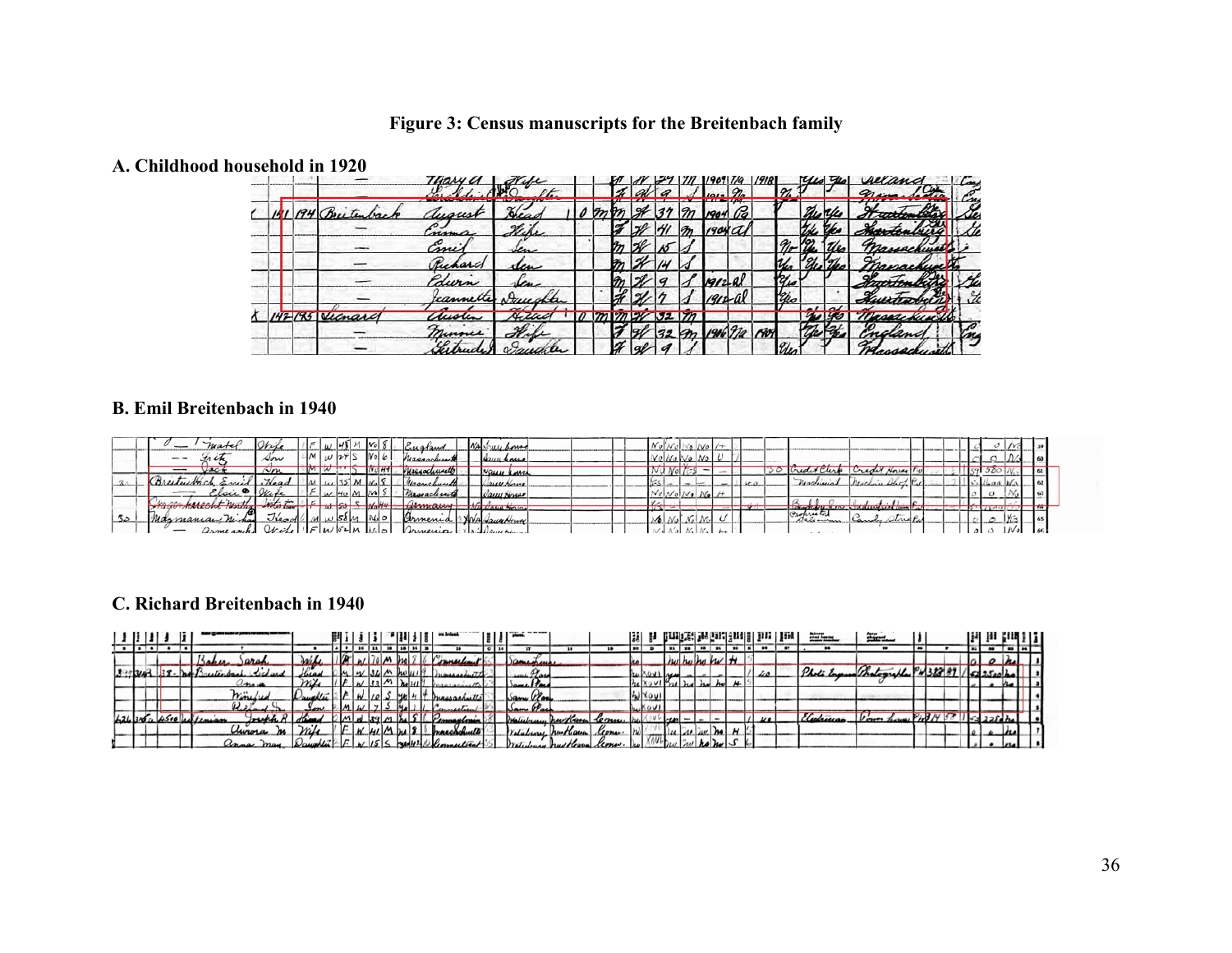**Figure 4: Immigrants selected less foreign names for children after spending time in US, (Dependent variable = F-index)** 



Notes: The graph reports coefficients from estimates of Equation 1, a regression of the F-index on a set of dummy variables for years that the household head had spent in the US by the time of the child's birth. Regressions also include dummy variables for child's age in five year bands and a set of family fixed effects. Data from 1920 complete-count Census. Sample includes children aged 3-15 who were born in a non-southern state and are living with their parents. Households must have a foreign-born head and the spouse (mother) must be less than 43 years old  $(N \text{ (sons)} = 2,590,634; N \text{ (daughters)} = 2,528,418)$ .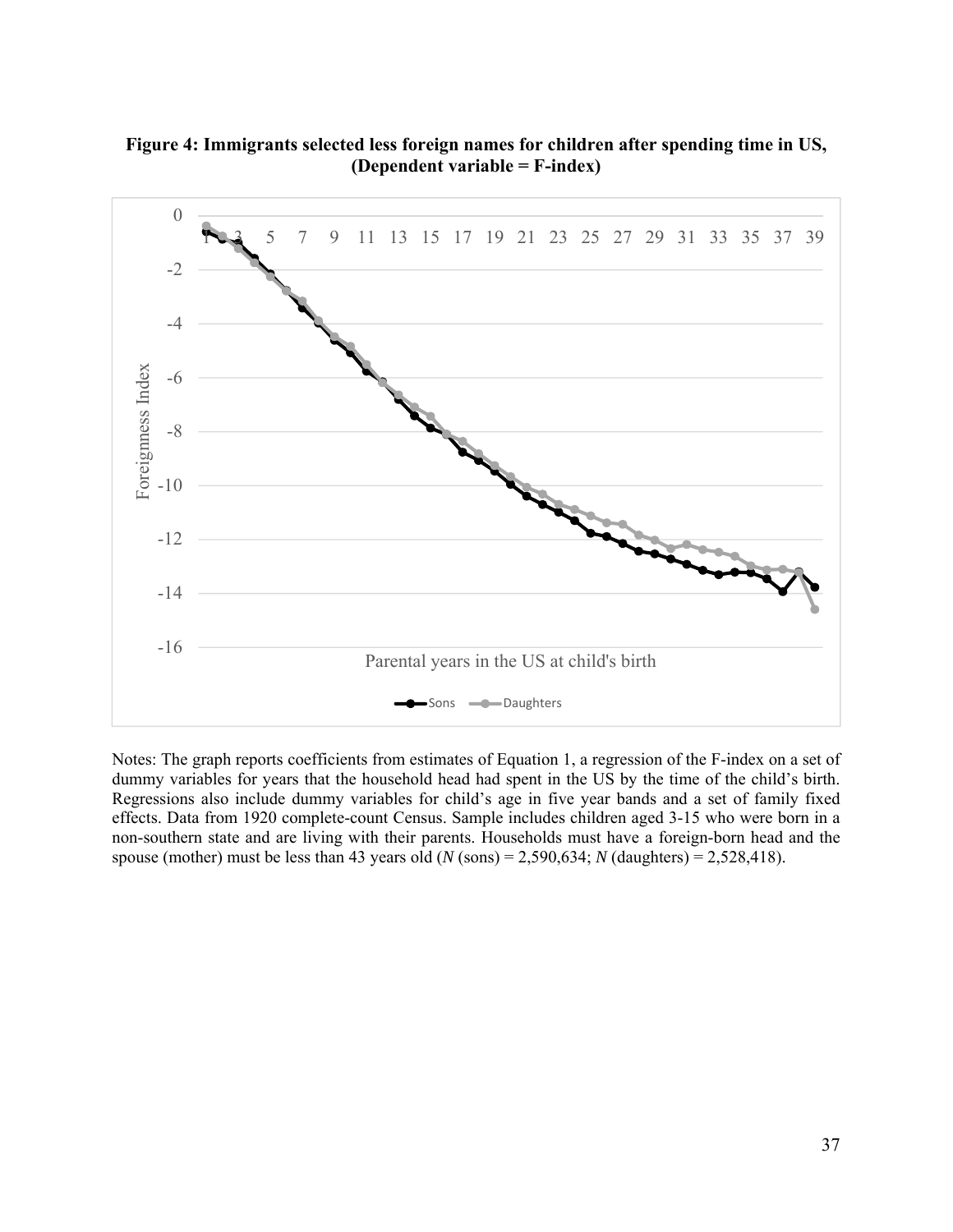

**Figure 5: Effect of parental years in US on name foreignness, by sending country** 

Notes: Reported coefficients from estimates of Equation 1, controlling for family fixed effects, child's birth year in five year bins, whether child has same name as father, and overall name frequency. Dark bars are statistically significant at the 5 percent level. Country labels also report average F-index for names given to children of immigrants from each country of origin. Data is from the complete-count 1920 census. Sample includes children aged 3-15 who were born outside the South, were living with their parents, and were living in a household with a foreign-born head. Spouse of household head (mother) must be less than 43 years old. Country of origin is defined by the place of birth of the household head.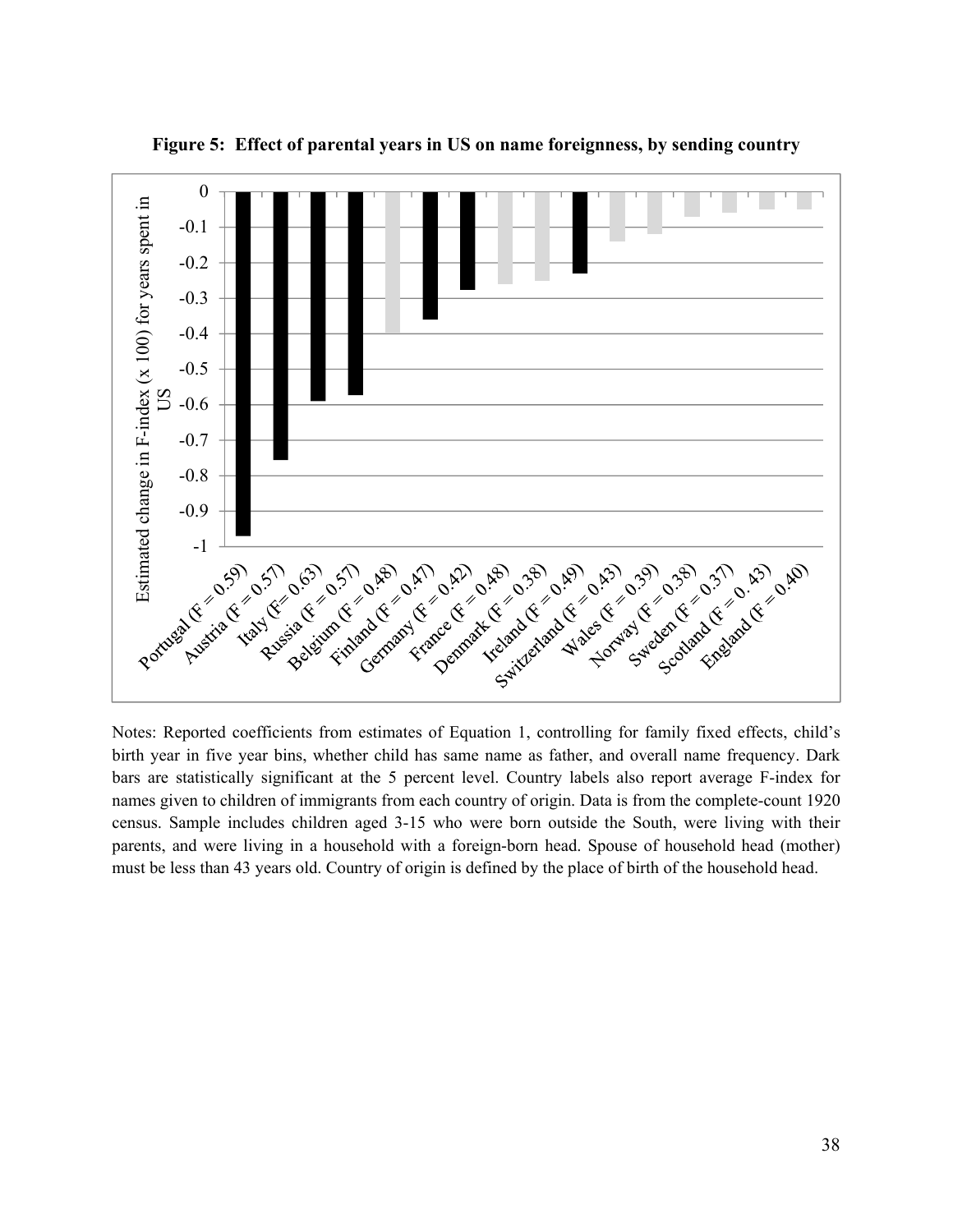# **Figure 6: Children of immigrants received less foreign names later in birth order, but children of other household types did not**



Implied effect on F-index of moving from first to fourth in birth order

Notes: Data from the complete-count 1920 census. Bars report the implied effect on F-index of moving from first to fourth in birth order. Sample includes non-black children aged 3-15 living with their parents in a non-southern state. Spouse of household head (mother) must be less than 43 years old. Underlying regression also controls for family fixed effects, child's birth year, whether child has same name as father, and the overall frequency of the name.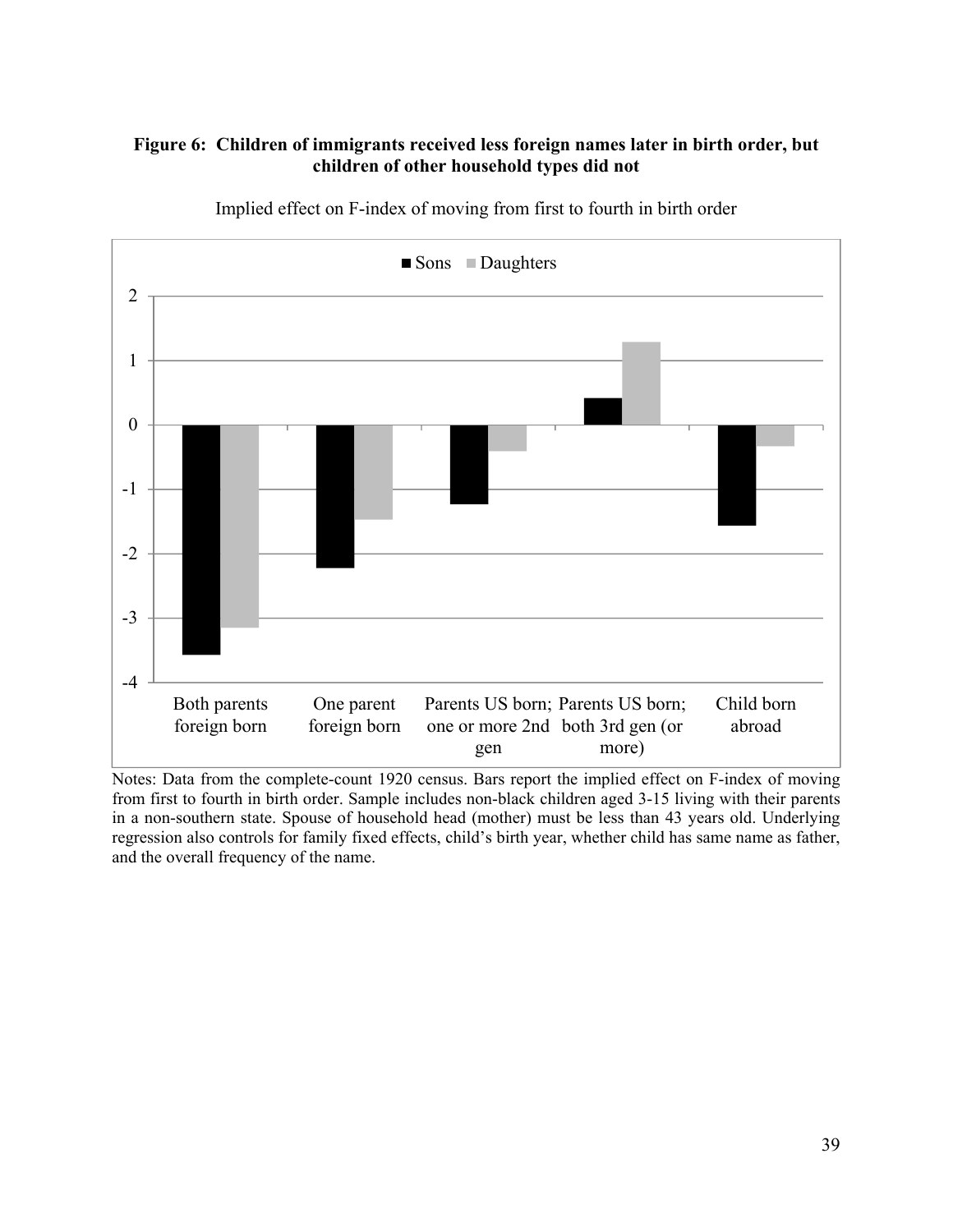

**Figure 7: Effect of name foreignness on adult outcomes** 

Note: Sample includes men matched between 1920 and 1940 complete-count Censuses. Men must be 3-15 in 1920, born outside the South and living at home with parents in 1920 in a household whose head was foreign-born. All regressions control for a vector of dummies for child's birth year, parental years in the US and child's rank in the birth order. Coefficients underlying the graph are reported in Appendix Tables 5 and 6. All OLS coefficients are statistically significant at the 1% level. Statistically significant coefficients in specifications that add family FE are marked with striped bars.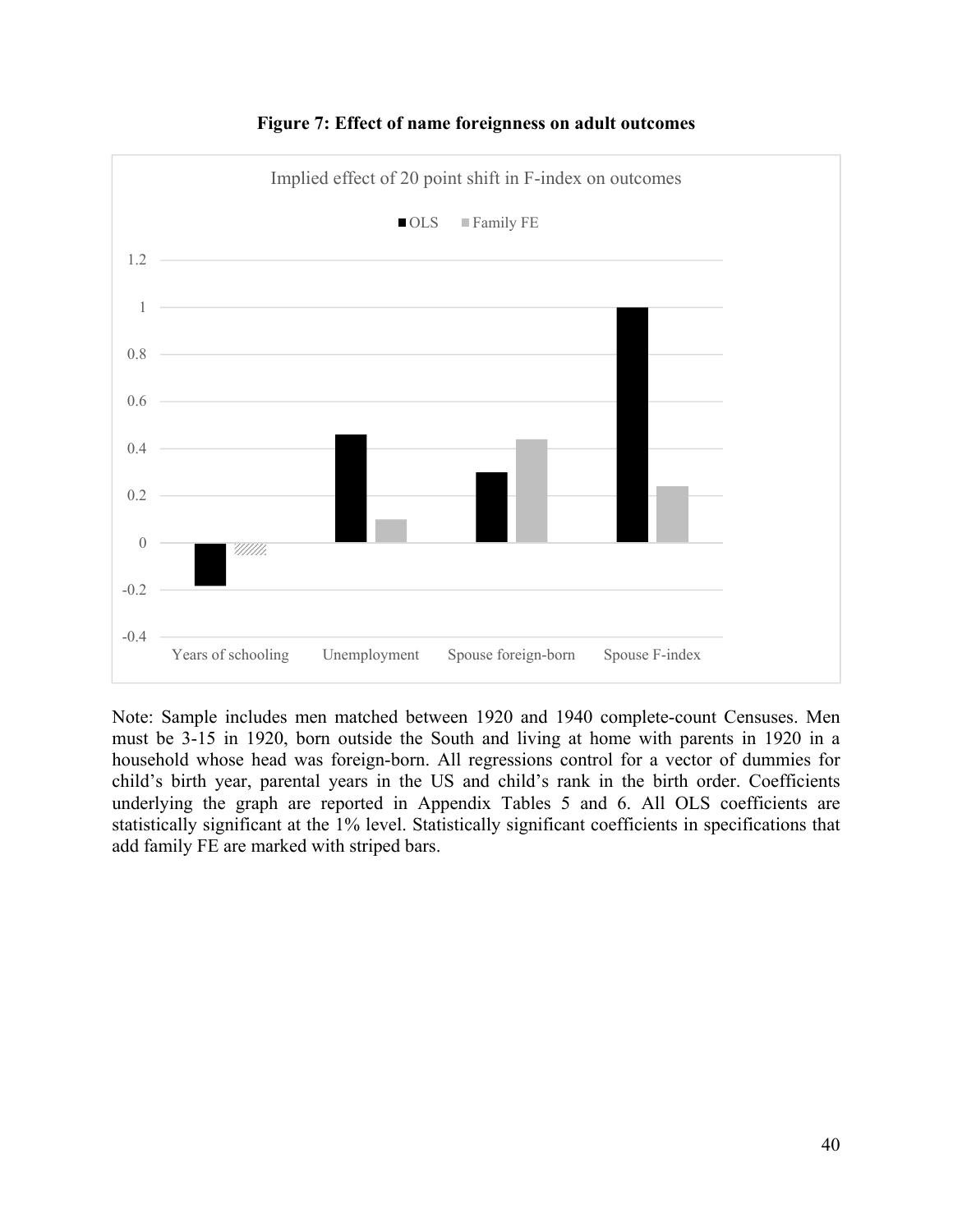# **Figure 8: Share of first and second generation immigrant men in out-group marriages, by country of origin, 1930**



Rate of Out-group Marriage, Male



Note: Figure based on men in IPUMS 5% sample of 1930 census who are currently married and whose age at first marriage occurred after arrival in the US. Men whose spouse (or spouse's parents) were born in the same country of origin as he (or his parents) are considered to be in an 'endogamous' marriage. We graph the complement here, namely men in out-group marriages. Panel B reports country of origin fixed effects from a regression whose dependent variable is a dummy equal to one for endogamous marriage with controls for the group size and gender ratio of the corresponding immigrant group at the state level.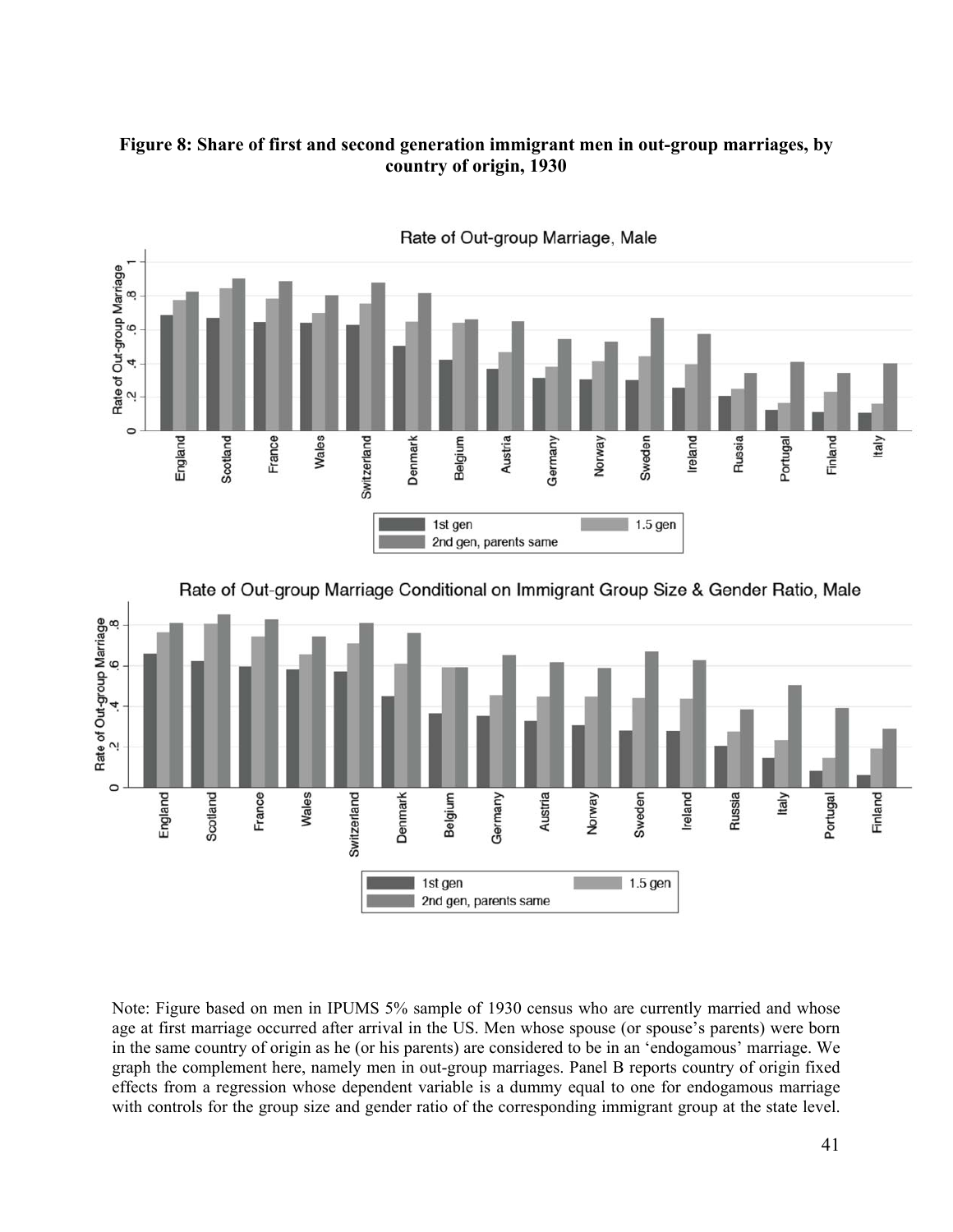Immigrant group size is defined as the number of immigrants (first or second generation) with a particular ancestry, relative to the total population. Gender ratio is defined as the ratio between total number of male to female immigrants (first or second generation) with a particular ancestry.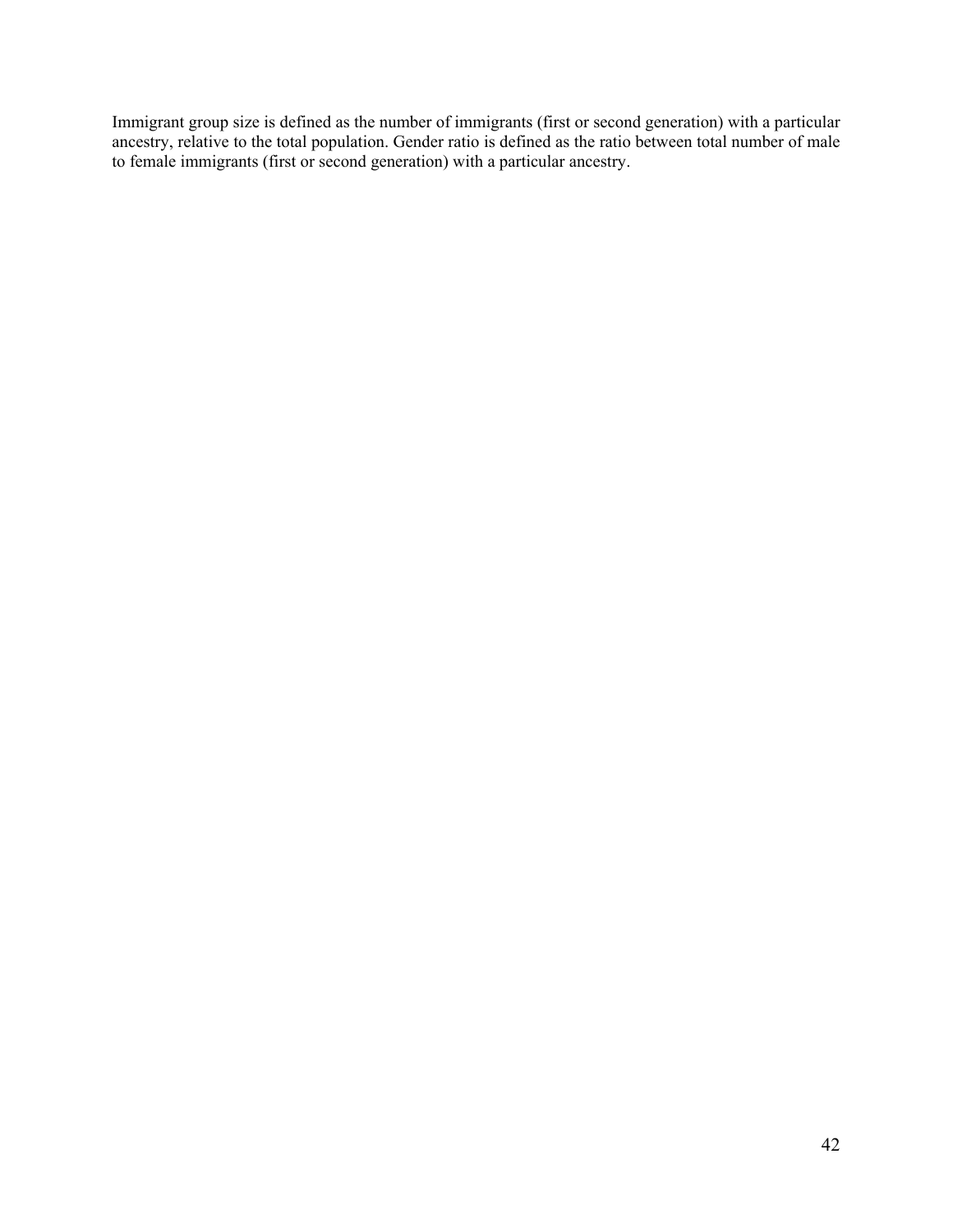## **Figure 9: Foreignness index by mother's age at child's birth and mother's nativity status and race, California birth records**



Notes: The graph reports coefficients from estimates of Equation 1, a regression of the F-index on a set of dummy variables for mother's age at time of child's birth. Regressions also include indicators for child's birth year in five year bands and a set of mother fixed effects. Data from California birth certificate registry. Sample includes children born to mothers aged 20-40 at the time of birth. Results presented separately for mother born abroad and native born mothers by race and quartile of foreignness of mother's last name.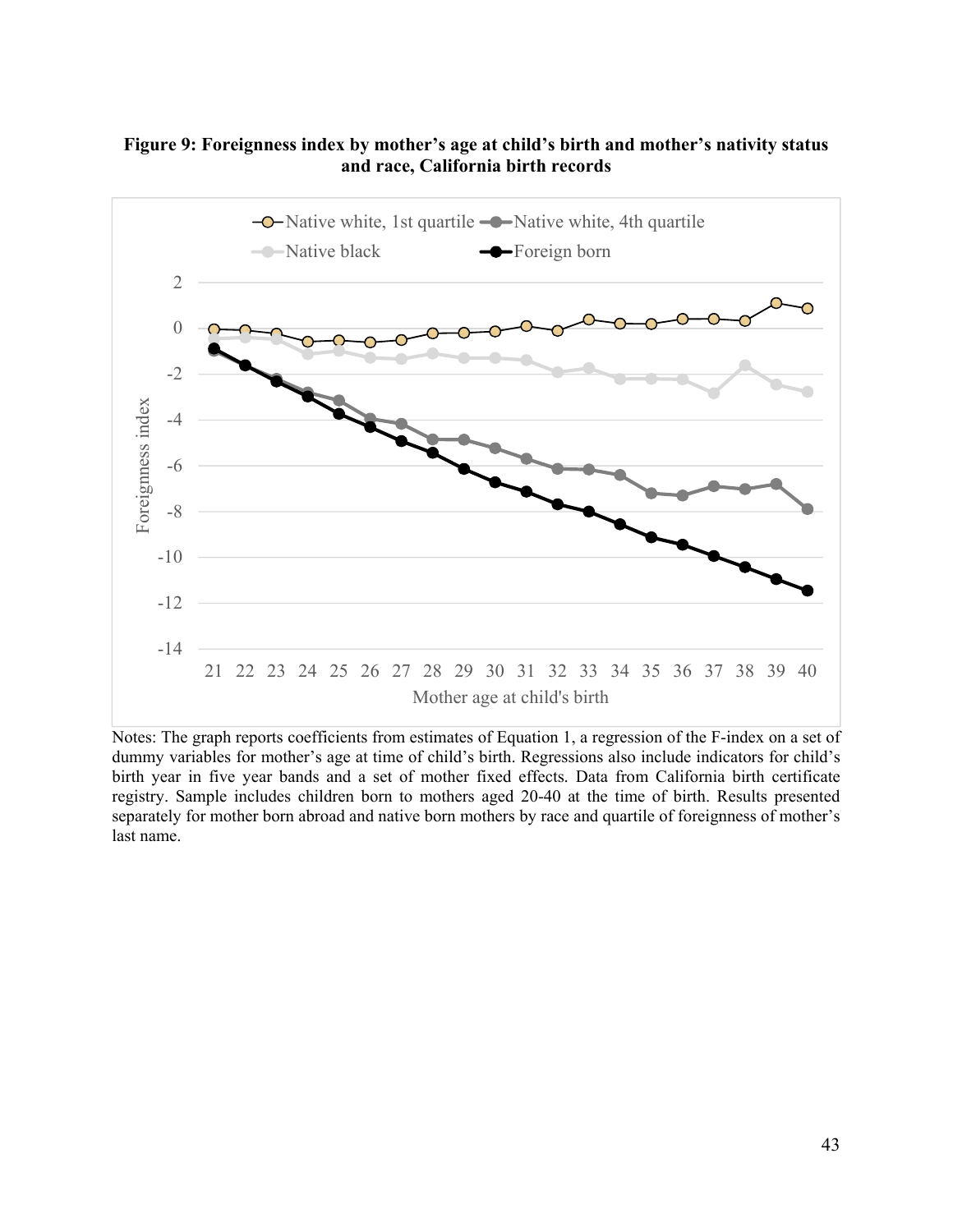| <b>Most foreign</b><br>$(F-Index > 0.90)$ | <b>Most neutral</b><br>$(0.5 < F$ -Index $< 0.52)$ | <b>Most native</b><br>$(F-Index < 0.025)$ |
|-------------------------------------------|----------------------------------------------------|-------------------------------------------|
|                                           | A. Male names                                      |                                           |
| Vito                                      | Orlando                                            | Gaylord                                   |
| Mario                                     | Benjiman                                           | Doyle                                     |
| Hyman                                     | Murray                                             | Clay                                      |
| Pasquale                                  | Otto                                               | Lowell                                    |
| Isidor                                    | Theodor                                            | Dale                                      |
| <b>Nick</b>                               | Herman                                             | Wayne                                     |
|                                           | <b>B.</b> Female names                             |                                           |
| Sonia                                     | Margaret                                           | Bethany                                   |
| Antoinette                                | Deborah                                            | Merlene                                   |
| Concetta                                  | Helene                                             | Garnet                                    |
| Johanna                                   | Kathleen                                           | Arlyce                                    |
| Molly                                     | Beatrice                                           | Joellen                                   |
| Carmela                                   | Fay                                                | Opal                                      |

# **Table 1: Examples of foreign, neutral, and native names (1900-1920 birth cohorts)**

Notes: Names with 100 or more observations selected for having high/lowest/most neutral F-index values in 1920 complete-count Census for the birth cohorts of 1900-20.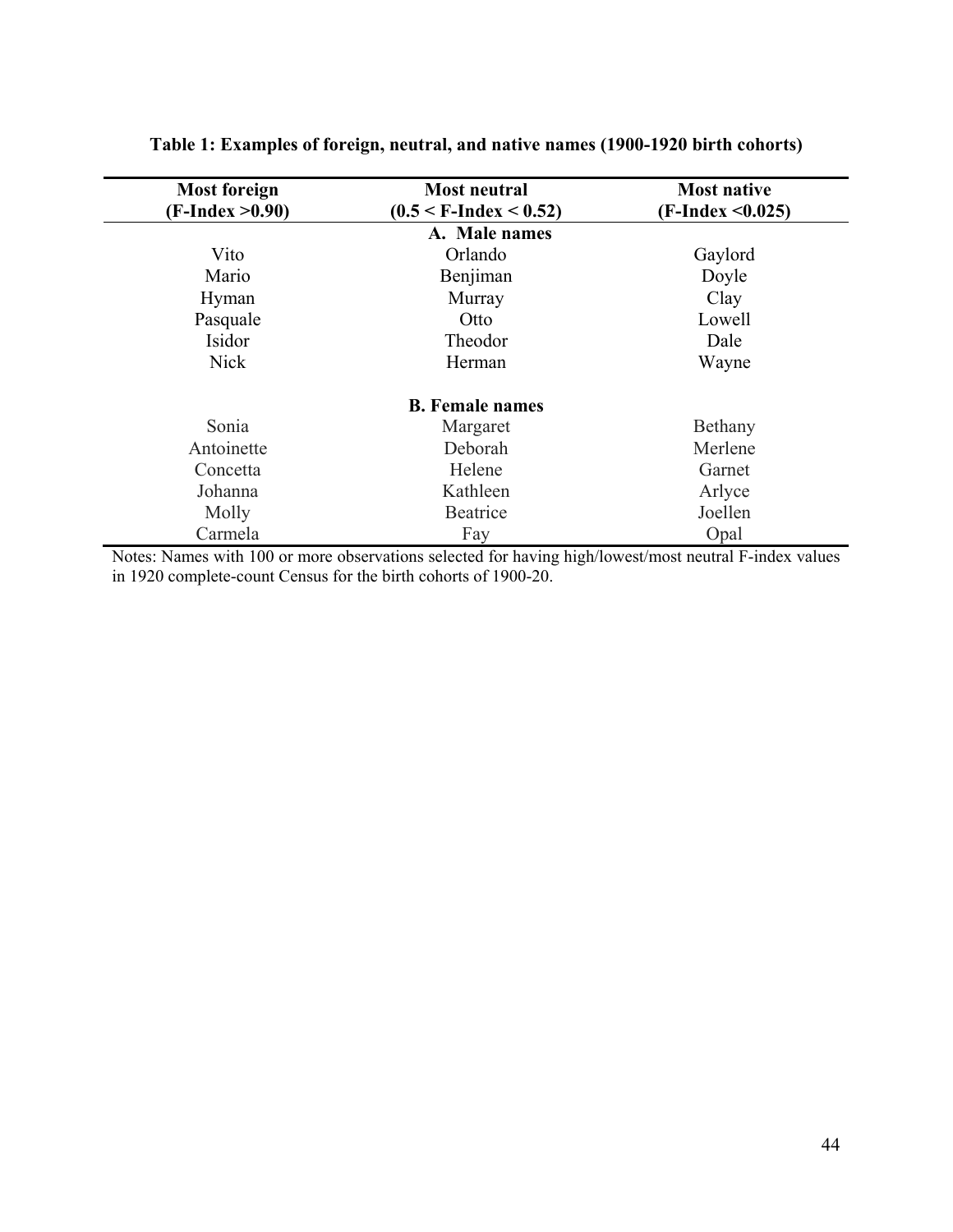|                            | Matched | Population | Difference         |
|----------------------------|---------|------------|--------------------|
|                            |         |            | $(matched - pop.)$ |
| Foreignness Index, 1920    | 51.16   | 53.68      | $-2.521***$        |
|                            | (21.29) | (21.27)    | (0.156)            |
| $#$ characters, first name | 5.724   | 5.698      | $0.026***$         |
|                            | (1.253) | (1.313)    | (0.002)            |
| Age                        | 8.712   | 8.721      | $-0.009*$          |
|                            | (3.700) | (3.681)    | (0.004)            |
| Number of Siblings         | 4.095   | 4.103      | $-0.008**$         |
|                            | (2.061) | (2.143)    | (0.003)            |
| Number of Brothers         | 2.571   | 2.579      | $-0.009***$        |
|                            | (1.399) | (1.469)    | (0.002)            |
| Rank in brother order      | 1.803   | 1.772      | $0.029***$         |
|                            | (1.016) | (1.034)    | (0.001)            |

# **Table 2: Comparing matched sample to population, 1920**

Notes: This table compares the matched sample to the full population of sons in households headed by a foreign-born household head in 1920 ( $N= 3,012,804$  for the full population). For Row 2, we compare the matched sample to sample-line individuals in the 1940 Census for whom father's birthplace is available.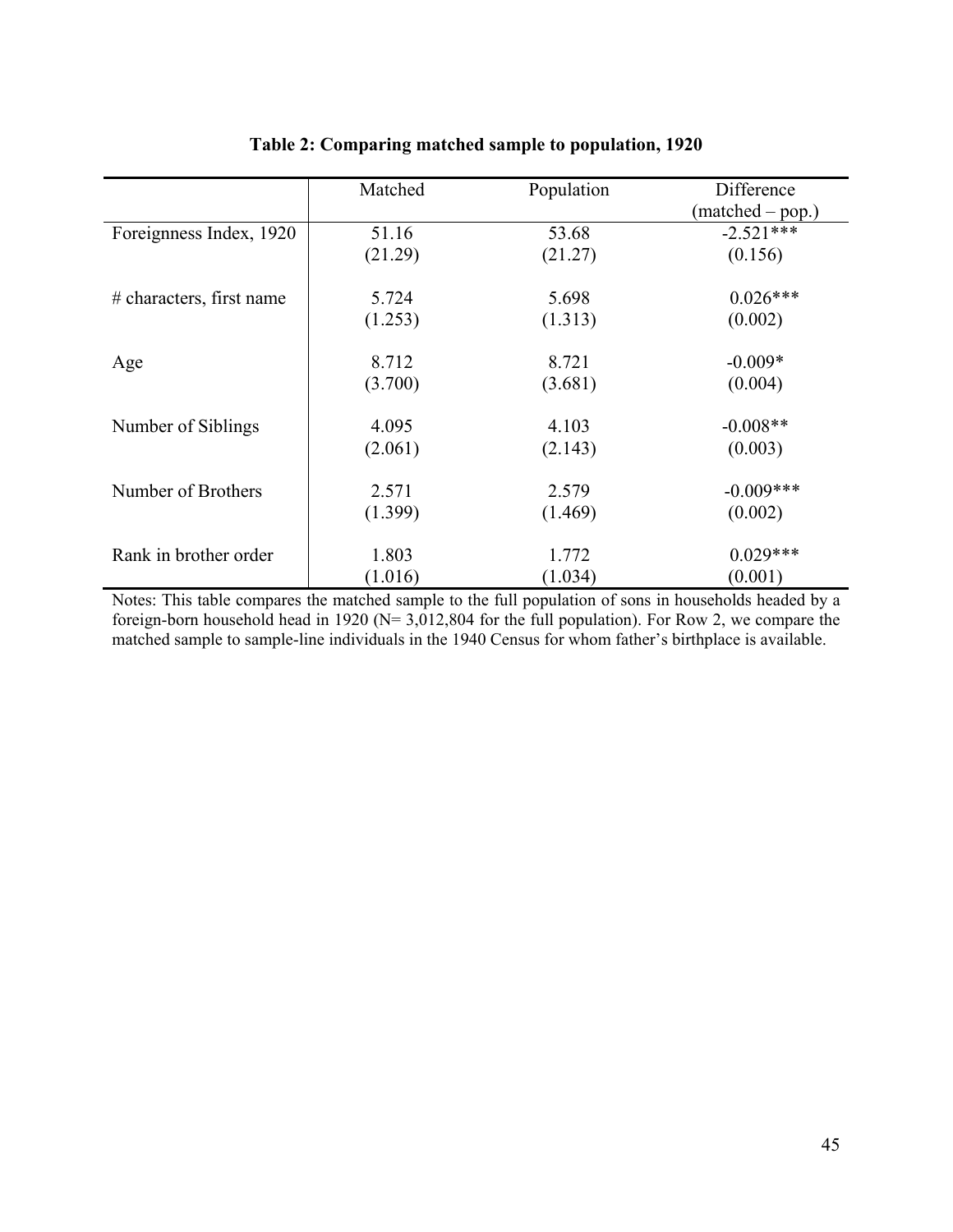|                      |             | F-index     |             | Relative<br>probability |
|----------------------|-------------|-------------|-------------|-------------------------|
|                      | (1)         | (2)         | (3)         | $\left(4\right)$        |
| Years in US          | $-0.450***$ | $-0.305***$ | $-0.254***$ | $-0.085***$             |
|                      | (0.010)     | (0.013)     | (0.012)     | (0.002)                 |
| Birth order controls | N           | Y           |             | Y                       |
| Name control         | N           | N           |             |                         |
| N                    | 2,520,347   | 2,520,347   | 2,520,347   | 2,520,347               |

**Table 3: Did immigrants give less foreign name to sons after spending time in US?** 

Notes: Data is from the complete-count 1920 census. Sample includes sons aged 3-15 who were born outside the South, were living with their parents in 1920, and were living in a household with a foreignborn household head. All regressions control for dummy variables for child's age in five year bands, as well as a set of family fixed effects. To observe complete birth order, sample restricted to households in which mother is less than 43 years old.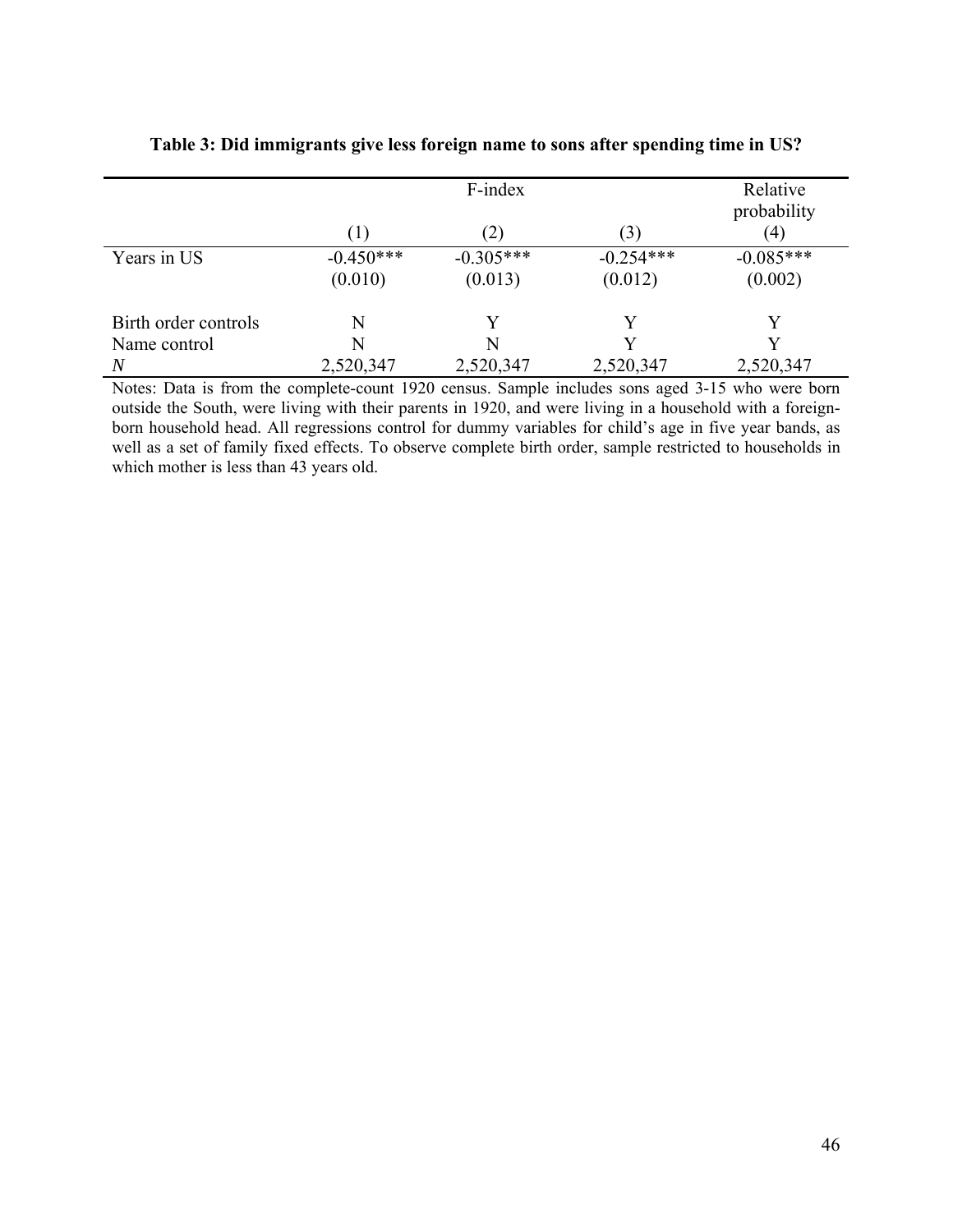| Dependent variable $=$ F-index |                   |              |             |             |  |  |  |  |  |  |  |  |
|--------------------------------|-------------------|--------------|-------------|-------------|--|--|--|--|--|--|--|--|
|                                | Household head is |              |             |             |  |  |  |  |  |  |  |  |
|                                | Literate          | Not literate | Homeowner   | Renter      |  |  |  |  |  |  |  |  |
| Years in US                    | $-0.447***$       | $-0.642***$  | $-0.449***$ | $-0.497***$ |  |  |  |  |  |  |  |  |
|                                | (0.011)           | (0.023)      | (0.016)     | (0.013)     |  |  |  |  |  |  |  |  |
| N                              | 2,150,897         | 369,450      | 992,097     | 1,528,250   |  |  |  |  |  |  |  |  |

## **Table 4: Foreignness of sons' names with time spent in the US, By literacy and tenure status of household head**

Notes: Data from complete-count 1920 census. Sample includes sons age 3-15 living with their parents who were born in a non-southern state. Regressions control for dummy variables for child's age in five year bands, as well as a set of family fixed effects. To observe complete birth order, sample restricted to households in which mother is less than 43 years old.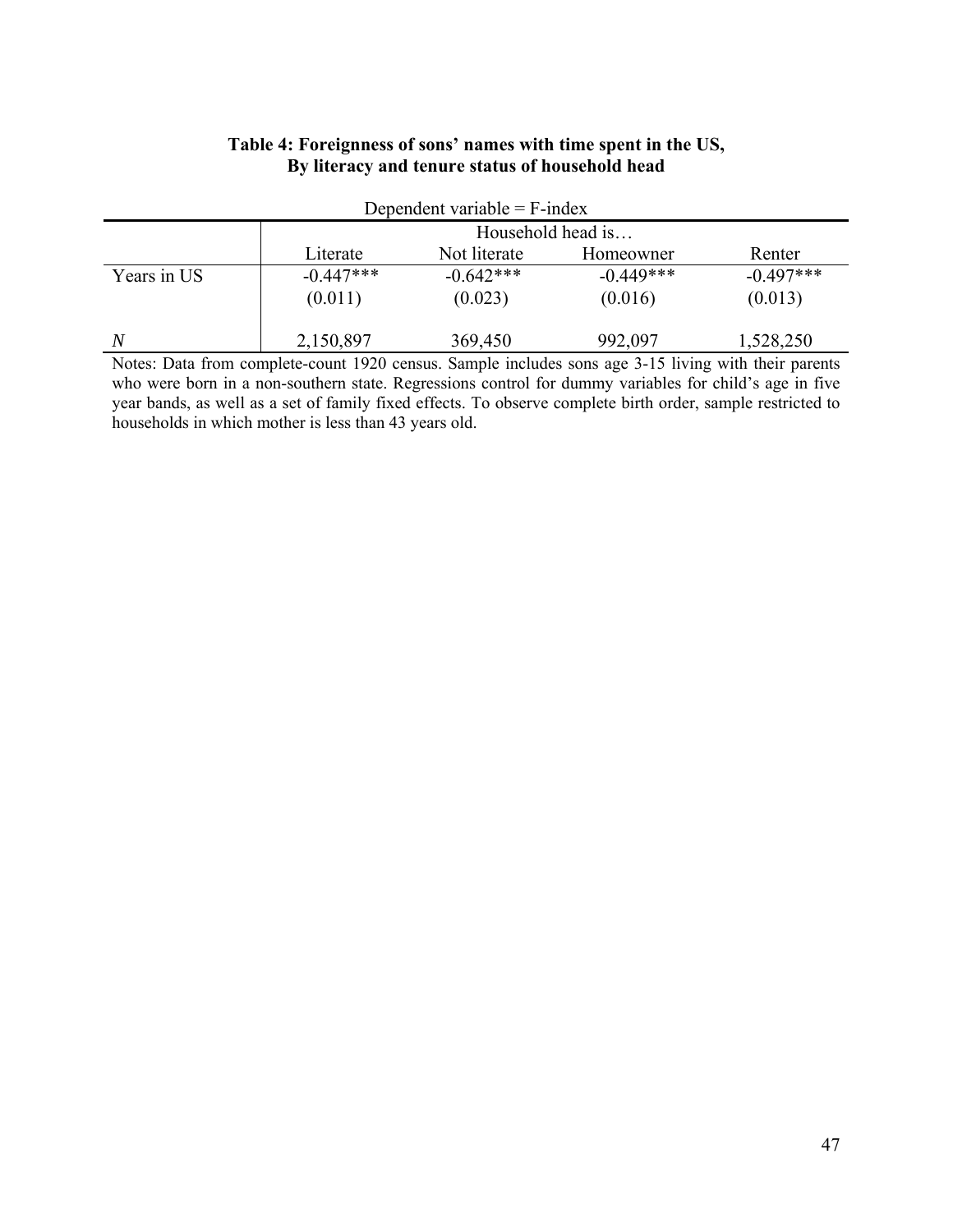### **Table 5: Foreignness of sons' names with time spent in the US, By proxy for cultural distance (F-index of last name)**

| Dependent variable $=$ F-index |  |
|--------------------------------|--|
|--------------------------------|--|

| Years in US                               | $-0.316***$ | $-0.322***$ |
|-------------------------------------------|-------------|-------------|
|                                           | (0.019)     | (0.012)     |
| Years in US $x$ F-index of last name      | $-0.162***$ |             |
|                                           | (0.034)     |             |
| Years in US $x$ % own country in district |             | $-0.699***$ |
|                                           |             | (0.040)     |
| $\overline{N}$                            | 1,254,001   | 1,688,760   |

Notes: Data from the complete-count 1920 census. Sample includes sons with a foreign-born head of household who were between the ages of 3-15 who were born outside the South and lived with their parents. Regressions control for dummy variables for child's age in five year bands, as well as a set of family fixed effects. To observe complete birth order, sample restricted to households in which mother is less than 43 years old. Sample restricted to households with surnames with at least 100 observations in the 1940 Census. Column (2) is further restricted to the 16 sending countries analyzed in Abramitzky, Boustan and Eriksson (2014).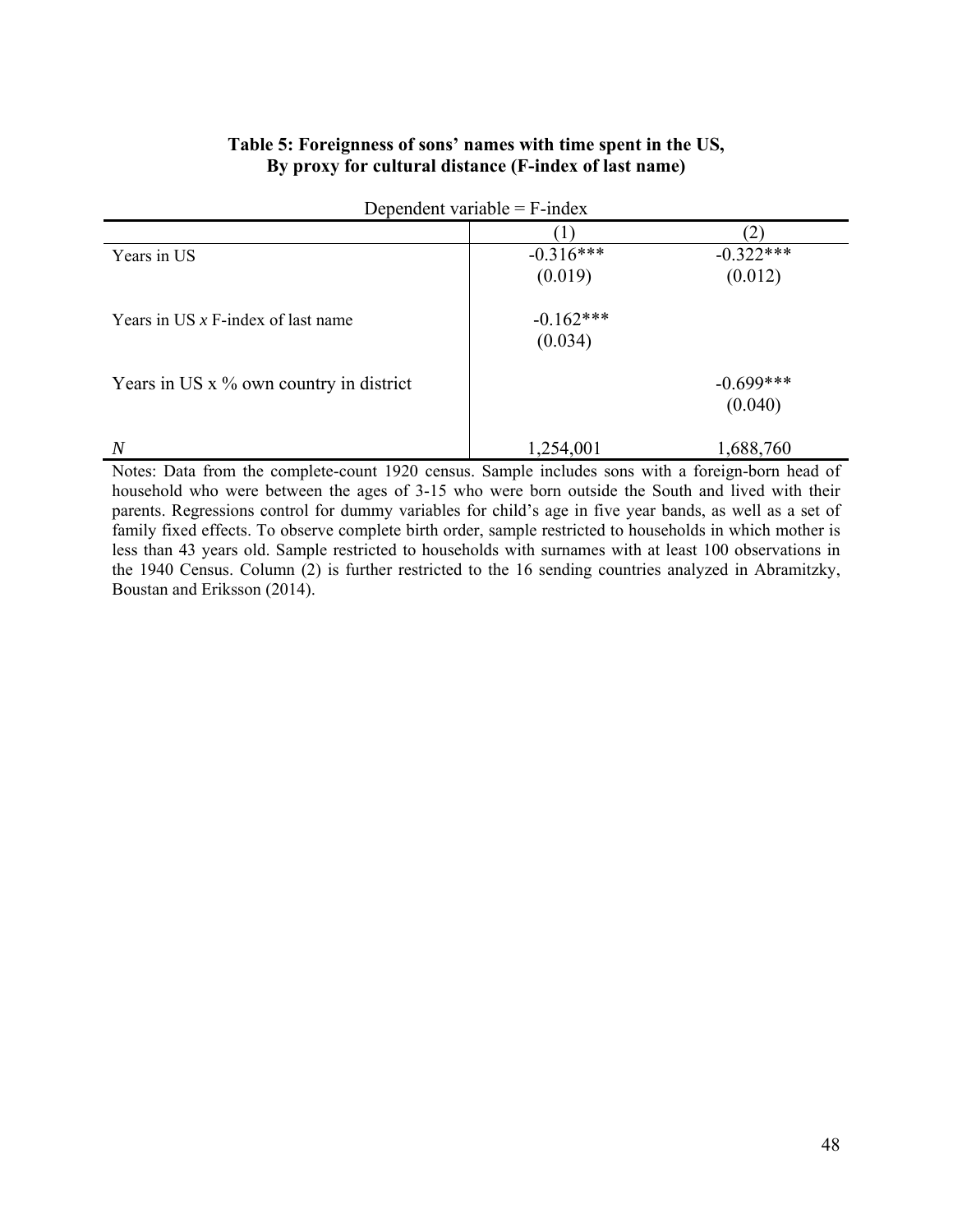|                  | Foreign born | Native white<br>$4th$ quartile of last<br>name F-index | Native white<br>$1st$ quartile of last<br>name F-index | Native black |
|------------------|--------------|--------------------------------------------------------|--------------------------------------------------------|--------------|
|                  |              |                                                        | Panel A: Linear birth order                            |              |
| Birth order rank | $-0.459***$  | $-0.468***$                                            | 0.048                                                  | $-0.252***$  |
|                  | (0.031)      | (0.069)                                                | (0.057)                                                | (0.096)      |
|                  |              |                                                        | <b>Panel B: Birth order indicators</b>                 |              |
| $2nd$ born       | $-0.224***$  | $-0.514***$                                            | $-0.037$                                               | $-0.524***$  |
|                  | (0.049)      | (0.113)                                                | (0.081)                                                | (0.172)      |
| $3rd$ born       | $-0.789***$  | $-1.036***$                                            | $0.278***$                                             | $-0.689***$  |
|                  | (0.077)      | (0.175)                                                | (0.138)                                                | (0.255)      |
| $4th$ born       | $-1.424***$  | $-1.643***$                                            | 0.077                                                  | $-0.908***$  |
|                  | (0.109)      | (0.247)                                                | (0.213)                                                | (0.346)      |
| $\,N$            | 4,801,260    | 739,978                                                | 732,032                                                | 474,855      |

# **Table 6: Foreignness of Child's Name by Rank in Birth Order and Mother's Race and Nativity Status, California Birth Records**

Notes: Data from California birth certificate registry. Sample includes children born to mothers aged 20- 40 at the time of birth. Regressions control for mother fixed effects and indicators for child's birth year in five-year bands. Panel B also contains indicators of rank in birth order up to rank = 20. For brevity, we report only second through fourth born. Column (1) includes births to mothers who were born abroad, while columns (2)-(4) contain births to native born mothers separated by race and by quartile of foreignness of mother's last name.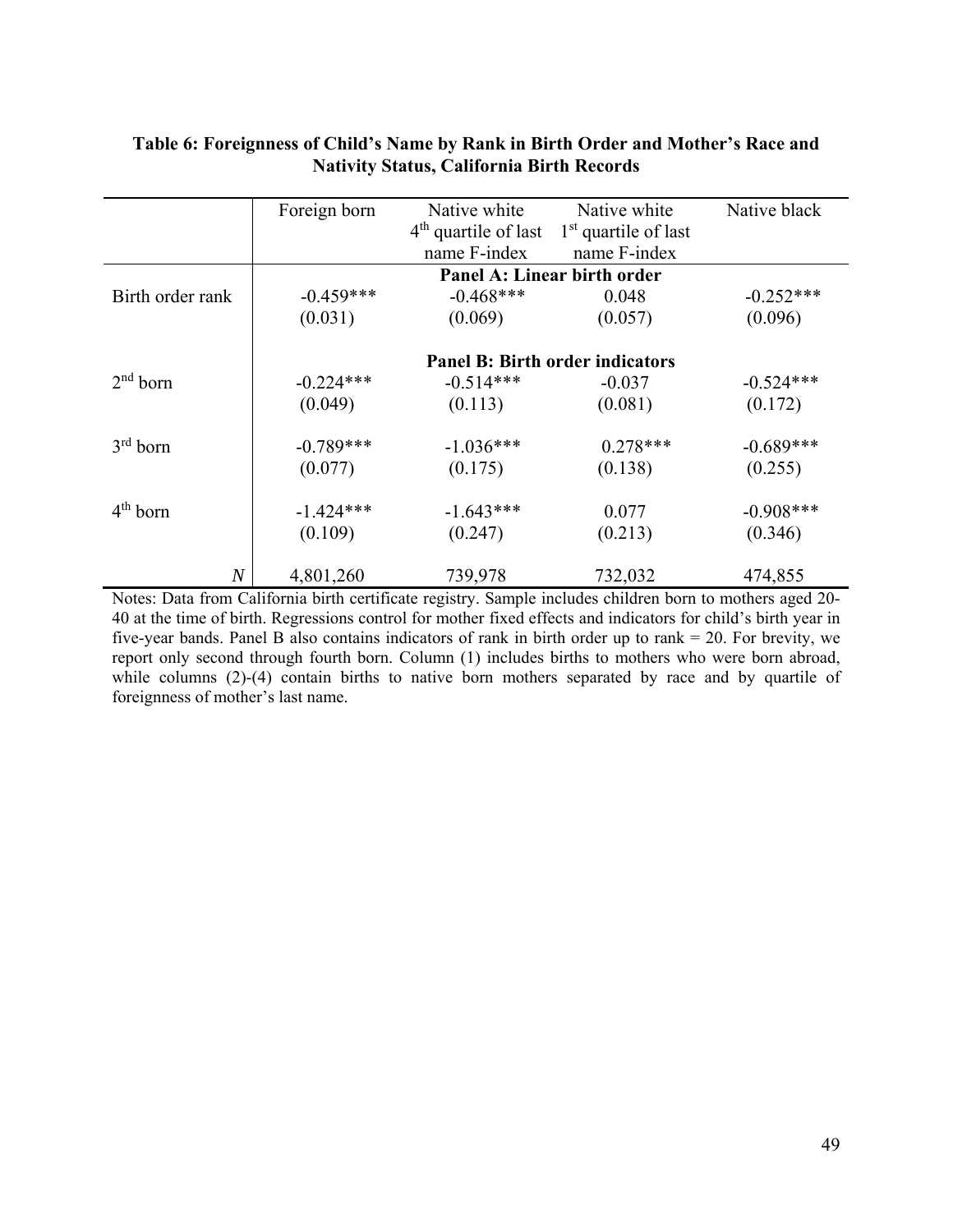|                  |              |             | Panel A: By country of origin             |             |             |
|------------------|--------------|-------------|-------------------------------------------|-------------|-------------|
|                  |              |             | <b>First name</b>                         |             |             |
|                  | Mexico       | China       | Philippines                               | Vietnam     | Rest world  |
| Birth rank       | $-0.542***$  | $-0.230$    | 0.025                                     | $-0.437***$ | $-0.351***$ |
|                  | (0.036)      | (0.231)     | (0.195)                                   | (0.160)     | (0.071)     |
| $\overline{N}$   | 2,907,331    | 201,443     | 169,952                                   | 185,373     | 1,247,237   |
| Mean Findex      | 76.2         | 47.1        | 38.7                                      | 50.7        | 57.2        |
|                  |              |             | <b>Middle</b> name                        |             |             |
|                  | $-0.506***$  | $-0.415$    | $-0.346$                                  | $-0.175$    | $-0.392***$ |
|                  | (0.087)      | (0.538)     | (0.244)                                   | (0.216)     | (0.111)     |
| $\boldsymbol{N}$ | 1,438,231    | 62,175      | 160,740                                   | 116,265     | 849,184     |
|                  |              |             | Panel B: By education level (Mexico only) |             |             |
|                  | Less than HS | HS grad     | Some college                              | $Collect +$ |             |
| Birth rank       | $-0.545***$  | $-0.551***$ | $-0.558***$                               | $-0.396***$ |             |
|                  | (0.048)      | (0.066)     | (0.103)                                   | (0.167)     |             |
| $\overline{N}$   | 1,641,792    | 754,906     | 333,763                                   | 176,870     |             |

# **Table 7: Foreignness of Child's Name by Rank in Birth Order and Mother Characteristics, California Birth Records**

Notes: Data from California birth certificate registry. Sample includes children born to mothers aged 20- 40 at the time of birth. Regressions control for mother fixed effects and indicators for child's birth year in five-year bands. Panel A considers foreignness of first name and middle name of child. Panel B focuses on foreignness of child's first name.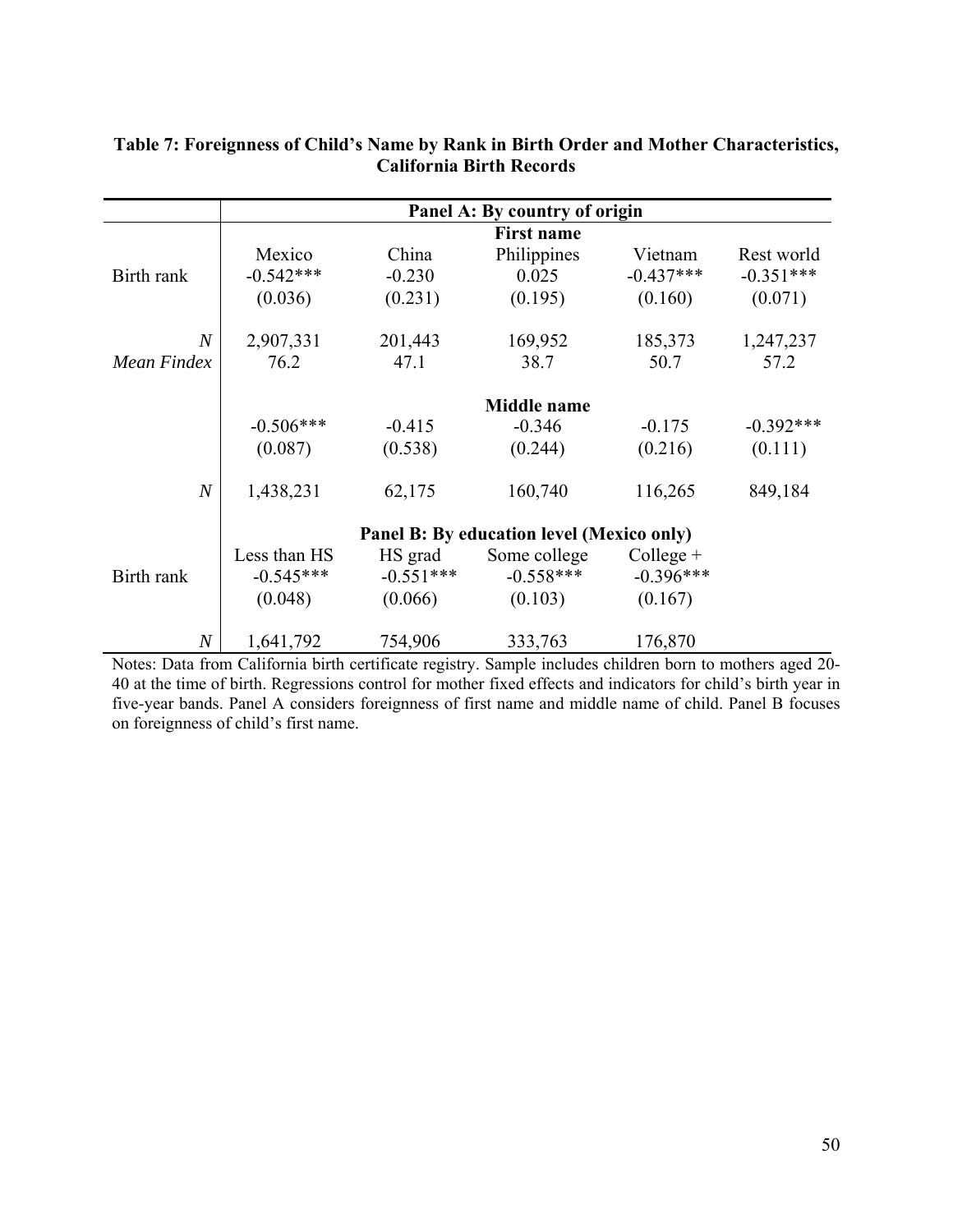**Appendix Figure 1: Share of first and second generation immigrant women in out-group marriage, by country of origin, 1930** 



Note: Figure based on women in IPUMS 5% sample of 1930 census who are currently married and whose age at first marriage occurred after arrival in the US. Women whose spouse (or spouse's parents) were born in the same country of origin as she (or her parents) are considered to be in an 'endogamous' marriage. We graph the complement here, namely women in out-group marriages. Panel B reports country of origin fixed effects from a regression whose dependent variable is a dummy equal to one for endogamous marriage with controls for the group size and gender ratio of the corresponding immigrant group at the state level. See notes to Figure 8 for definitions of control variables.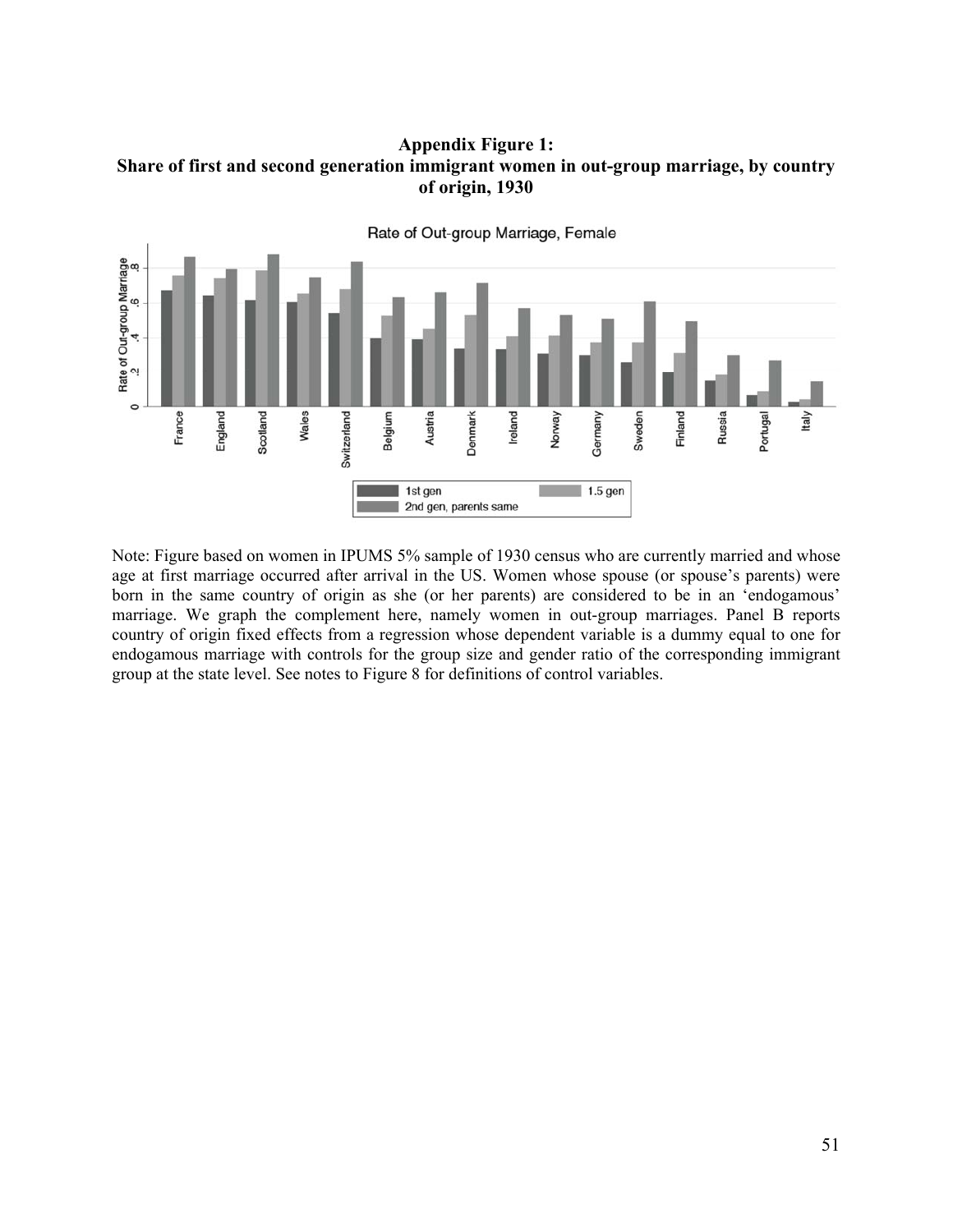### **Appendix Figure 2: Share of immigrants who engaged in other forms of cultural assimilation by country of origin, 1930**



### **A. Applied for US citizenship**

## **B. Reports ability to speak English**



Note: Figure is based on IPUMS 5% sample of 1930 census. The sample is restricted to individuals who were born outside of the US in one of the listed countries. Panel A reports country of origin fixed effects from a regression whose dependent variable is a dummy equal to one for immigrants who report being naturalized US citizens or having applied for first papers. The regression also controls for the group size and gender ratio of the corresponding immigrant group at the state level. Panel B follows the same format for a regression whose dependent variable is a dummy equal to one for immigrants reporting the ability to speak English. See the notes to Figure 8 for definitions of the other controls.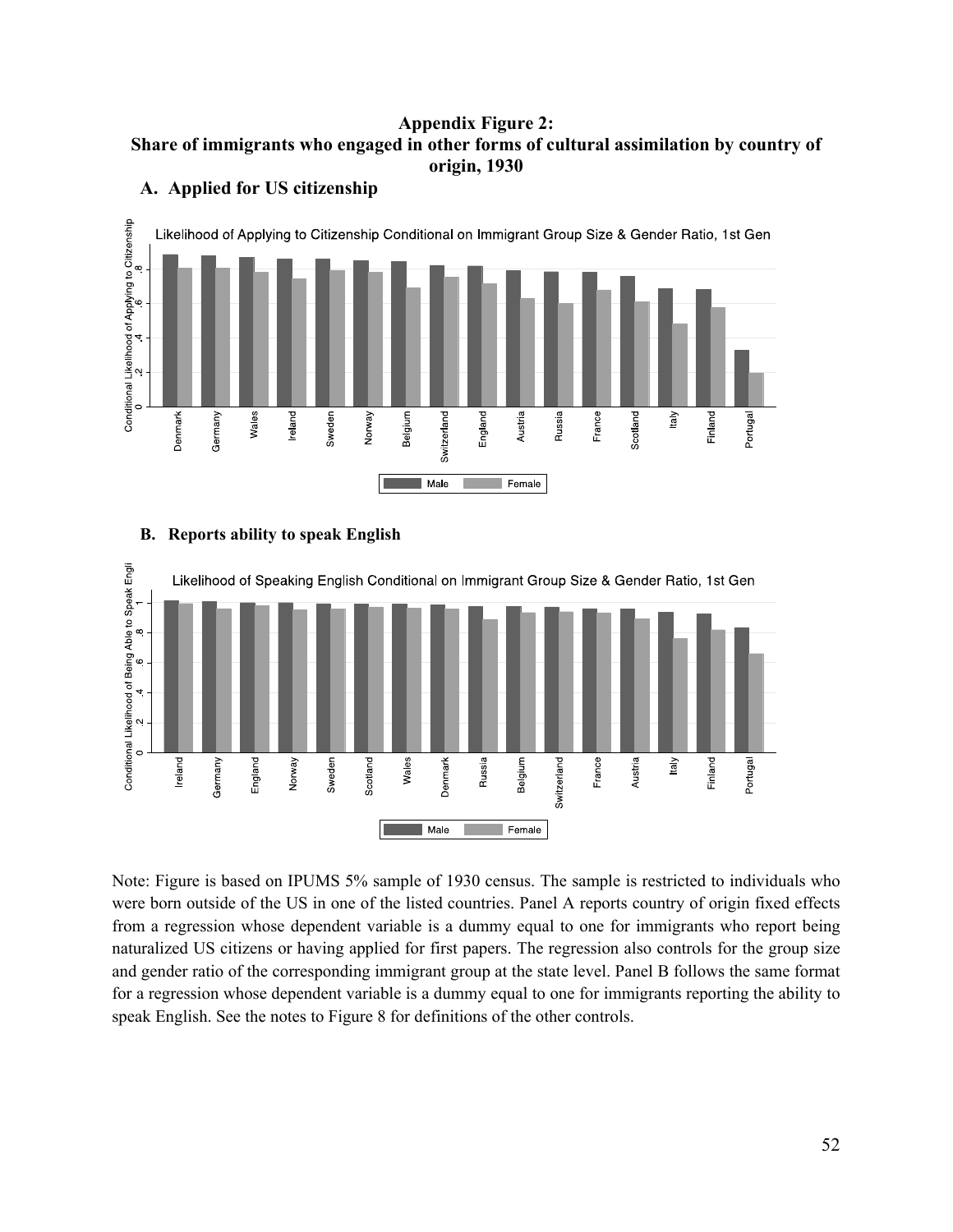|                     | F-index     |             |             | Relative<br>probability |
|---------------------|-------------|-------------|-------------|-------------------------|
|                     |             | (2)         | (3)         | $\left( 4\right)$       |
| Years in US         | $-0.446***$ | $-0.339***$ | $-0.438***$ | $-0.055***$             |
|                     | (0.010)     | (0.013)     | (0.010)     | (0.001)                 |
| Birth order control | N           | V           | Y           | V                       |
| Name controls       | N           | N           |             | V                       |
| $\overline{N}$      | 2,426,309   | 2,426,309   | 2,426,309   | 2,426,309               |

# **Appendix Table 1: Did immigrants give less foreign name to daughters after spending time in US?**

Notes: Data is from the complete-count 1920 census. Sample includes daughters aged 3-15 who were born outside the South, were living with their parents in 1920, and were living in a household with a foreign-born household head. All regressions control for child's age in five year bands and household FE. To observe complete birth order, sample restricted to households in which mother is less than 43 years old.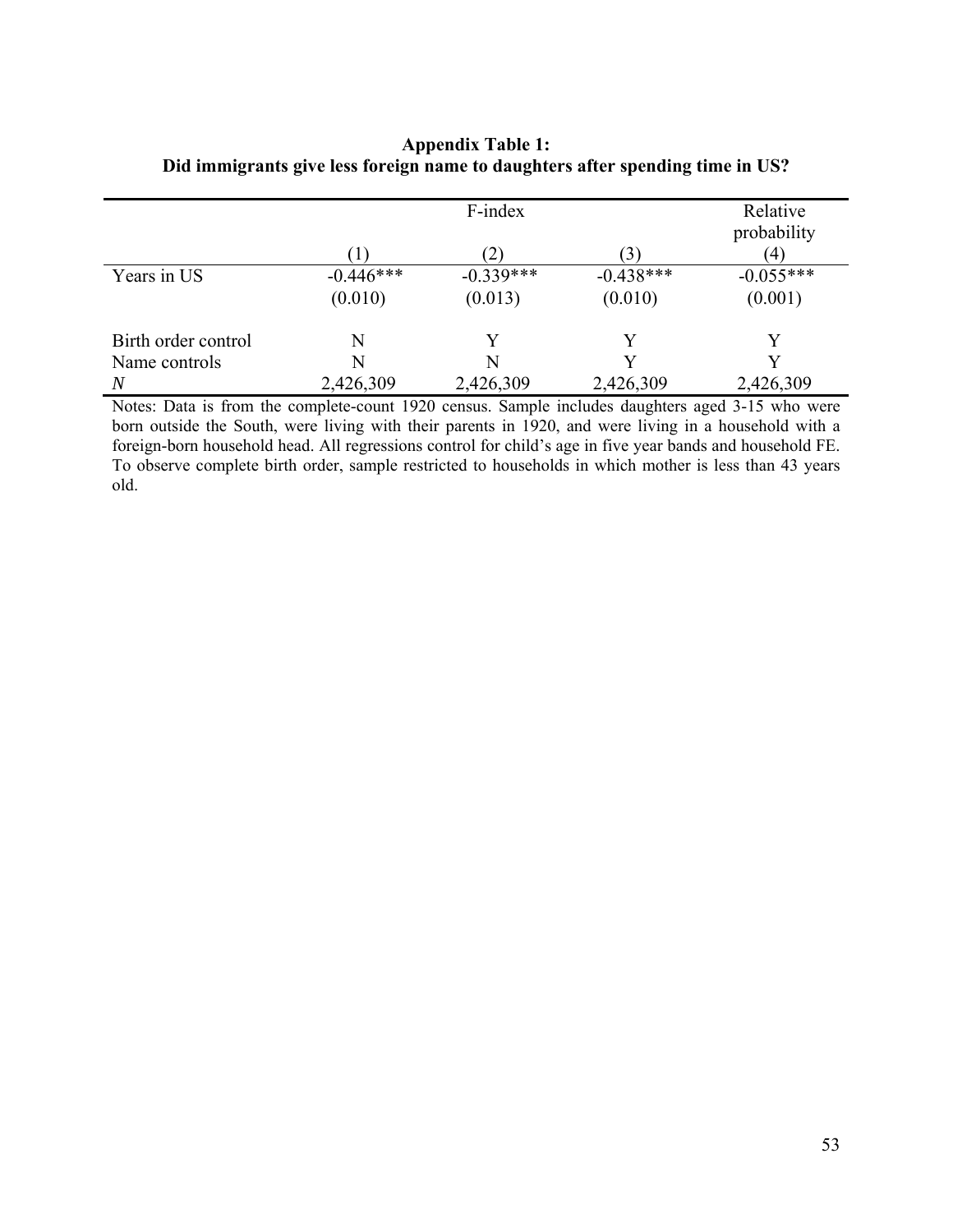### **Appendix Table 2: Foreignness of sons' names with time spent in the US, Robustness to measurement of F-Index**

| Dependent variable - I -mack, Coerneient on parental years in Ob- |             |  |
|-------------------------------------------------------------------|-------------|--|
|                                                                   | (1)         |  |
| <b>Baseline</b>                                                   | $-0.476***$ |  |
| $N = 2,520,347$                                                   | (0.010)     |  |
|                                                                   |             |  |
| Adjust names with NYSIIS                                          | $-0.420***$ |  |
| $N = 2,233,135$                                                   | (0.011)     |  |
|                                                                   |             |  |
| Fix F-index in 1900                                               | $-0.459***$ |  |
| $N = 2,520,347$                                                   | (0.012)     |  |
|                                                                   |             |  |
| F-index calculated in 1920                                        | $-0.449***$ |  |
| $N = 2,512,422$                                                   | (0.010)     |  |
|                                                                   |             |  |
| F-index, by state of birth                                        | $-0.450***$ |  |
| $N = 2,443,062$                                                   | (0.010)     |  |
|                                                                   |             |  |
| F-index calculated by country                                     | $-0.736***$ |  |
| $N = 1,643,836$                                                   | (0.019)     |  |
| F-index, $2nd$ gen foreign                                        | $-0.303***$ |  |
|                                                                   |             |  |
| $N = 2,513,315$                                                   | (0.009)     |  |
| Include South                                                     | $-0.450***$ |  |
| $N = 2,647,144$                                                   | (0.010)     |  |
|                                                                   |             |  |

Dependent variable = F-index; Coefficient on parental years in US

Notes: Data from the complete-count 1920 census. Sample includes sons living in a household with a foreign-born head. All children in the sample were born outside the South, were between the ages of 3-15 in 1920 and lived with their parents in 1920. To observe complete birth order, sample restricted to households in which mother is less than 43 years old. Regression controls for child's age in five year bands, a dummy equal to one if child has same name as father, and name frequency.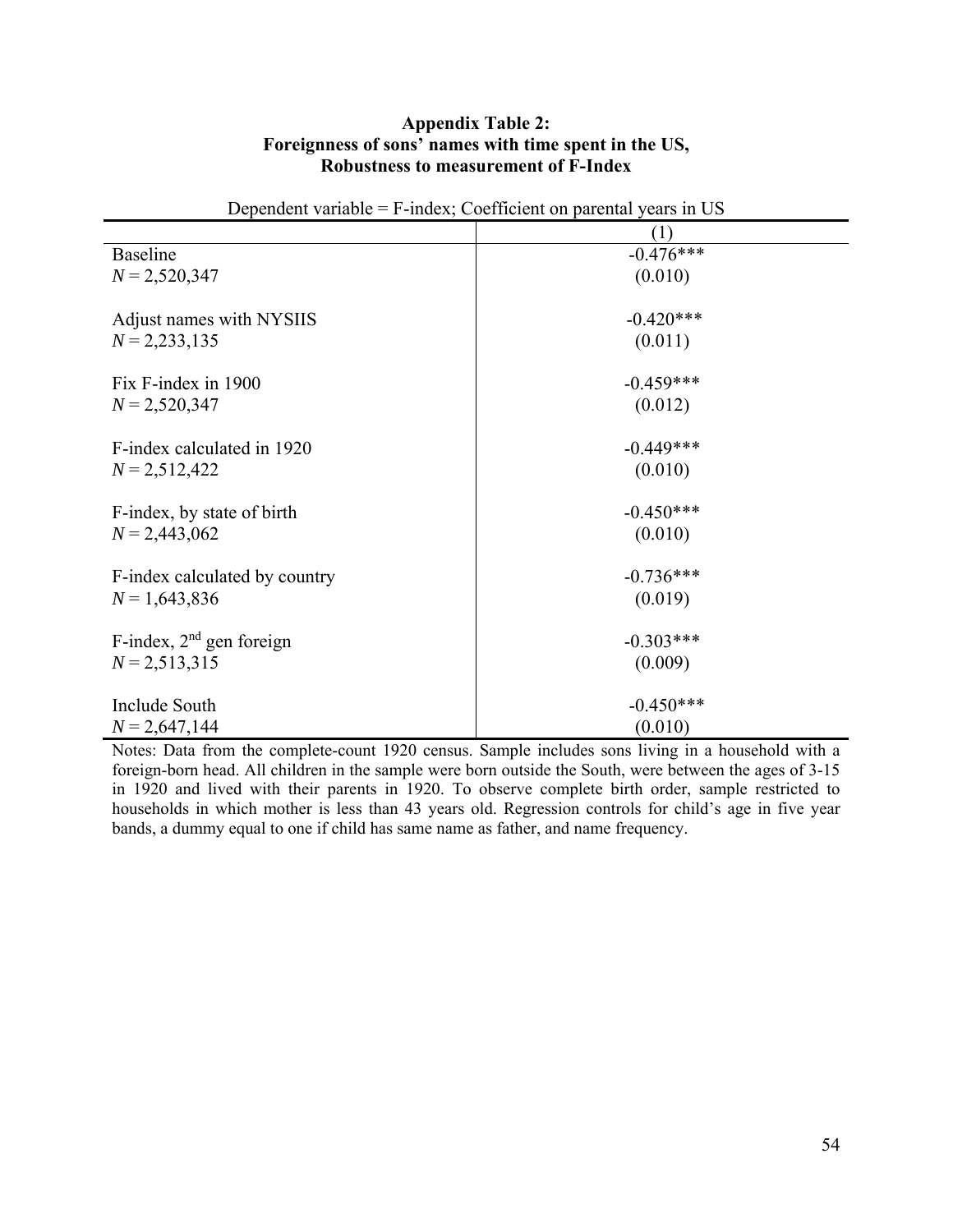|                                                                                                                                                                                                                                                       | 2 sons                         | 3 sons                               | 4 or more sons                                                           |  |  |  |
|-------------------------------------------------------------------------------------------------------------------------------------------------------------------------------------------------------------------------------------------------------|--------------------------------|--------------------------------------|--------------------------------------------------------------------------|--|--|--|
| A. Both parents foreign born (Mean F-index = $56.1$ )                                                                                                                                                                                                 |                                |                                      |                                                                          |  |  |  |
| $=1$ if second born                                                                                                                                                                                                                                   | $-1.582***$                    | $-1.373***$                          | $-1.304***$                                                              |  |  |  |
|                                                                                                                                                                                                                                                       | (0.057)                        | (0.071)                              | (0.089)                                                                  |  |  |  |
|                                                                                                                                                                                                                                                       |                                |                                      |                                                                          |  |  |  |
| $=1$ if third born                                                                                                                                                                                                                                    |                                | $-2.652***$                          | $-2.328***$                                                              |  |  |  |
|                                                                                                                                                                                                                                                       |                                | (0.097)                              | (0.112)                                                                  |  |  |  |
| $=1$ if fourth or more                                                                                                                                                                                                                                |                                |                                      | $-3.645***$                                                              |  |  |  |
|                                                                                                                                                                                                                                                       |                                |                                      | (0.138)                                                                  |  |  |  |
|                                                                                                                                                                                                                                                       |                                |                                      |                                                                          |  |  |  |
| $\boldsymbol{N}$                                                                                                                                                                                                                                      | 696,413                        | 484,201                              | 389,763                                                                  |  |  |  |
| <i>F-test:</i> $2^{nd}$ son vs. $3^{rd}$ son                                                                                                                                                                                                          |                                | 341.18                               | 135.91                                                                   |  |  |  |
| <i>F-test:</i> $3^{rd}$ son vs. $4^{th}$ son                                                                                                                                                                                                          |                                |                                      | 246.49                                                                   |  |  |  |
|                                                                                                                                                                                                                                                       |                                |                                      |                                                                          |  |  |  |
| B. Parents born in US; At least one parent second generation immig. (Mean F-index = $36.7$ )                                                                                                                                                          |                                |                                      |                                                                          |  |  |  |
| $=1$ if second born                                                                                                                                                                                                                                   | $-0.781***$                    | $-0.795***$                          | $-0.648***$                                                              |  |  |  |
|                                                                                                                                                                                                                                                       | (0.051)                        | (0.075)                              | (0.103)                                                                  |  |  |  |
| $=1$ if third born                                                                                                                                                                                                                                    |                                | $-0.704***$                          | $-0.926***$                                                              |  |  |  |
|                                                                                                                                                                                                                                                       |                                | (0.103)                              | (0.132)                                                                  |  |  |  |
|                                                                                                                                                                                                                                                       |                                |                                      |                                                                          |  |  |  |
| $=1$ if fourth or more                                                                                                                                                                                                                                |                                |                                      | $-0.798***$                                                              |  |  |  |
|                                                                                                                                                                                                                                                       |                                |                                      | (0.164)                                                                  |  |  |  |
|                                                                                                                                                                                                                                                       |                                |                                      |                                                                          |  |  |  |
| $\boldsymbol{N}$                                                                                                                                                                                                                                      | 817,795                        | 443,246                              | 303,908                                                                  |  |  |  |
| <i>F-test:</i> $2^{nd}$ son vs. $3^{rd}$ son                                                                                                                                                                                                          |                                | 1.47                                 | 6.89                                                                     |  |  |  |
| <i>F-test:</i> $3^{rd}$ son vs. $4^{th}$ son                                                                                                                                                                                                          |                                |                                      | 1.58                                                                     |  |  |  |
|                                                                                                                                                                                                                                                       |                                |                                      |                                                                          |  |  |  |
|                                                                                                                                                                                                                                                       |                                |                                      |                                                                          |  |  |  |
|                                                                                                                                                                                                                                                       |                                |                                      |                                                                          |  |  |  |
|                                                                                                                                                                                                                                                       |                                |                                      |                                                                          |  |  |  |
| $=1$ if third born                                                                                                                                                                                                                                    |                                | $0.456***$                           | $0.261**$                                                                |  |  |  |
|                                                                                                                                                                                                                                                       |                                | (0.100)                              | (0.129)                                                                  |  |  |  |
|                                                                                                                                                                                                                                                       |                                |                                      |                                                                          |  |  |  |
|                                                                                                                                                                                                                                                       |                                |                                      |                                                                          |  |  |  |
|                                                                                                                                                                                                                                                       |                                |                                      |                                                                          |  |  |  |
|                                                                                                                                                                                                                                                       |                                |                                      |                                                                          |  |  |  |
|                                                                                                                                                                                                                                                       |                                |                                      |                                                                          |  |  |  |
|                                                                                                                                                                                                                                                       |                                |                                      |                                                                          |  |  |  |
| C. Parents born in US; both parents third generation immig. or more (Mean $DV = 33.5$ )<br>$=1$ if second born<br>$=1$ if fourth or more<br>$\boldsymbol{N}$<br><i>F-test:</i> $2^{nd}$ son vs. $3^{rd}$ son<br>F-test: $3^{rd}$ son vs. $4^{th}$ son | $-0.016$<br>(0.050)<br>923,360 | 0.070<br>(0.073)<br>491,979<br>28.99 | $-0.029$<br>(0.100)<br>$0.742***$<br>(0.159)<br>322,367<br>7.91<br>24.12 |  |  |  |

# **Appendix Table 3: Name foreignness and rank in birth order, Sons of immigrant and native parents**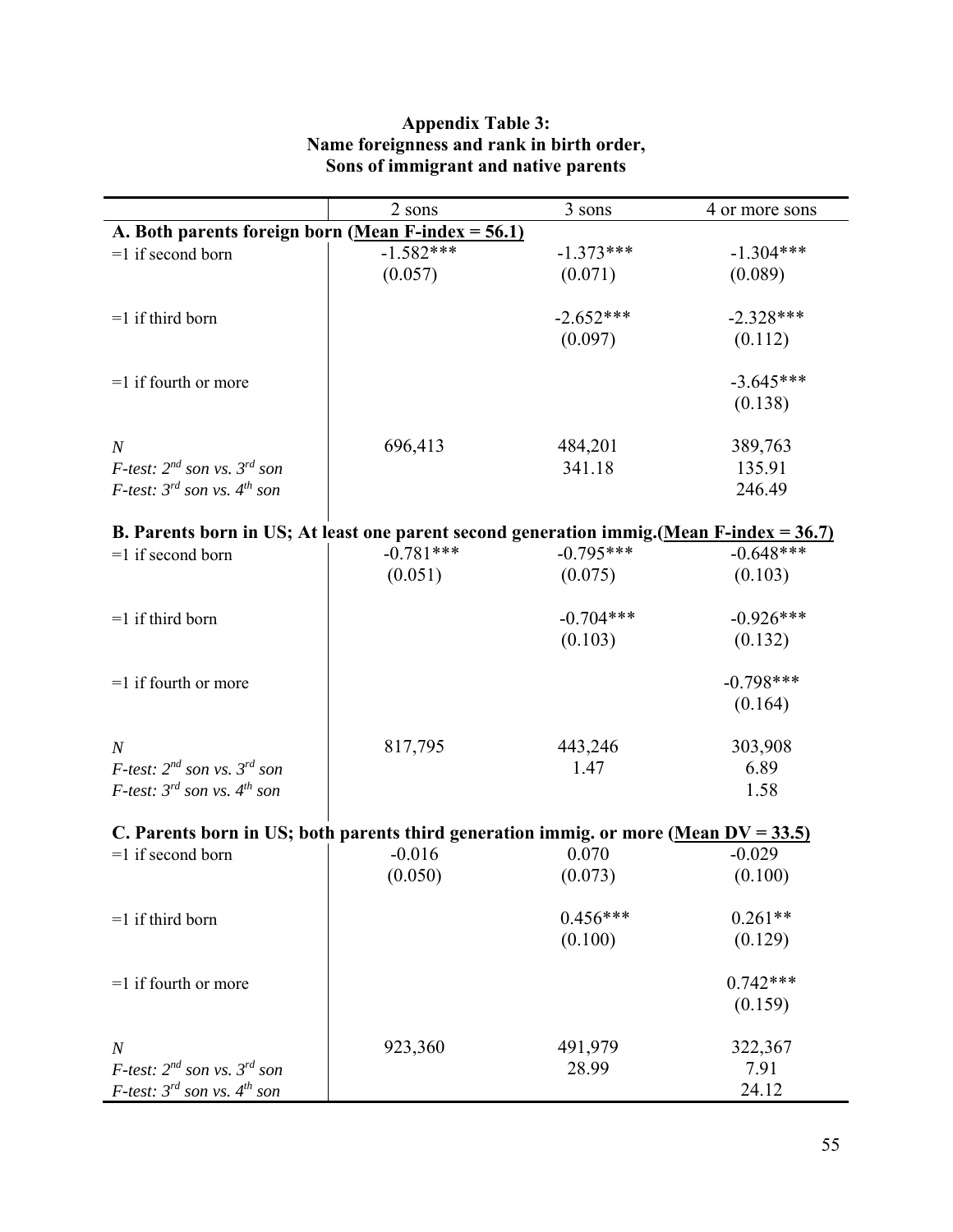| D. Children born abroad (Mean F-index $= 88.0$ ) |          |             |             |  |  |  |
|--------------------------------------------------|----------|-------------|-------------|--|--|--|
| $=1$ if second born                              | $-0.420$ | $-1.096***$ | $-0.977***$ |  |  |  |
|                                                  | (0.267)  | (0.290)     | (0.330)     |  |  |  |
| $=1$ if third born                               |          | $-1.200**$  | $-1.223**$  |  |  |  |
|                                                  |          | (0.501)     | (0.529)     |  |  |  |
| $=1$ if fourth or more                           |          |             | $-1.590**$  |  |  |  |
|                                                  |          |             | (0.739)     |  |  |  |
| $\boldsymbol{N}$                                 | 68,537   | 44,316      | 31,237      |  |  |  |
| <i>F-test:</i> $2^{nd}$ son vs. $3^{rd}$ son     |          | 1.69        | 0.33        |  |  |  |
| <i>F-test:</i> $3^{rd}$ son vs. $4^{th}$ son     |          |             | 0.43        |  |  |  |

Notes: The sample includes non-black sons aged 3-15 who were born outside the South and are living with their parents. To observe complete birth order, sample restricted to households in which mother is less than 43 years old. All specifications contain controls for child's birth year, a dummy for same name as father, name frequency and household FE.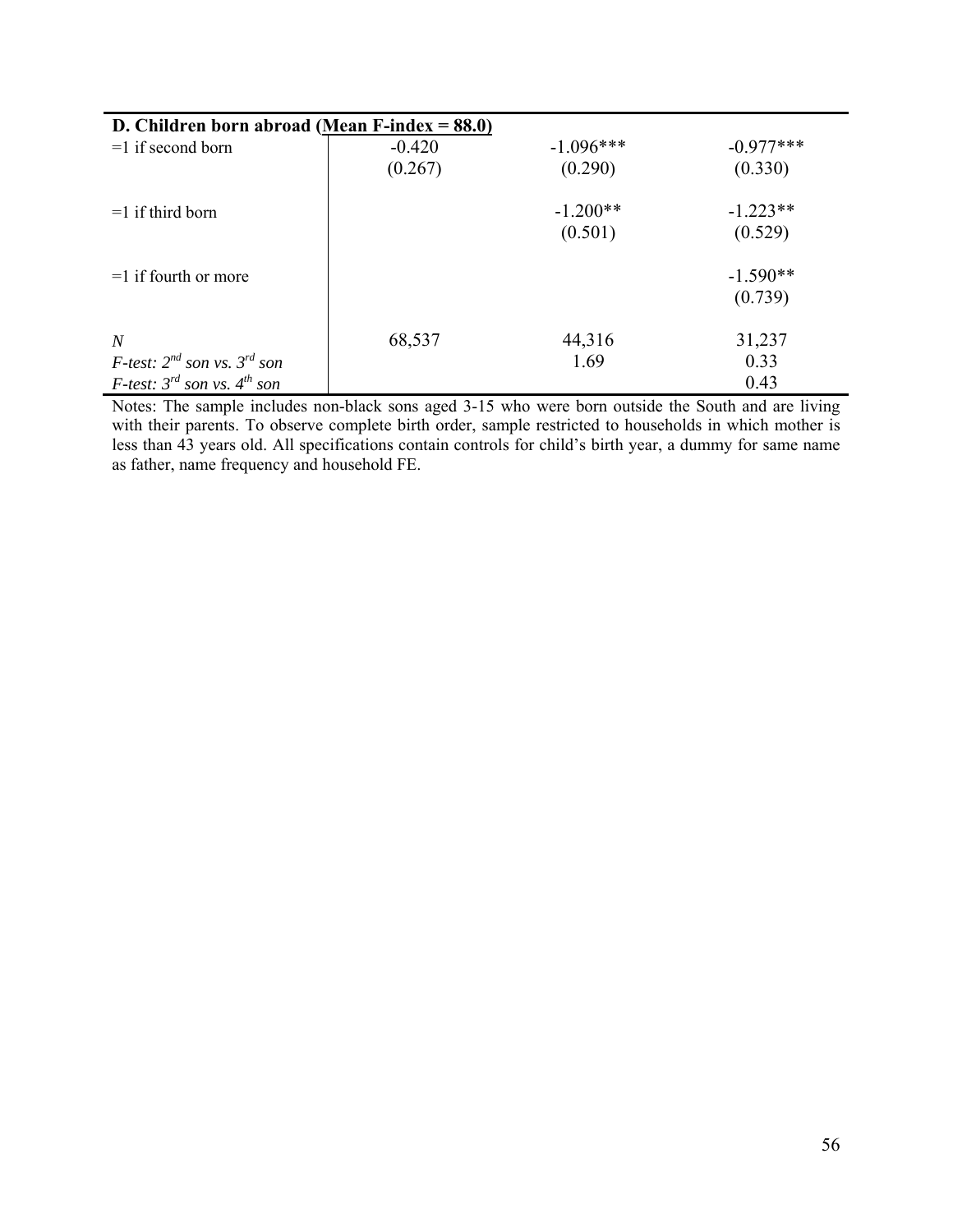### **Appendix Table 4: Name foreignness and rank in birth order, Results for sub-groups of immigrant households**

| Dependent variable                       | 1 mays, coomercin on miear offer order |
|------------------------------------------|----------------------------------------|
|                                          | (1)                                    |
| <b>Baseline – 2 parents foreign</b>      | $-1.199***$                            |
| $N = 2,195,799$                          | (0.032)                                |
|                                          |                                        |
| Both parents arrived as adults           | $-1.218***$                            |
| $N = 1,383,045$                          | (0.040)                                |
|                                          |                                        |
| One or more parents arrived as child     | $-1.169***$                            |
| $N = 812,754$                            | (0.054)                                |
|                                          |                                        |
| Parents from same sending country        | $-1.184***$                            |
| $N = 1,990,041$                          | (0.033)                                |
| Parents from different sending countries | $-1.343***$                            |
| $N = 205,758$                            |                                        |
|                                          | (0.127)                                |
| <b>Baseline – 1 parent foreign</b>       | $-0.744***$                            |
| $N = 949,326$                            | (0.059)                                |
|                                          |                                        |
| Only mother foreign                      | $-0.461***$                            |
| $N = 348,842$                            | (0.097)                                |
|                                          |                                        |
| Only father foreign                      | $-0.882***$                            |
| $N = 600,484$                            | (0.074)                                |

Dependent variable  $=$  F-index; Coefficient on linear birth order

Notes: Data from the complete-count 1920 census. Sample includes non-black children with two foreignborn parents (rows 1-5) or one foreign-born parent (rows 6-8) who were between the ages of 3-15, were born outside of the South and lived with their parents. To observe complete birth order, sample restricted to households in which mother is less than  $43$  years old. All regressions control for child's age in five year bands, a dummy equal to one if child has same name as father, and name frequency.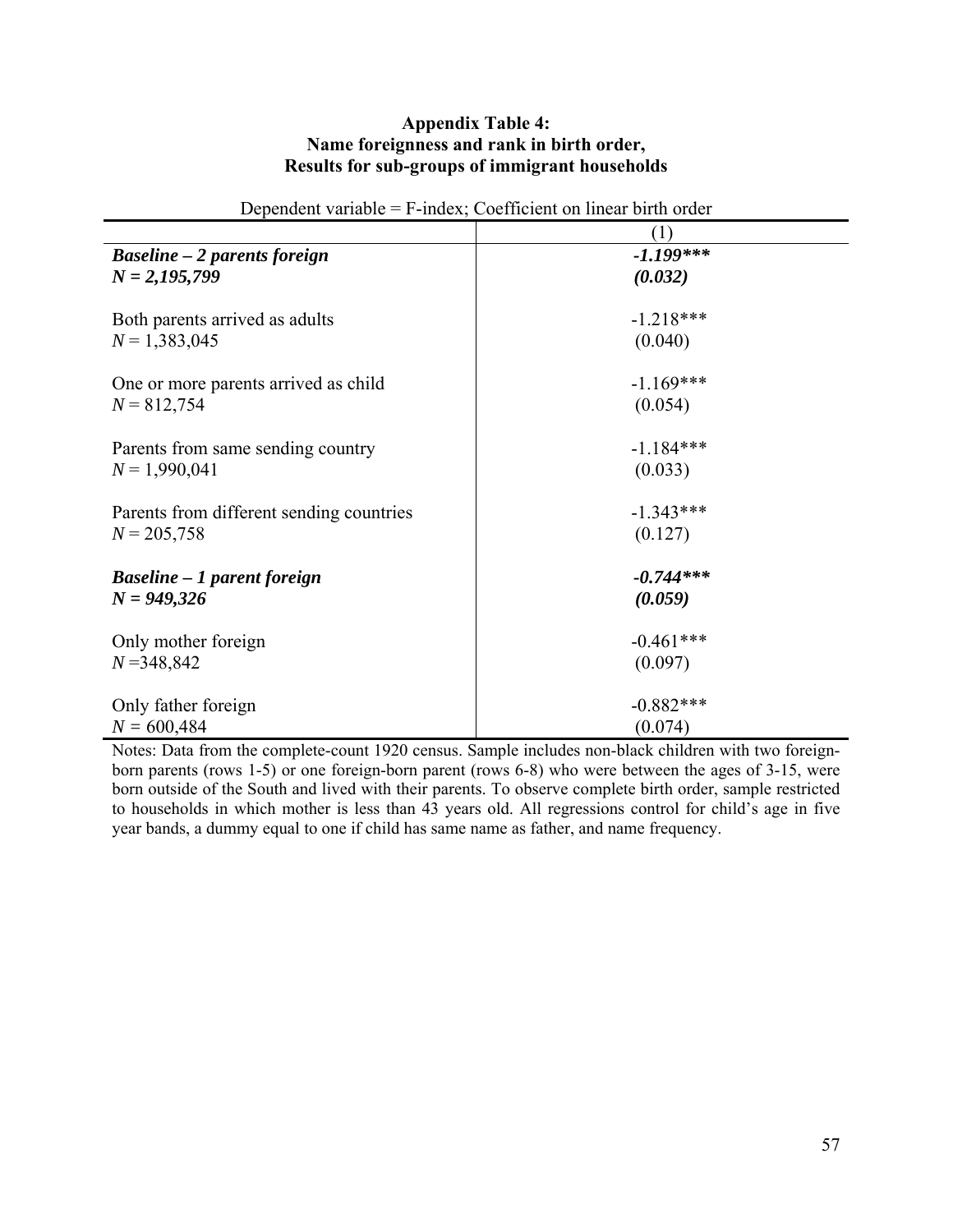|                  |                 | No household FE |                                                              | Household FE |
|------------------|-----------------|-----------------|--------------------------------------------------------------|--------------|
|                  | (1)             | (2)             | (3)                                                          | (4)          |
|                  | <b>Baseline</b> | Add controls    | Add F-index at                                               | Full Sample  |
|                  |                 |                 | 20                                                           |              |
|                  |                 |                 | Panel A                                                      |              |
|                  |                 |                 | Dependent variable: Highest grade completed (Mean = 10.10)   |              |
| F-index          | $-0.0094***$    | $-0.0091$ ***   |                                                              | $-0.0025***$ |
|                  | (0.0002)        | (0.0002)        |                                                              | (0.0005)     |
| $\boldsymbol{N}$ | 669,149         | 602,242         |                                                              | 602,242      |
|                  | <b>Panel B</b>  |                 |                                                              |              |
|                  |                 |                 | Dependent variable: $=1$ if unemployed x 100 (Mean $= 9.0$ ) |              |
| F-index          | $0.022***$      | $0.023***$      | $0.009**$                                                    | 0.005        |
|                  | (0.002)         | (0.002)         | (0.005)                                                      | (0.007)      |
| F-index at 20    |                 |                 | $0.016***$                                                   |              |
|                  |                 |                 | (0.005)                                                      |              |
| $\overline{N}$   | 683,779         | 615,327         | 615,327                                                      | 615,327      |

# **Appendix Table 5: Effect of name foreignness on education, earnings and unemployment**

Note: Sample includes men matched between 1920 and 1940 complete-count Censuses. Men must be 3- 15 in 1920, born outside the South and living at home with parents in 1920 in a household whose head was foreign-born. All regressions control for a vector of dummies for child's birth year. Columns 2-4 control for parental years in the US and child's rank in the birth order. Column 4 adds family fixed effects.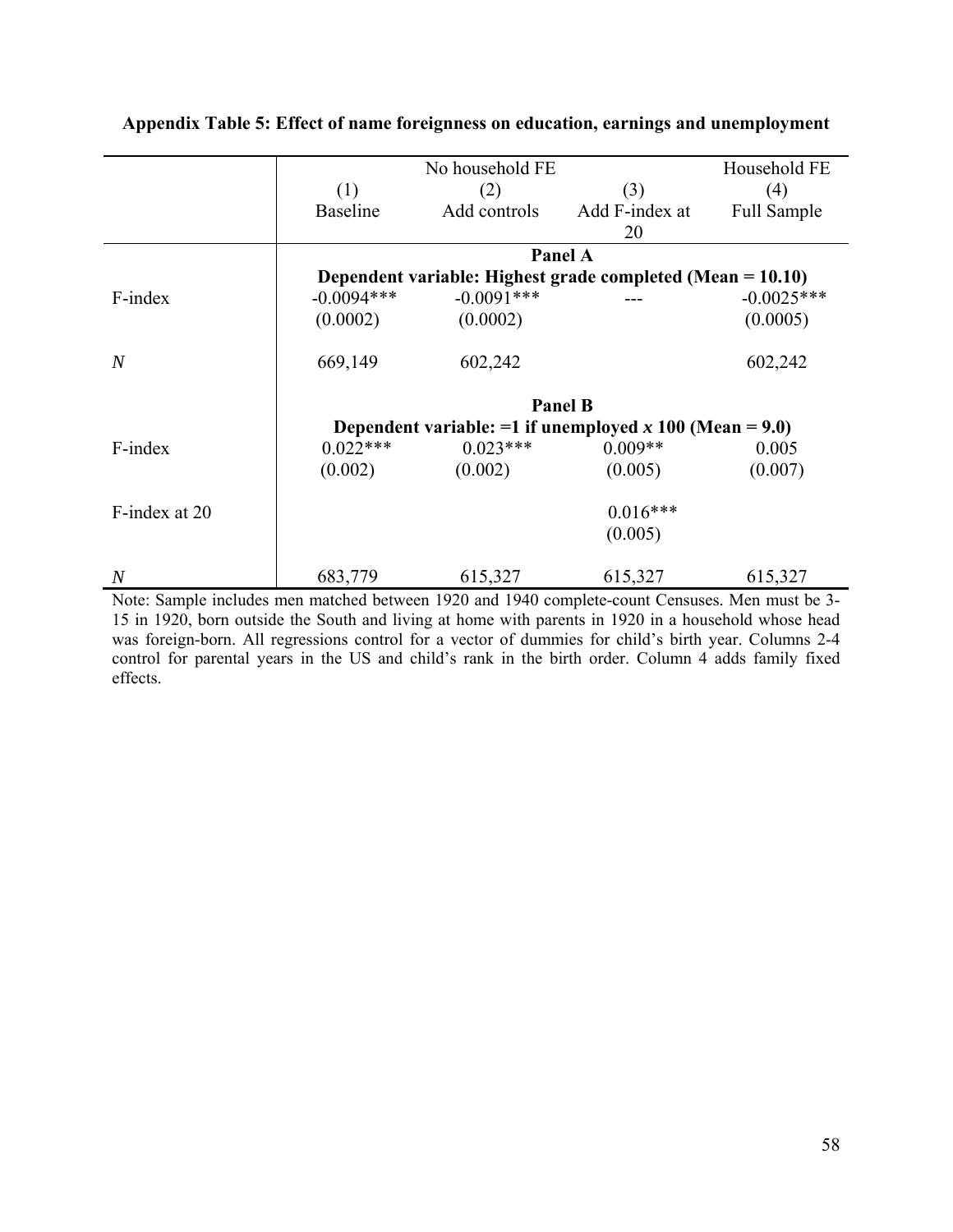|                | No household FE |              |                                                                       | Household FE |
|----------------|-----------------|--------------|-----------------------------------------------------------------------|--------------|
|                | (1)             | (2)          | (3)                                                                   | (4)          |
|                | <b>Baseline</b> | Add controls | Add F-index at                                                        | Full Sample  |
|                |                 |              | 20                                                                    |              |
|                |                 |              | Panel A                                                               |              |
|                |                 |              | Dependent variable: $=1$ if spouse foreign born x 100 (Mean $= 5.4$ ) |              |
| F-index        | $0.009***$      | $0.015***$   | 0.001                                                                 | 0.022        |
|                | (0.003)         | (0.003)      | (0.009)                                                               | (0.015)      |
| F-index at 20  |                 |              | $0.017*$                                                              |              |
|                |                 |              | (0.005)                                                               |              |
| $\overline{N}$ | 348,842         | 308,653      | 308,653                                                               | 308,653      |
|                | <b>Panel B</b>  |              |                                                                       |              |
|                |                 |              | Dependent Variable: F-index of spouse (Mean $=$ 43.5)                 |              |
| F-index        | $0.051***$      | $0.050***$   | $0.034***$                                                            | 0.012        |
|                | (0.002)         | (0.002)      | (0.005)                                                               | (0.011)      |
| F-index at 20  |                 |              | $0.018***$                                                            |              |
|                |                 |              | (0.005)                                                               |              |
| $\overline{N}$ | 333,895         | 295,401      | 295,401                                                               | 295,401      |

# **Appendix Table 6: Effect of name foreignness on spouse characteristics**

Note: Sample includes men matched between 1920 and 1940 complete-count Censuses. Men must be born outside the South and living at home with parents in 1920 in a household whose head was foreignborn. The sample is further restricted to men who were at least 25 years old in 1940 and who report being married. 67.7 of the sample was married in this year. All regressions control for a vector of dummy variables for child's birth year. Columns 2-4 control for parental years in the US and child's rank in the birth order. Column 4 add family fixed effects.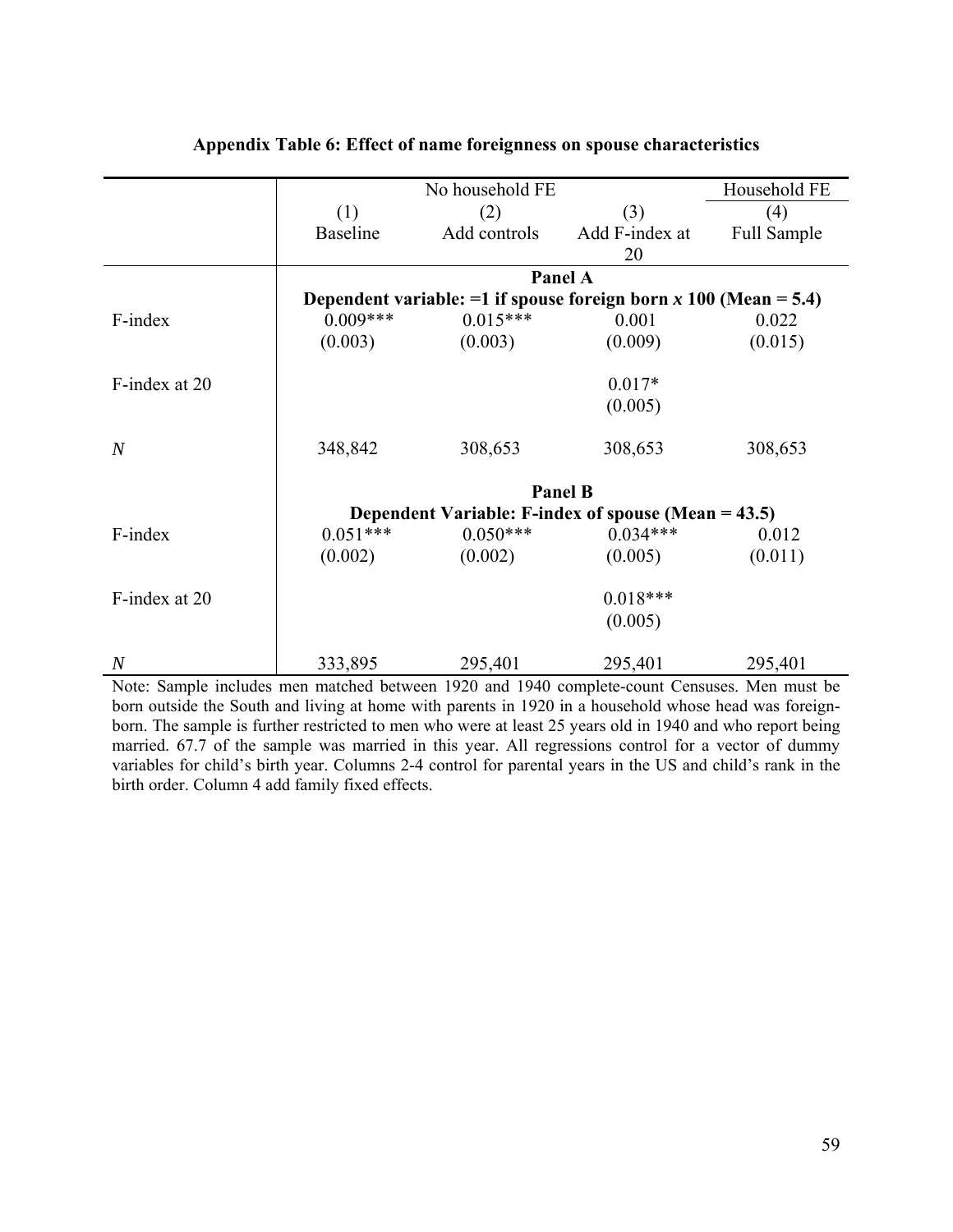| Coefficient on F-index |          |               |            |  |
|------------------------|----------|---------------|------------|--|
| Dependent variable     | Mean     | Without HH FE | With HH FE |  |
| Annual earnings        | \$20,484 | $-17.95***$   | $-1.41$    |  |
| $(N = 430,011)$        |          | (1.449)       | (5.23)     |  |
| Hourly wage            | 11.38    | $-0.001$      | 0.001      |  |
| $(N = 382,600)$        |          | (0.001)       | (0.0007)   |  |
| Weeks worked per year  | 44.63    | $-0.012***$   | $-0.002$   |  |
| $(N = 435,252)$        |          | (0.001)       | (0.005)    |  |
| Hours worked per week  | 42.99    | $-0.010***$   | $-0.002$   |  |
| $(N = 408,933)$        |          | (0.001)       | (0.005)    |  |
| Employed               | 85.8     | $-0.026***$   | $-0.005$   |  |
| $(N=615,327)$          |          | (0.002)       | (0.0009)   |  |
| Public emergency work  | 3.5      | $0.008***$    | 0.003      |  |
| $(N = 527,995)$        |          | (0.001)       | (0.006)    |  |
| Self employed          | 14.5     | $-0.006$      | $-0.003$   |  |
| $(N = 527,995)$        |          | (0.003)       | (0.010)    |  |

### **Appendix Table 7: Name foreignness and other labor market outcomes**

Note: Sample includes men matched between 1920 and 1940 complete-count Censuses. Men must be between the ages of 3-15 and living at home with their parents in 1920. Sample restricted to men whose fathers were foreign-born. The first two rows are further restricted to men with non-zero earnings who were not self-employed in 1940. All regressions control for child's birth year and household head's years spent in the US. Public emergency workers, many of whom worked for New Deal programs, are identified by the 'class of worker' variable.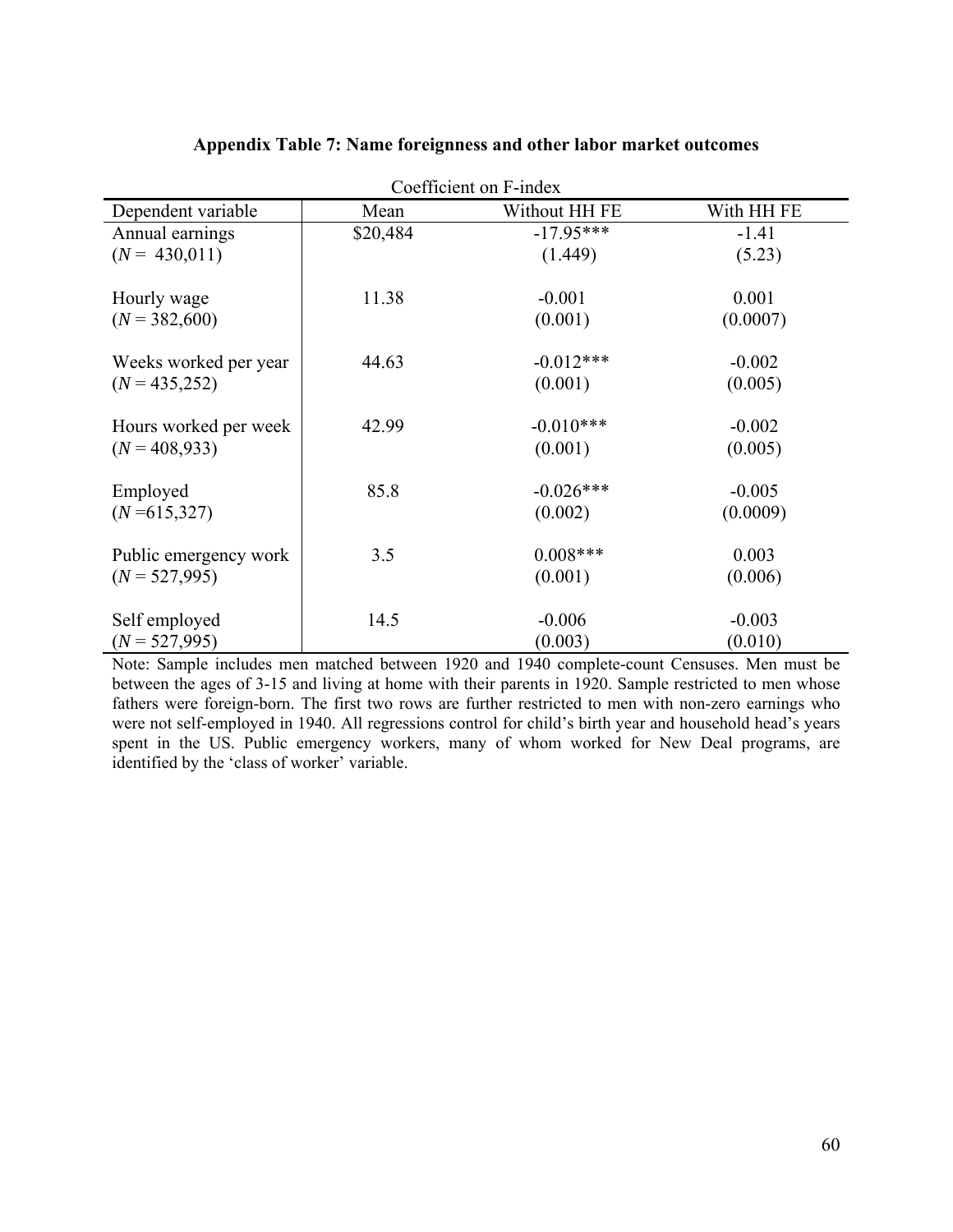| Coefficient on F-index                          |                                                                       |                                                                       |                                           |  |  |
|-------------------------------------------------|-----------------------------------------------------------------------|-----------------------------------------------------------------------|-------------------------------------------|--|--|
|                                                 | Dependent variable: Highest grade attained<br>Panel A: Basic approach |                                                                       |                                           |  |  |
| No household FE                                 | 5 year band<br>$-0.0094***$<br>(0.0002)                               | $+$ exact name<br>$-0.0095***$<br>(0.0003)                            | $+$ exact age<br>$-0.0094***$<br>(0.0003) |  |  |
| With household FE                               | $-0.0015*$<br>(0.0008)                                                | $-0.0008$<br>(0.0011)                                                 | $-0.0014$<br>(0.0016)                     |  |  |
| $\overline{N}$                                  | 384,958                                                               | 219,473                                                               | 214,207                                   |  |  |
|                                                 | Unique $+/- 1$<br>Match $+/- 2$                                       | <b>Panel B: Using Jaro-Winkler</b><br>Unique $+/- 2$<br>Match $+/- 1$ |                                           |  |  |
| No household FE                                 | $-0.0085***$<br>(0.0001)                                              | $-0.0087***$<br>(0.0002)                                              | $-0.0088$ ***<br>(0.0002)                 |  |  |
| With household FE                               | $-0.0017***$<br>(0.0005)                                              | $-0.0010*$<br>(0.0006)                                                | $-0.0009$<br>(0.0006)                     |  |  |
| 519,153<br>$\overline{N}$<br>780,744<br>562,262 |                                                                       |                                                                       |                                           |  |  |

### **Appendix Table 8: Robustness to alternative matching approaches**

Notes: Sample includes men matched between 1920 and 1940 complete-count Censuses. Sample restrictions follow notes to Appendix Table 5. All regressions control for a vector of dummies for child's birth year, parental years in the US and child's rank in the birth order. The first column of Panel A restricts the sample to observations that are unique by first name, last name and age within a five year age band. The second column of Panel A maintains uniqueness within five years and replaces standardized names from the NYSIIS algorithm with exact names. The third column of Panel A maintains these two adjustments and requires that successful links have exact age matches. Panel B instead reports results that match based on Jaro-Winkler score of first and last name, rather than exact or standardized name. As above, all potential links must first be unique within their dataset (either 1920 or 1940 Census); here "unique" means that the individual is the only observation within a Jaro-Winkler string distance of 0.1 for both first and last name within a given age band. For all successful matches, (1) the matched pair must have first and last name within a Jaro-Winkler string distance of 0.1, and (2) there must be no other observations with a Jaro-Winkler string distance of 0.1 or less within one year band (column 1) or two years band (column 2) around the reported age. Column 3 additionally requires that a person is considered a "match" only when the reported age in both censuses results in a year of birth that is within one year of each other (column 1 and 2 allow for up to two years apart).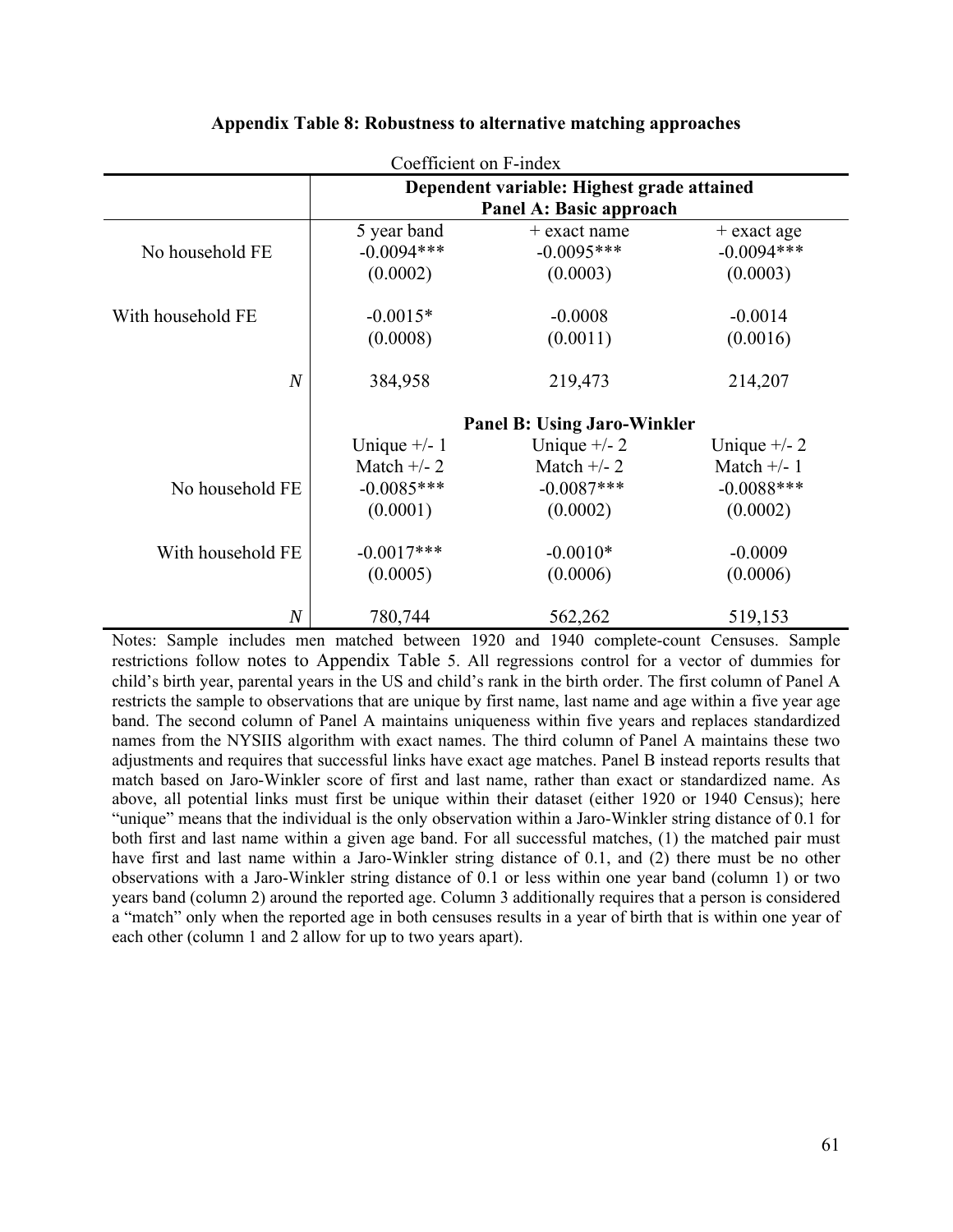# **Appendix Table 9: Pairwise correlations of various measures of cultural assimilation**

|                | Variables                     | Out-group<br>marriage | <b>Speaks</b><br>English | Applied for<br>citizenship |
|----------------|-------------------------------|-----------------------|--------------------------|----------------------------|
| A.             | 16 sending countries          |                       |                          |                            |
|                | Out-group marriage rate $(+)$ |                       |                          |                            |
| 2              | Able to speak English $(+)$   | $0.642***$            |                          |                            |
| 3              | Applied for citizenship $(+)$ | $0.476*$              | $0.944***$               |                            |
| $\overline{4}$ | Average F-index of sons (-)   | $-0.489*$             | $-0.767***$              | $-0.666***$                |
| <b>B.</b>      | Individual $(N = 23,043)$     |                       |                          |                            |
|                | Out-group marriage rate $(+)$ |                       |                          |                            |
| $\overline{2}$ | Able to speak English $(+)$   | $0.065***$            |                          |                            |
| 3              | Applied for citizenship $(+)$ | $0.075***$            | $0.258***$               |                            |
| $\overline{4}$ | Average F-index of sons (-)   | $-0.247***$           | $-0.106***$              | $-0.156***$                |

Note: IPUMS 5% sample of 1930 census. (+) and (-) indicate positive and negative indicators of cultural assimilation. All samples restricted to white men who were born abroad and were 10 years or older. For *out-group marriage rate*, sample is further restricted to men who were currently married, and whose marriage took place after arrival in the US. For *average F-index of sons*, sample is restricted to men whose spouse is younger than 43 years old and whose oldest child is below 18 years old or less. The list of 16 sending countries underlying the correlations in Panel A can be found in Figure 2. The sample underlying the individual correlations in Panel B imposes all of the above restrictions (age, marital status, spouse's age and so on).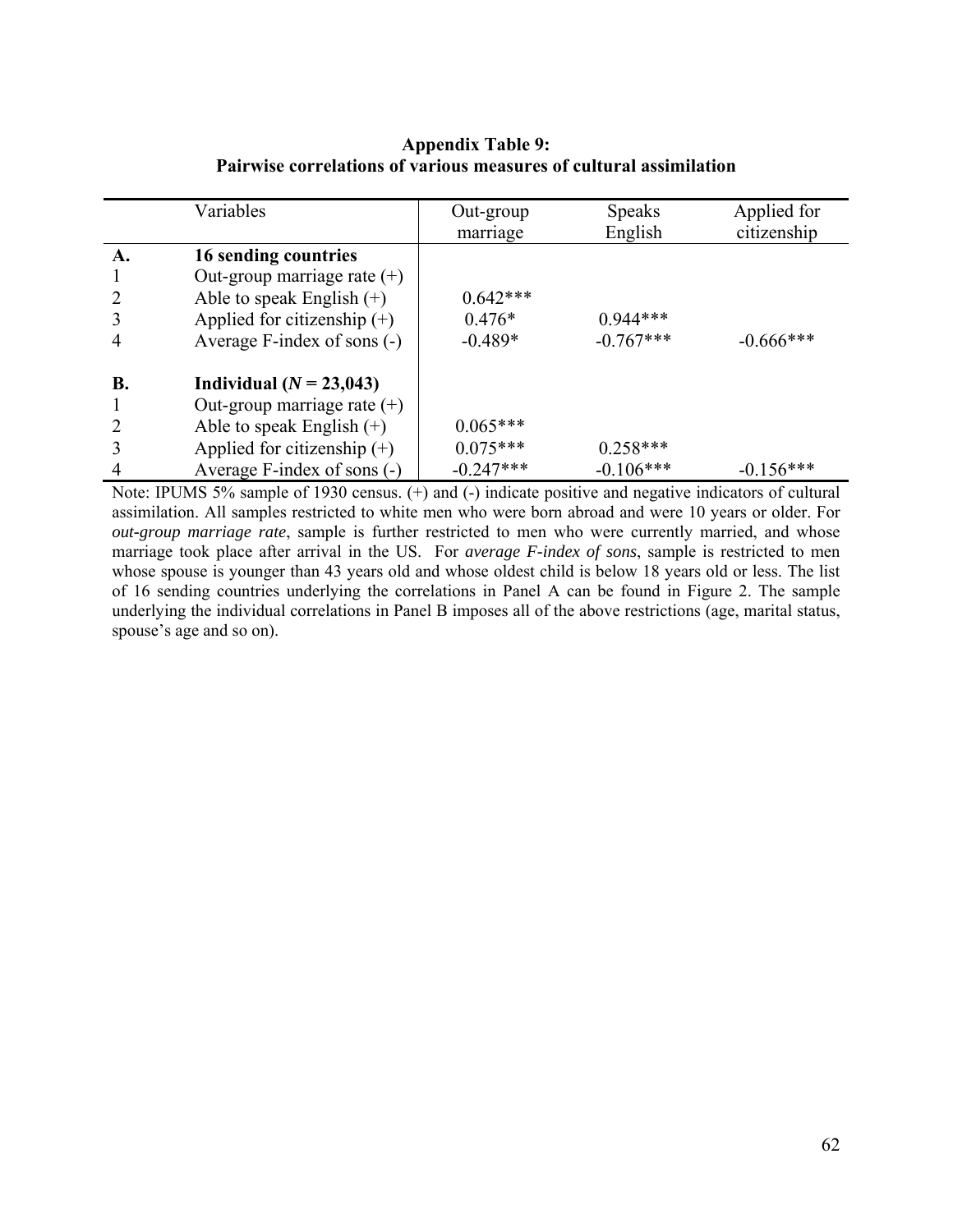### **Data Appendix—Matching**

This appendix describes the procedure by which we match men from the 1920 Census to the 1940 Census. We use the Restricted Full Count data, shared by Ancestry.com, available on the NBER server. We begin by identifying children living at home in the full 1920 Census data who are born outside of the South. Because we are interested in the second generation, we match all men born in these states and then restrict the final sample to those whose father was born in one of 16 large European sending countries.<sup>38</sup> We restrict to boys between ages 3 and 15 in 1920. We select age 15 as the upper limit because more than 85 percent of the 15 year old sons of immigrants are observed living with their parents in 1920.

We search for viable matches for these men in 1940 using the iterative matching strategy developed by Ferrie (1996) and employed more recently by Abramitzky, Boustan and Eriksson (2012, 2014) and Ferrie and Long (2013). More formally, our matching procedure proceeds as follows:

(1) We begin by standardizing the first and last names of boys in our 1920 samples to address orthographic differences between phonetically equivalent names using the NYSIIS algorithm (see Atack and Bateman, 1992). We restrict our attention to boys in 1920 who are unique by first and last name, birth year, and place of birth (either state or country) in the 1920 Census. We do so because, for non-unique cases, it is impossible to determine which of the records should be linked to potential matches in 1940.

<sup>&</sup>lt;sup>38</sup> These countries are the same as those used in Abramitzky, Boustan, and Eriksson (2014): Austria, Belgium, Denmark, England, Finland, France, Germany, Ireland, Italy, Norway, Portugal, Russia, Scotland, Sweden, Switzerland, and Wales. These countries represented 91 percent of European immigrants living in the US in 1900.